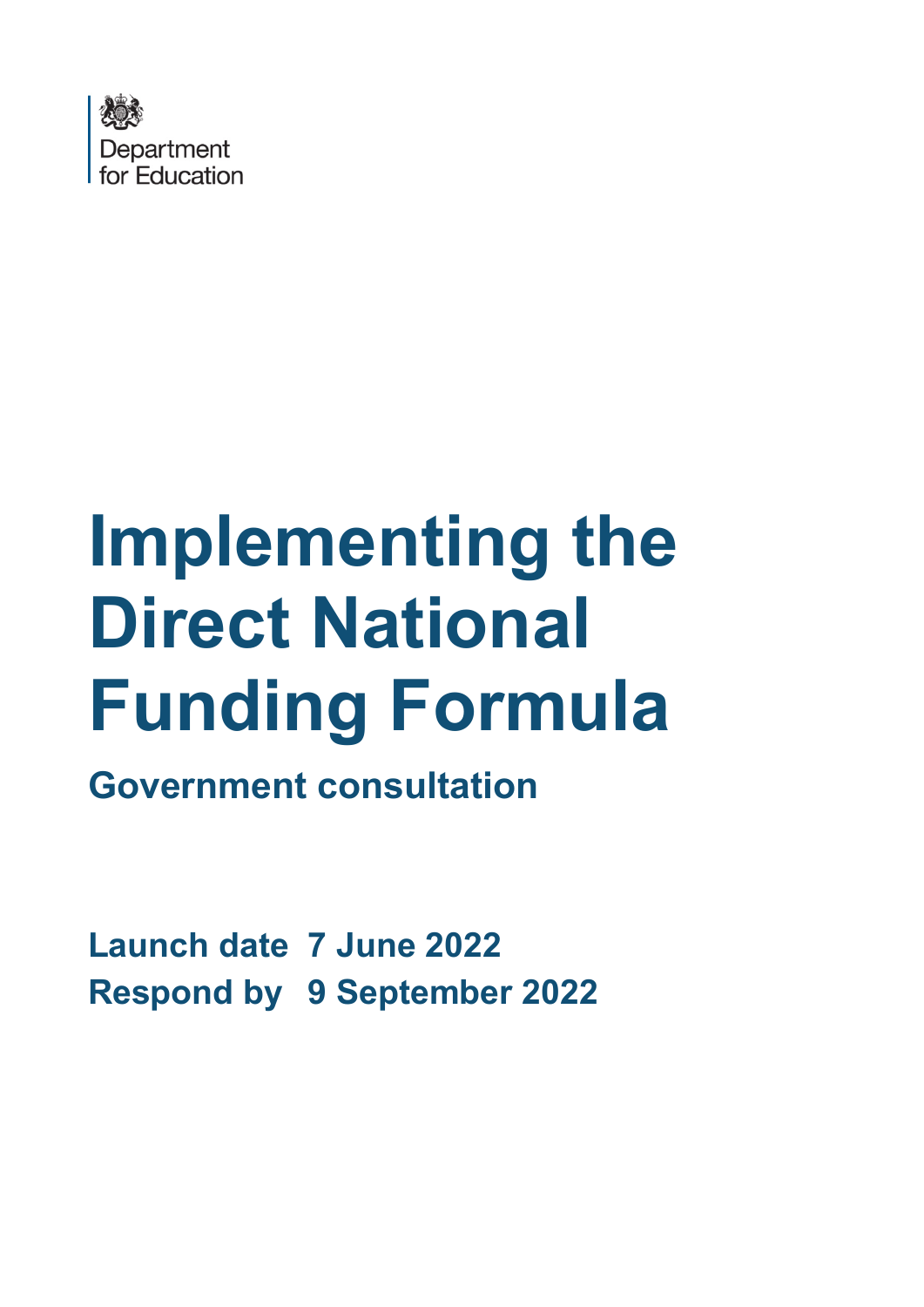# **Contents**

| <b>Ministerial foreword</b>                                                 | 3  |
|-----------------------------------------------------------------------------|----|
| Introduction                                                                | 6  |
| Who this is for                                                             | 8  |
| Issue date                                                                  | 8  |
| <b>Enquiries</b>                                                            | 8  |
| <b>Additional copies</b>                                                    | 8  |
| The response                                                                | 8  |
| Respond online                                                              | 8  |
| Other ways to respond                                                       | 9  |
| <b>Deadline</b>                                                             | 9  |
| The interaction between the direct NFF and funding for high needs           | 10 |
| Flexibility to transfer funding to high needs                               | 11 |
| Indicative SEND budget                                                      | 14 |
| Growth and Falling Rolls funding                                            | 17 |
| Responses to the First-Stage Consultation                                   | 19 |
| The Allocation of Growth and Falling Rolls Funding                          | 19 |
| Growth and falling rolls funding under a direct NFF                         | 21 |
| Popular growth                                                              | 28 |
| Premises funding                                                            | 30 |
| Premises: Split sites                                                       | 30 |
| <b>Premises: Exceptional circumstances</b>                                  | 37 |
| The minimum funding guarantee (MFG) under the direct NFF                    | 40 |
| The annual funding cycle                                                    | 43 |
| Annex A: forward timeline                                                   | 50 |
| Annex B: Worked example illustrating the operation of the NFF funding floor | 53 |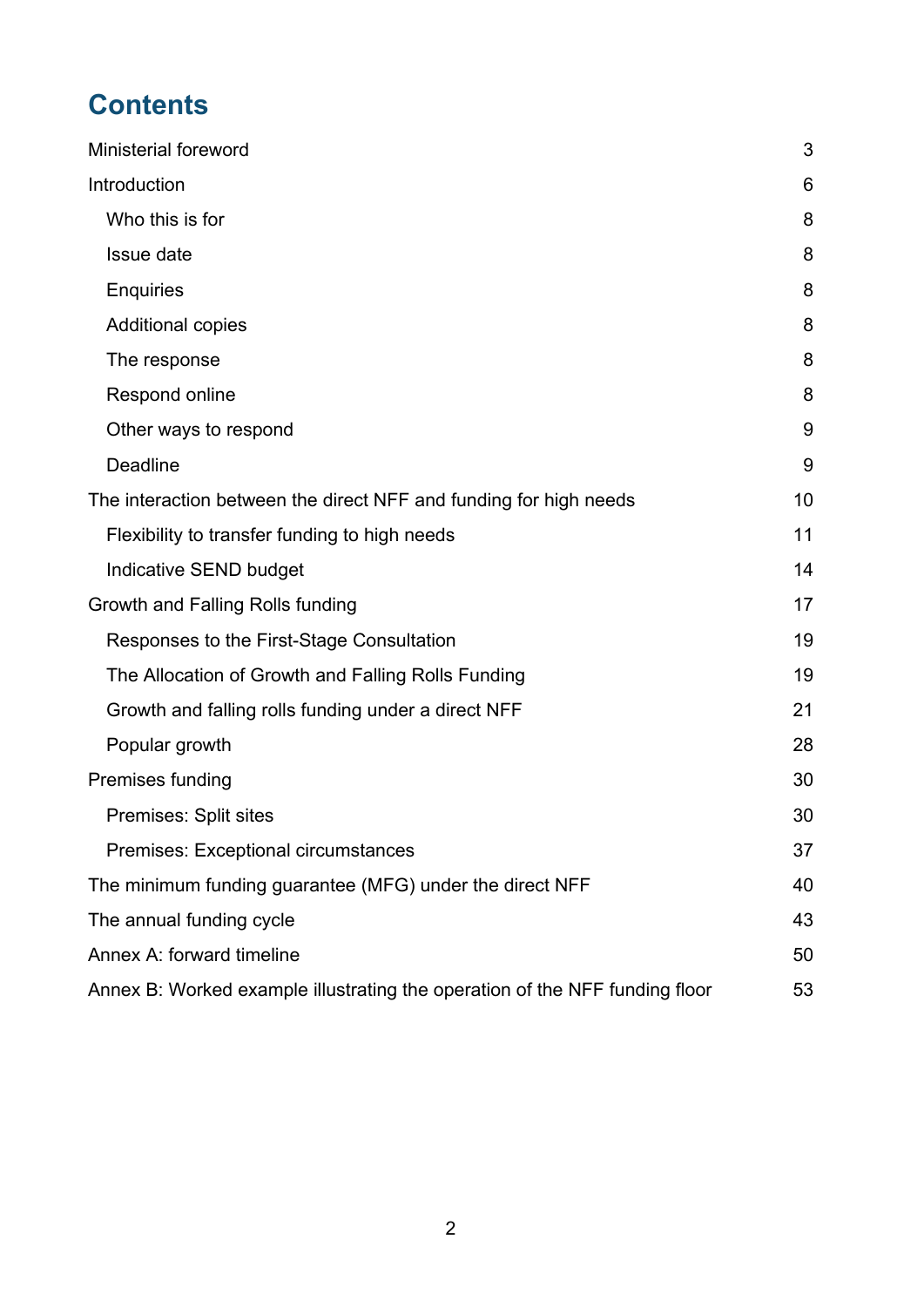# <span id="page-2-0"></span>**Ministerial foreword**



This Government is committed to levelling up opportunity for all children and young people. As set out in the [Levelling up](https://www.gov.uk/government/publications/levelling-up-the-united-kingdom) White Paper, our levelling up mission is for 90% of primary school children to achieve the expected standard in Key Stage 2 reading, writing and maths by 2030. Fundamental to achieving that is ensuring that the right level of funding is allocated to the school system – and so we have delivered the biggest funding boost for schools in a decade, and by 2024-25, we will have invested a further £7bn to the core schools budget in England. compared to 2021-22.

We must also ensure that that funding is distributed fairly, based on the needs and characteristics of individual schools and their

pupils. The introduction of the national funding formula for schools (NFF) in 2018-19 was a major step forward – replacing the postcode lottery of the previous funding system with a single, national formula that allocates core funding for mainstream primary and secondary schools in England based on a consistent assessment of need.

Since its introduction, the NFF has been a 'local authority-level' formula – whereby the NFF distributes funding fairly between local authorities, and local authorities then distribute that funding among their respective schools using their own formulae. Following last year's consultation [Fair school funding for all,](https://consult.education.gov.uk/funding-policy-unit/completing-our-reforms-to-the-nff/) we have confirmed our intention to move to a direct funding formula for mainstream schools, which will complete the reforms to school funding which started when the NFF was first introduced. A direct NFF will mean that the Department determines funding allocations for individual schools, without substantial local adjustment.

Our commitment to introducing this reform is guided by by our commitment to the following principles:

• **Fair** – each mainstream school should be funded on the same basis, wherever it is in the country, and every child given the same opportunities, based on a consistent assessment of their needs. Moving to a direct NFF will mean that it will no longer be the case that schools with similar pupil intakes and circumstances can be allocated significantly different funding, simply due to being located in different local authorities. It will ensure a level playing field between schools, resourced on a consistent basis to meet the needs of their pupils.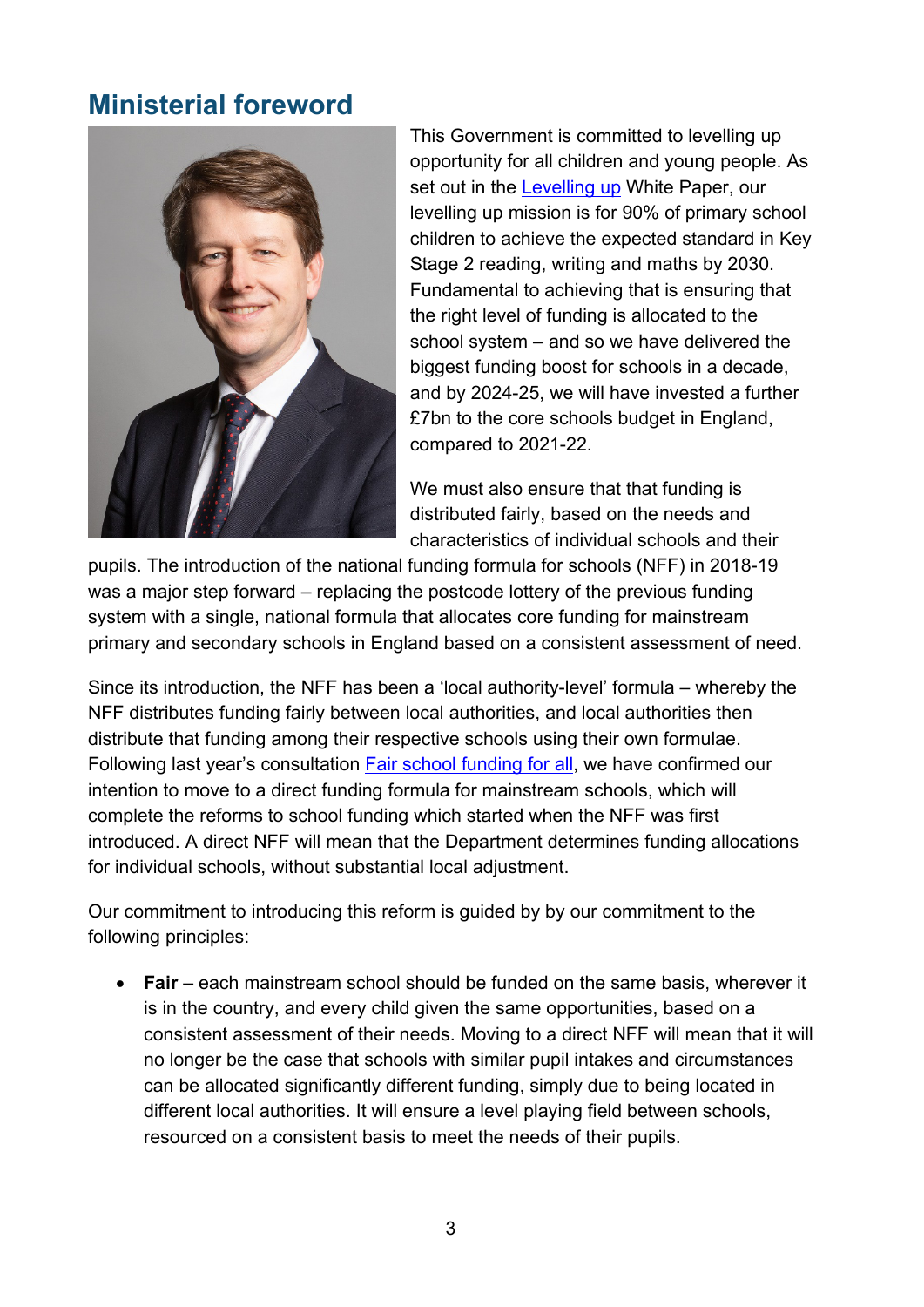- **Simple and Transparent** one national school formula will be simpler to understand and engage with than the current 150 different local formulae. A single national formula will mean that the funding an individual school is allocated, and the basis on which it was calculated, will be transparent to all in the system. A direct NFF means that everyone with a stake in education – and especially parents – can more easily understand what funding is being allocated to an individual school and how that reflects the school's pupils and its context.
- **Efficient and Predictable** A national formula through which funding is matched to relative need, means that resources can be distributed across the system as efficiently as possible. It will also support head teachers, governing bodies and academy trusts to compare their income, spending and outcomes with other schools, and to identify ways to improve. A single national funding approach will create greater predictability in funding, supporting the system to make best use of resources.

The move to a direct NFF also supports the objective set in the schools white paper, [Opportunity for all](https://www.gov.uk/government/publications/opportunity-for-all-strong-schools-with-great-teachers-for-your-child?msclkid=60ccd85dd03b11ecb37c9b42d750d4c8)*,* that by 2030, all children will benefit from being taught in a family of schools, with their school in a strong multi academy trust or with plans to join or form one. In the current system, multi-academy trusts' individual academies can be funded on a different basis, if they are spread over more than one local authority area. The direct NFF will ensure that all academies, and all schools, are funded on a consistent basis, wherever they are in the country.

Moving to a direct NFF requires a change in legislation in order to allow the Secretary of State to determine schools' funding allocations directly. This forms part of the [Schools](https://bills.parliament.uk/bills/3156/publications)  [Bill](https://bills.parliament.uk/bills/3156/publications) which was introduced in Parliament on 11 May 2022. The legislation we have proposed reflects the conclusions of the consultation we understook last year.

Alongside the Schools Bill, this consultation outlines the next steps in our reforms to the school funding system. It focuses on the detailed implementation of the direct NFF, including the important interaction between the direct NFF and funding for high needs.

Effective implementation of reform is vital for success, and we are committed to continuing to engage closely with school funding stakeholders to ensure that the direct NFF is implemented as effectively and smoothly as possible – drawing on their expertise and experience. This consultation forms part of that process. It will be followed by further sector engagement, including further consultations on related funding issues such as the consequent reforms to high needs funding arrangements following the ongoing consultation on the SEND and alternative provision green paper.

It is vital that the new direct formula works for schools and this consultation is the latest in a long series that has helped to progress and shape our policy. I know that school leaders, business managers and governors face many demands on their time but I am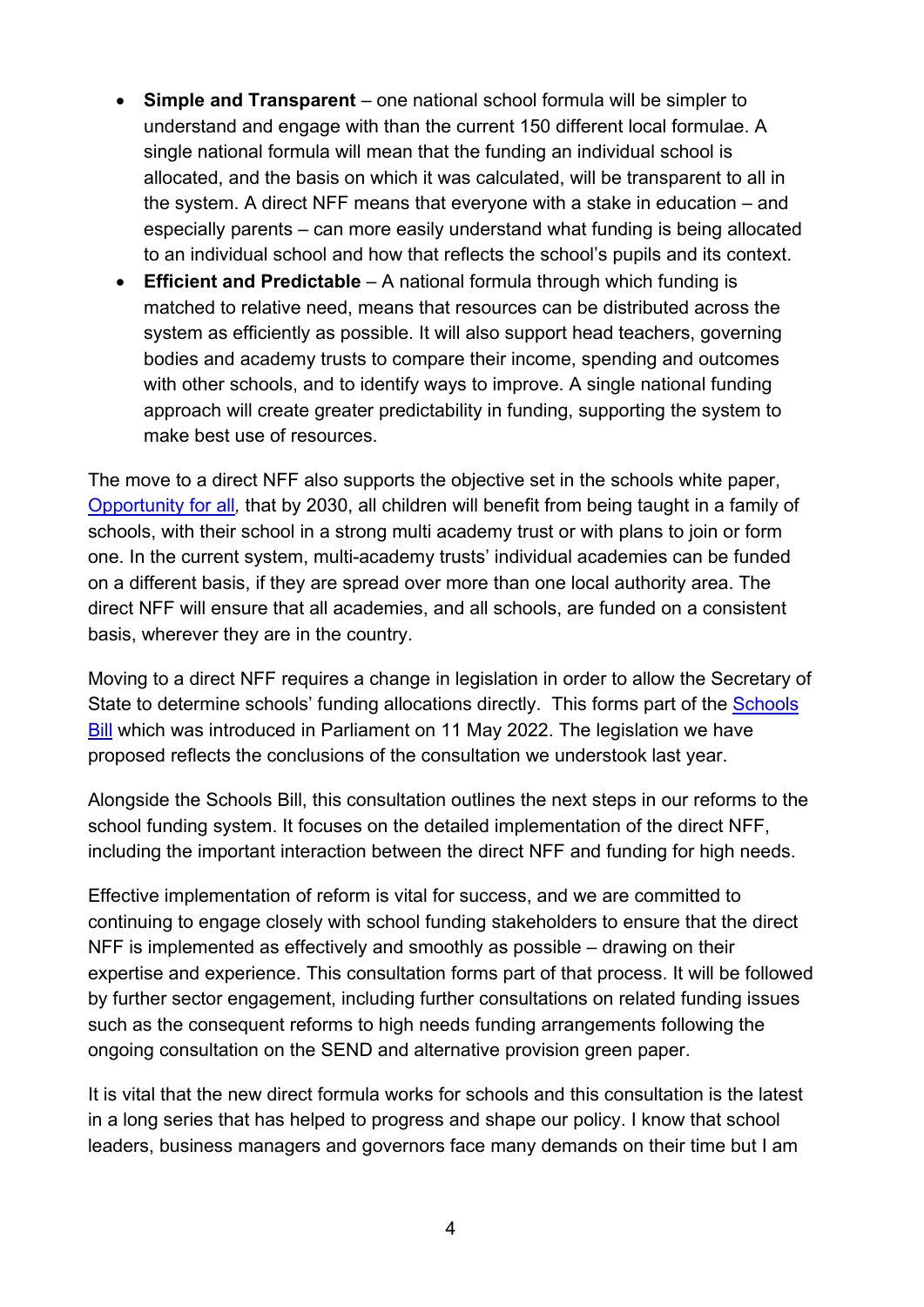grateful for the ongoing interest of so many across the sector in our work to complete these reforms and get the detail right.

I look forward to your responses.

Filia Clalle

**Robin Walker MP, Minister of State for School Standards**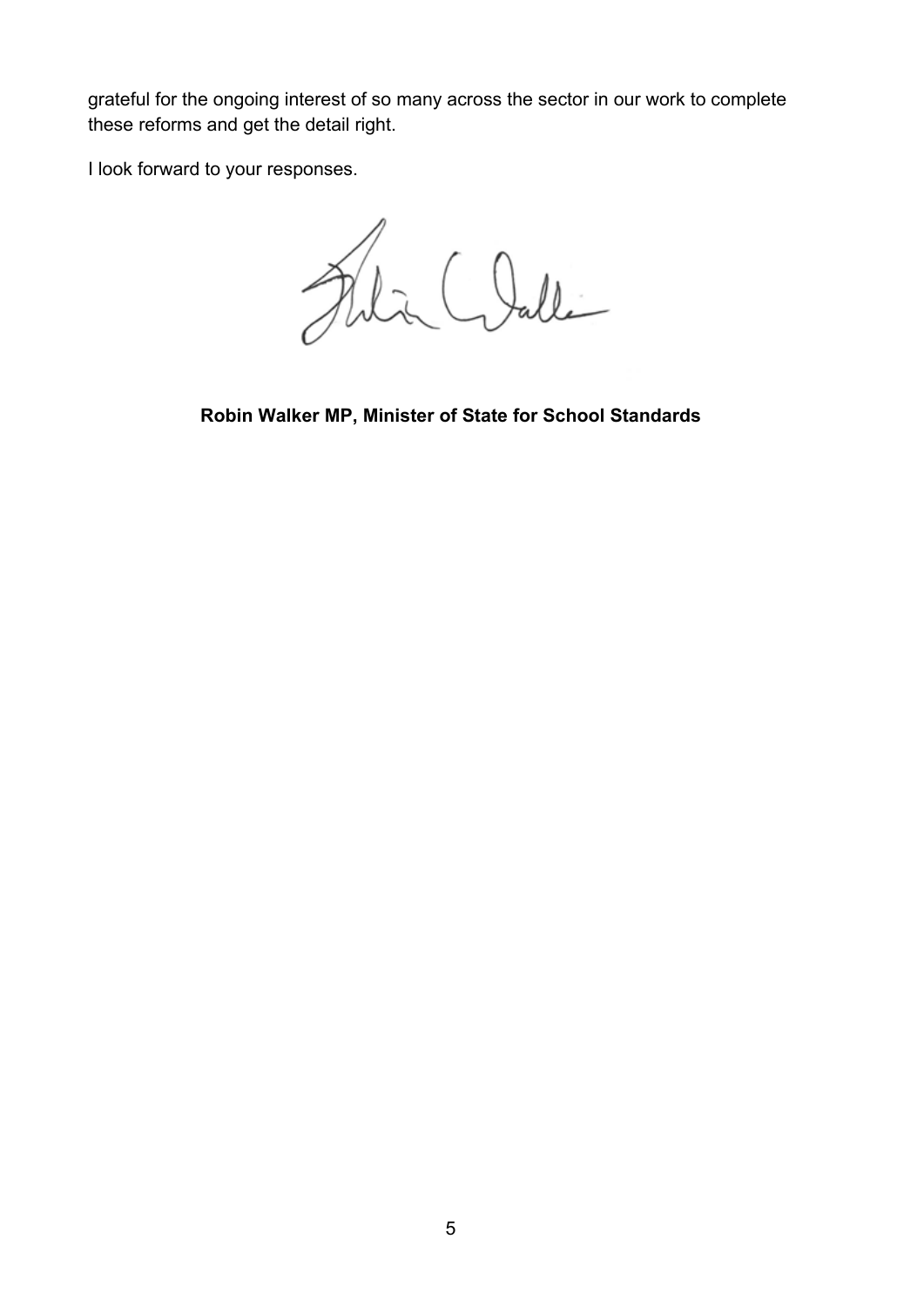## <span id="page-5-0"></span>**Introduction**

In 2021 we held our first-stage consultation on the direct national funding formula (NFF) for schools: [Fair school funding for all: completing our reforms to the National Funding](https://consult.education.gov.uk/funding-policy-unit/completing-our-reforms-to-the-nff/)  [Formula.](https://consult.education.gov.uk/funding-policy-unit/completing-our-reforms-to-the-nff/) Following the feedback to that consultation, in March 2022 the Government published its [response,](https://www.gov.uk/government/consultations/fair-school-funding-for-all-completing-our-reforms-to-the-national-funding-formula?msclkid=2e384eead03911eca8b19cf8f8cae301) which confirmed our commitment to introduce the direct NFF.

Our first consultation on the direct NFF focused on the principle of moving to a direct formula, and proposals on how we should transition towards this end point. Following the largely positive response to the consultation, we have confirmed that we will begin moving towards the direct NFF from the 2023-24 funding year.

This current consultation focuses further on the detail of the implementation of the direct NFF. It does not restate our broad proposals for reform, which are outlined in the first consultation and the response.

An important part of implementation of the direct NFF is the interaction between the direct NFF and funding for high needs, which many highlighted in their responses to last year's consultation. In this consultation, we set out proposals for the continuation of two current elements of funding for special educational needs (SEN), and for alternative provision, but consider how these would need to change in operation as we move to the direct NFF: first, continuing to have some flexibility within the funding system to move funding to local authorities' high needs allocations (and correspondingly adjust mainstream schools' NFF allocations); and second, the determination of notional budgets for mainstream schools' SEN and disability support, within their direct NFF allocations.

The consultation also sets out proposals for how funding for schools experiencing significant growth in pupil numbers, or falling rolls, could operate under a direct NFF. This is set out in more detail than in our first stage consultation. In response to the feedback to that consultation, we propose a system which retains some local flexibility to determine how this funding is allocated, while aligning with the principles set out above to achieve much greater fairness, simplicity and predictability. In doing so, we are aiming to ensure consistency with the ongoing role of local authorities as set out in the schools white paper, [Opportunity for all](https://www.gov.uk/government/publications/opportunity-for-all-strong-schools-with-great-teachers-for-your-child?msclkid=60ccd85dd03b11ecb37c9b42d750d4c8)*,* ensuring that local authorities are supported to carry out their role as champions of the child and in place planning.The first stage consultation set out our ambition that *all* of mainstream schools' core funding allocations would be determined by a single national funding formula – including both "school-led" elements (which are allocated on the basis on the circumstances of the school) and pupil-led elements (allocated on the number and characteristics of pupils). We acknowledged that allocating some of these "school-led" elements directly to individual schools through the NFF would mean we had to move away from relying on historic local authority spending decisions as we do currently, and that that would be a complex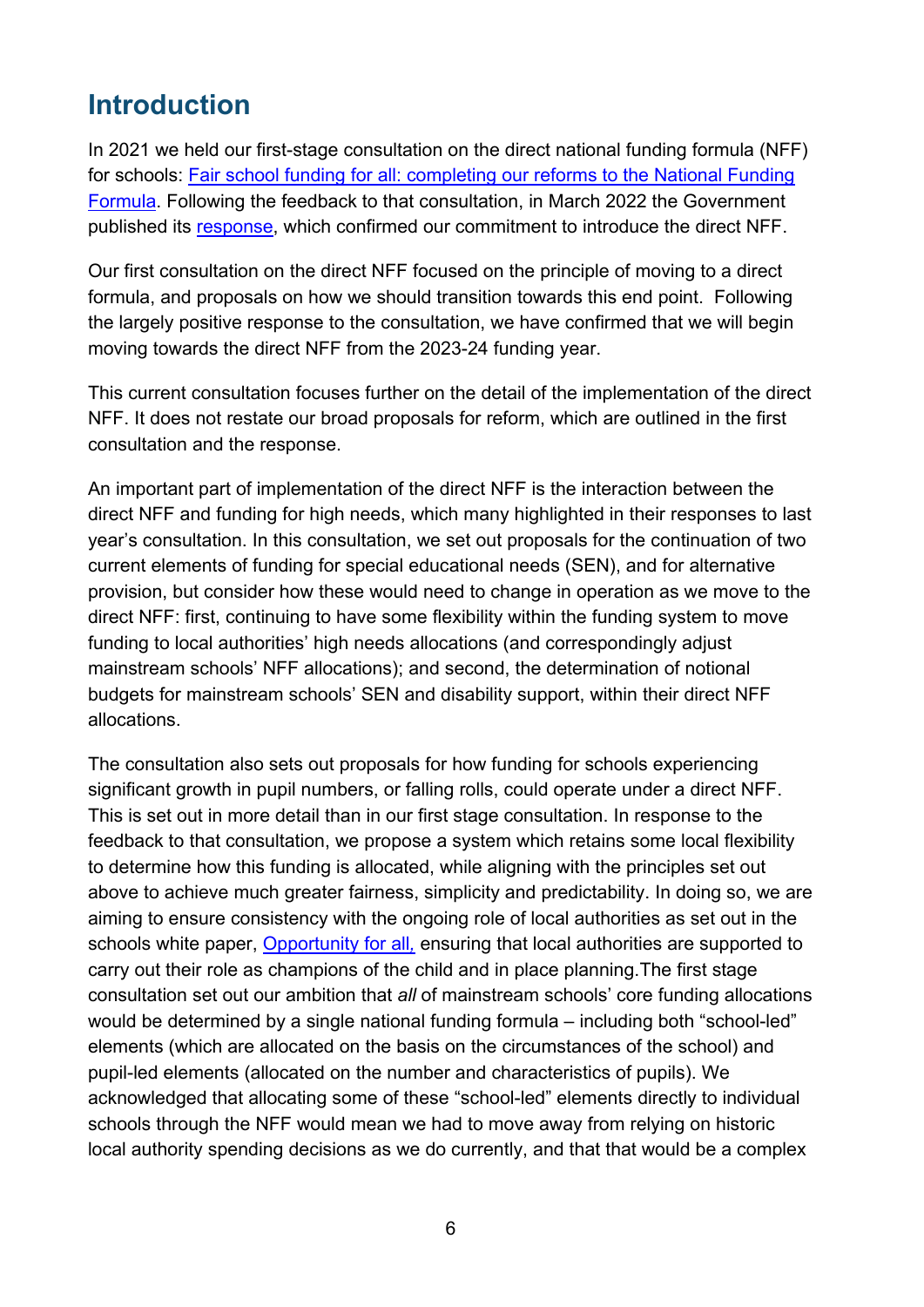set of reforms. In this consultation, therefore, we set out more detail on our proposals for how this will operate in the direct NFF.

As we move to the direct NFF, the minimum funding guarantee – which protects schools against excessive year-on-year changes in their per-pupil funding – will continue to operate. In the current system, the "funding floor" in the NFF mirrors the operation of the minimum funding guarantee in the local formulae. When the direct NFF is introduced, the minimum funding guarantee and the NFF funding floor will effectively merge into one single funding protection mechanism – which we will continue to refer to as the minimum funding guarantee. In this consultation we set out a proposal on how this will operate.

Finally, we set out proposals on how the funding cycle should operate in the direct NFF – that is, the regular timescales for gathering data to calculate funding allocations, and then confirming these allocations to schools. A key consideration here is how we can support schools' budget planning, by giving them early indication of future funding levels.

Taken together, this consultation sets out a detailed picture of how we propose that the direct NFF will work in practice. We are not setting a definitive final "end date" at which the direct NFF will be implemented, as it will be important to continue to be guided by the impact of the initial transition towards the direct NFF, before deciding on the further pace of change. However, to give a sense of the likely timescales to inform schools' and local authorities' planning, we are setting out that we expect to have moved to the direct NFF within the next five years – that is, by the 2027-28 funding year. We hope that we may be able to move to the direct NFF *sooner* than this – but not later.

To further support schools and local authorities' planning, in Annex A we set out a forward timeline of upcoming activity related to the direct NFF. This includes our plans to reform the operation of some funding factors in order to prepare for the direct NFF; further explanation of how local authorities' funding formulae will move gradually closer to the NFF in the transitional phase; and planned legislative changes.

Further consultations are also planned on related funding issues. Details of these are also set out in the forward timeline. Following the consultation on the SEND and alternative provision green paper, we will conduct a further consultation on consequent reforms to high needs funding arrangements. We also plan to consult on the funding for local authority services through the central school services block (CSSB), as we move to the direct NFF, and in light of the future role for local authorities as set out in the Schools White Paper, Opportunity for all.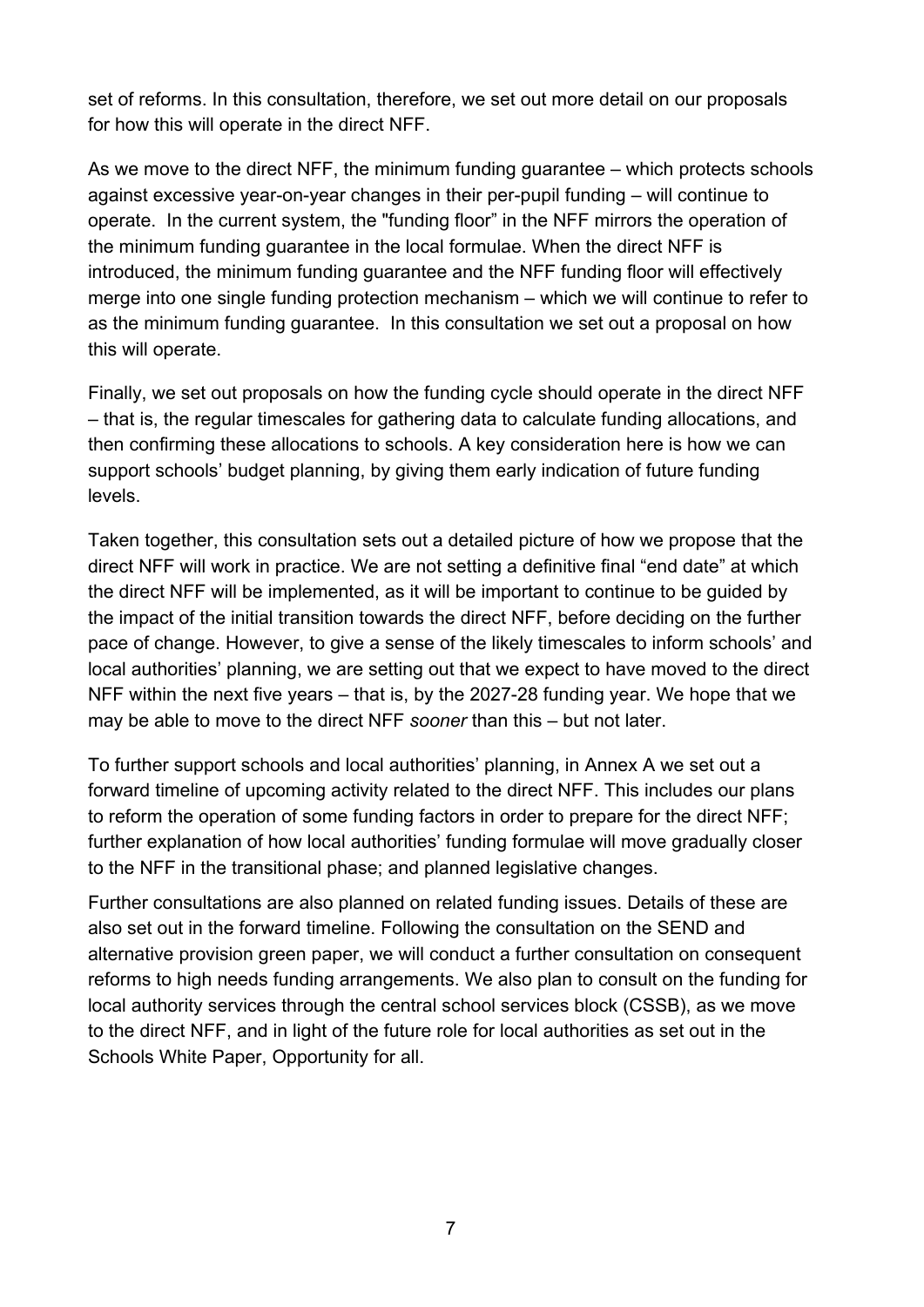## <span id="page-7-0"></span>**Who this is for**

- Schools and academy trusts
- Local authorities
- Any other interested person or organisation

#### <span id="page-7-1"></span>**Issue date**

The consultation was issued on 7 June 2022.

## <span id="page-7-2"></span>**Enquiries**

If your enquiry is related to the policy content of the consultation you can contact the team on:

• [NFF.CONSULTATION@education.gov.uk](mailto:NFF.CONSULTATION@education.gov.uk)

If your enquiry is related to the DfE e-consultation website or the consultation process in general, you can contact the DfE Ministerial and Public Communications Division by email: Consultations. Coordinator@education.gov.uk or by telephone: 0370 000 2288 or via the [DfE Contact us page.](https://www.education.gov.uk/help/contactus)

## <span id="page-7-3"></span>**Additional copies**

Additional copies are available electronically and can be downloaded from [GOV.UK DfE](https://www.gov.uk/government/publications?keywords=&publication_filter_option=consultations&topics%5B%5D=all&departments%5B%5D=department-for-education&official_document_status=all&world_locations%5B%5D=all&from_date=&to_date=&commit=Refresh+results)  [consultations.](https://www.gov.uk/government/publications?keywords=&publication_filter_option=consultations&topics%5B%5D=all&departments%5B%5D=department-for-education&official_document_status=all&world_locations%5B%5D=all&from_date=&to_date=&commit=Refresh+results)

## <span id="page-7-4"></span>**The response**

The results of the consultation and the Department's response will be [published on](https://www.gov.uk/government/publications?departments%5B%5D=department-for-education&publication_filter_option=consultations)  [GOV.UK](https://www.gov.uk/government/publications?departments%5B%5D=department-for-education&publication_filter_option=consultations) in autumn 2022.

## <span id="page-7-5"></span>**Respond online**

To help us analyse the responses please use the online system wherever possible. Visit [www.education.gov.uk/consultations](http://www.education.gov.uk/consultations) to submit your response.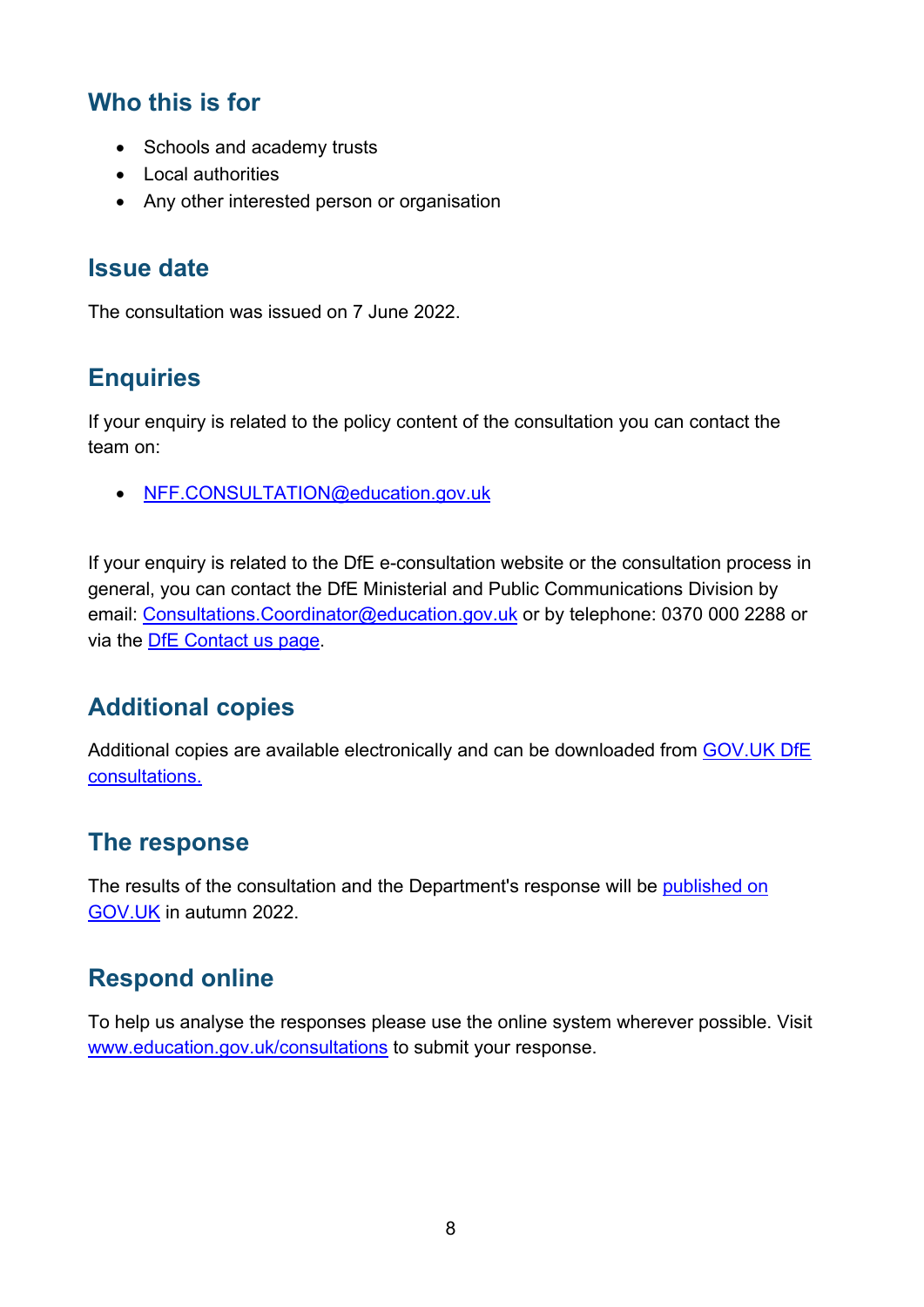## <span id="page-8-0"></span>**Other ways to respond**

If for exceptional reasons, you are unable to use the online system, for example because you use specialist accessibility software that is not compatible with the system, you may download a word document version of the form and email it or post it.

#### **By email**

• [NFF.CONSULTATION@education.gov.uk](mailto:NFF.CONSULTATION@education.gov.uk)

#### **By post**

Funding Policy Unit Department for Education Sanctuary Buildings 20 Great Smith Street London SW1P 3BT

## <span id="page-8-1"></span>**Deadline**

The consultation closes on 9 September 2022.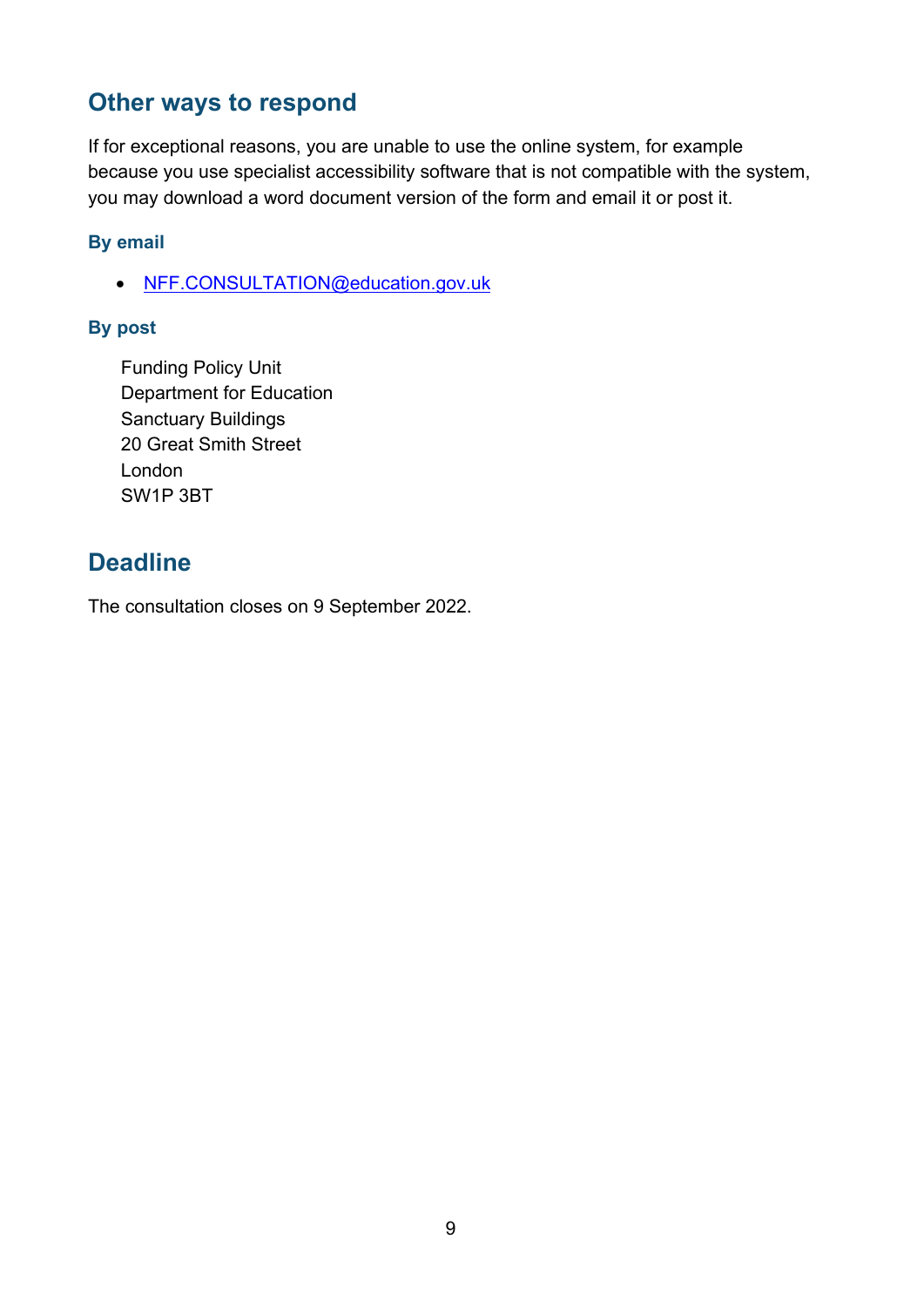# <span id="page-9-0"></span>**The interaction between the direct NFF and funding for high needs**

In the first stage of consultation on the direct NFF, we recognised that the interaction between funding for mainstream schools, and funding for high needs (for children and young people with more complex special educational needs and disabilities (SEND), and those who need alternative provision) is a key consideration in our reform plans, and this was echoed by many respondents to the consultation. The Government published the SEND and alternative provision green paper, [Right support, right place,](https://www.gov.uk/government/consultations/send-review-right-support-right-place-right-time)  [right time](https://www.gov.uk/government/consultations/send-review-right-support-right-place-right-time) on 29 March 2022*,* which sets out our proposals for ambitious reforms to the SEND system to bring greater national consistency, so that provision is based on a child or young person's needs and not where they live or the setting they attend, within a financially sustainable system where resources are targeted effectively. This emphasis on greater fairness and consistency aligns closely with the principles that underpin the move to the direct NFF.

The Government's consultation on the SEND and alternative provision green paper concludes in July 2022. Following consideration of the responses to that consultation, we will consult on further detailed proposals on how high needs funding will operate to deliver the aims of the green paper. As set out in the forward timeline in **Annex A**, in future consultations we plan to cover the operation of funding bands and tariffs to support the development of a national framework for SEND provision. This will involve addressing a range of complex issues, and potentially making significant changes to the current system of place and top-up funding for specialist provision, as well as the current expectation that mainstream schools will provide for the first £6,000 of additional expenditure on pupils with SEND, before they become eligible for high needs top-up funding. Extensive consultation will be needed as we develop this framework, informed by the expertise of our stakeholders.

In the current consultation, we focus on two elements of the high needs funding system where we can provide further clarity for schools, academy trusts and local authorities now on how the direct NFF will operate. Firstly, we set out proposals for how continued flexibility to transfer funding to authorities' high needs budgets, by adjusting mainstream schools funding, could work under the direct NFF. The commitment to include such flexibility was set out in the Government response to the first stage consultation – here, we now set out proposals on how this would operate. Secondly, we set out proposals on the continuation of notional SEN budgets in the direct NFF – that is, continuing to give mainstream schools an indication of a (non-ringfenced) portion of their core budget for meeting the additional costs of provision for pupils with special educational needs.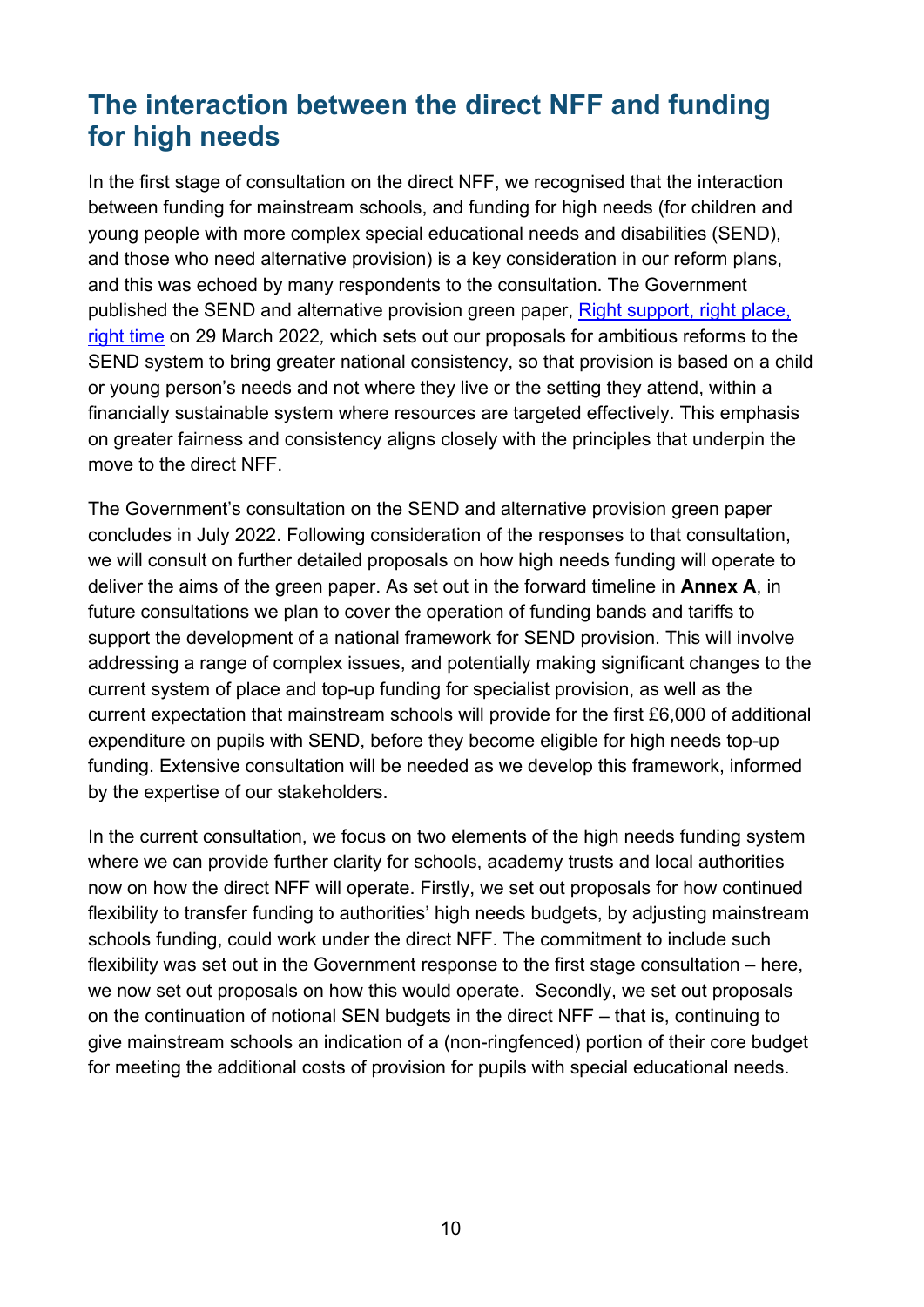## <span id="page-10-0"></span>**Flexibility to transfer funding to high needs**

In the current funding system, local authorities have a degree of flexibility to transfer funding between the blocks of their Dedicated Schools Grant (DSG) allocations. In the majority of cases, local authorities transfer funding from their schools block (that is, funding for mainstream schools) to their high needs budgets. Local authorities' local funding formulae then determine how the schools block funding (after such transfers) is distributed to mainstream schools. Local authorities can transfer up to 0.5% of their schools block with the approval of the schools forum, but transfers above 0.5%, or where the schools forum does not agree, must be decided by the Secretary of State.

This is an important flexibility which has helped local authorities as they face pressures due to high needs costs. In particular, it can be beneficial in allowing local adjustments which reflect where the allocations of mainstream schools and high needs funding are significantly out of line with the local pattern of demand for and supply of provision for children with SEND, and which will take time to change locally. To support local changes in the longer term, the proposals set out in the SEND and alternative provision green paper aim to establish a more consistent approach to provision standards and funding, and this should help to address some of the causes of the current cost pressures, helping to move towards a system that is financially sustainable. However, both local changes and a new national framework will take time to implement and achieve the intended impact.

In the Government response to the first stage of the direct NFF consultation, we therefore committed to retaining the flexibility to transfer funding from mainstream schools to local authorities' high needs budgets in the direct NFF. We envisage that this flexibility will need to be used with decreasing frequency as the local systems become financially sustainable, through local action supported by the national reforms envisaged in the green paper. While we are clear that this flexibility will be retained, it will need to operate differently from the current system once we move to the direct NFF.

As set out in the SEND and alternative provision green paper, local authorities will continue to have responsibility for the local delivery of provision for children and young people with SEND, particularly those with high needs. Therefore, we propose that local authorities should continue to have responsibility for preparing and submitting any applications to the Secretary of State for funding to be transferred to their high needs budgets, via an adjustment to the NFF allocations for mainstream schools in their area. The applications would include: the amount of the transfer requested; the period over which the transfer is requested (e.g., if it is for more than one year); the reason for the transfer request (i.e. what the funding would be used for); and how and which mainstream schools' allocations would be affected. The final decision maker on these requests would be the Secretary of State, to ensure that decisions are taken on a consistent basis, in line with the principles underpinning the direct NFF.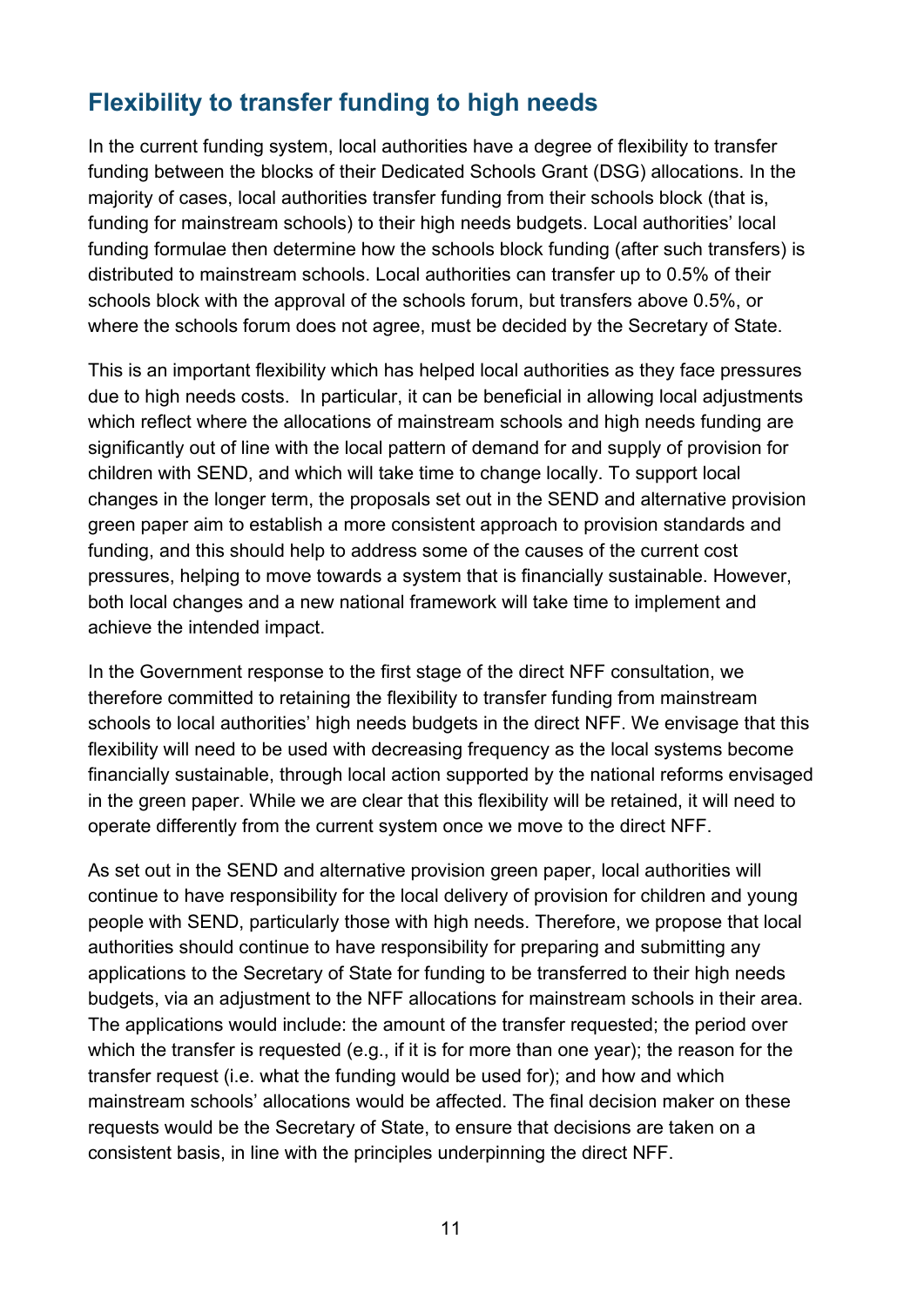Although local authorities would be required to include the amount of transfer requested in their application, the Secretary of State would have the discretion to modify that amount in agreeing to a transfer of funds. In some cases, it will be appropriate to agree to multi-year funding transfers (with an annual review) – for example, if a local authority is engaged in a DfE programme such as the Safety Valve work with authorities that have deficit budgets, in which they commit to reforms to their SEND systems which span multiple years.

Further detail on the criteria for assessing funding transfer applications, in particular in relation to how the transferred funding would be used, will be set out at a later stage, as we will need to make sure that such criteria are in line with wider system developments following the SEND and alternative provision green paper consultation. However, we expect to continue the use of the following criteria:

- Strong evidence that a transfer is necessary to address significant cost pressures on high needs.
- Specific and detailed plans which demonstrate that the transferred funding would contribute to addressing cost pressures in a sustainable way.
- Strong evidence of a transfer of financial responsibility for children with high needs from mainstream schools' NFF funding to the local authority's high needs budget – such as a significant increase in the proportion of children with education, health, and care (EHC) plans placed in specialist settings rather than mainstream schools, or an increase in the costs met by high needs top-up funding for pupils with EHC plans in mainstream schools.

Both to make the application process more straightforward at a local level, and to support consistency in decision making, we propose that local authorities will be provided with a short "menu" of options on how the adjustment to mainstream schools' NFF allocations could be made. A short list of options, rather than complete freedom to propose how the adjustments could be made, will help to avoid delays in confirming funding allocations. This flexibility will also allow the requests to address particular local issues in the provision for children and young people with complex needs – for example, a local authority may judge that schools with high proportions of pupils with SEN pupils are facing particular pressures, and require additional funding from the high needs budget. Or, a local authority might judge that a portion of the funding directed to additional needs in the schools NFF is, because of local patterns of provision, required to support special schools or units. We envisage that this short list of options would therefore include:

- A percentage reduction in all mainstream schools' NFF allocation.
- A percentage reduction in the NFF funding that mainstream schools attract through the basic entitlement factor (rather than additional needs factors) – this would be of relative benefit to schools with high proportions of pupils with additional needs.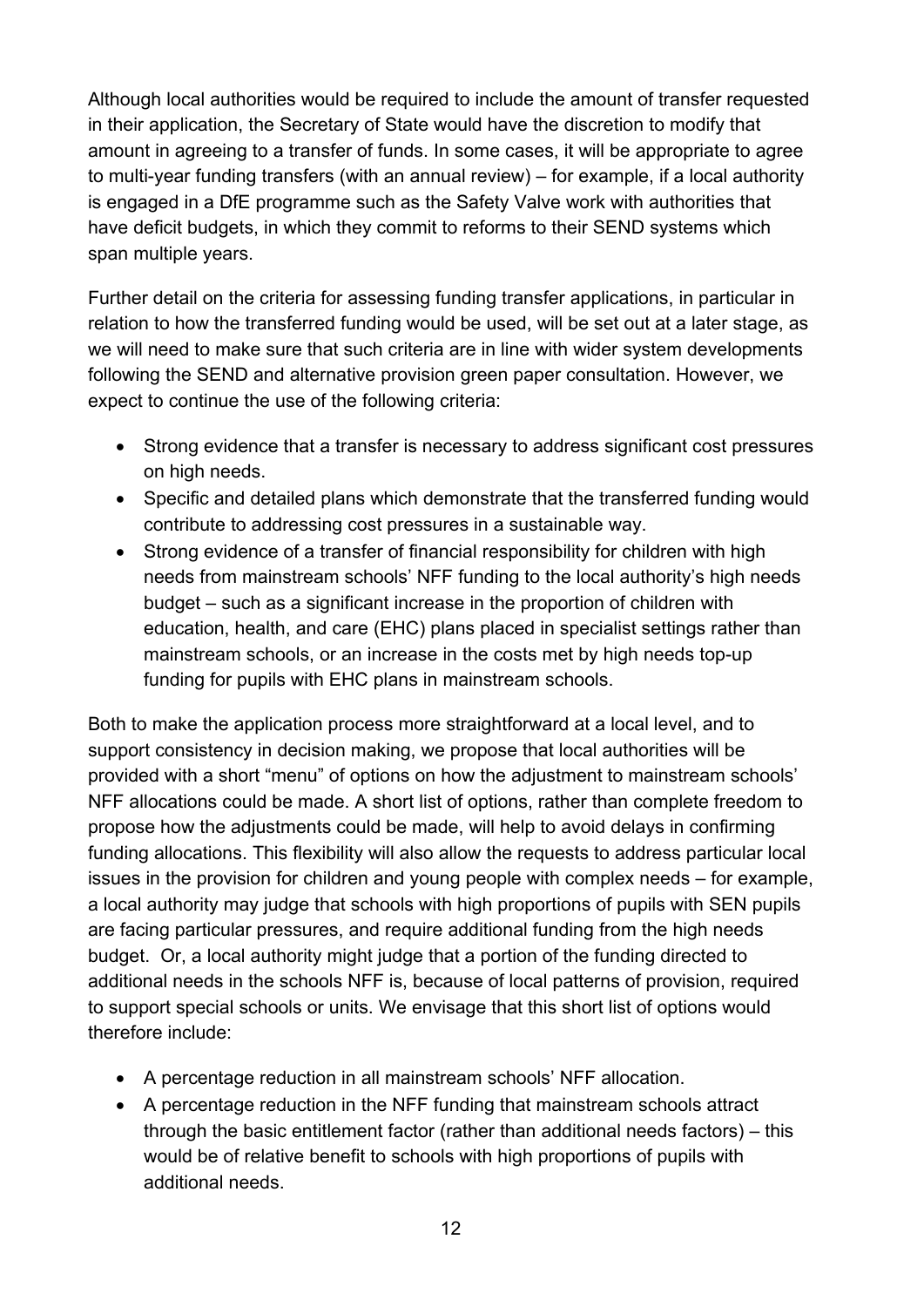• A percentage reduction in the NFF funding that schools attract through additional needs factors.

Within these options, the Sectretary of State would then also take into account local authorities' views on whether to:

- Include primary or secondary schools, or both, in the adjustment of allocations.
- Include schools on minimum per-pupil funding levels (MPPLs) in the adjustment of allocations.
- Include schools on the minimum funding guarantee (MFG) in the adjustment of allocations.

Where a funding transfer request is approved by the Secretary of State, we will adjust mainstream schools' NFF allocations accordingly. We would aim for these adjustments to be made in time for them to be included within the usual timescale for confirming schools' NFF funding allocations. More generally, we want to ensure that as much advance notice of such adjustments as possible is given, both to schools and to local authorities: early clarity on their funding levels will enable better budget planning. This will probably mean that local authorities will need to submit applications informed by the provisional high needs allocations that are published in July each year, and an estimate of mainstream schools' allocations, using the latest NFF factor values and the previous years' pupil data, rather than waiting until allocations are confirmed closer to the start of the financial year. This is similar to the current process, whereby the initial deadline for local authorities to submit "block transfer" requests is in advance of the latest census data (which is then used to calculate the allocations themselves). We will therefore support local authorities to make informed decisions on whether a funding transfer request should be submitted, by providing estimate figures for the "unadjusted" schools and high needs allocations.

We propose that, as in the current system, local schools should be able to give their views of a local authority's proposal to transfer funding to high needs. Currently, local authorities must consult their schools forums, and their local schools, on a "schools block transfer" proposal, and – when a decision is referred to the Secretary of State (for example, because the proposed transfer is above 0.5% of the schools block), we require a local authority to submit detail on the responses to these consultations.

It will be important for the Secretary of State's decisions to continue to be informed by local feedback, and so we propose that in advance of submitting applications for transfers of funding local authorities must engage in appropriate consultation with their schools and other stakeholders, and provide evidence on the responses as part of their application. As indicated in the response to the first consultation, now that the SEND and alternative provision green paper has been published, we plan to review how the role of the schools forum fits with other local partnership arrangements. The green paper sets out proposals for local SEND partnerships, which will develop local inclusion plans – a strategic plan for delivery, including setting out the provision and services that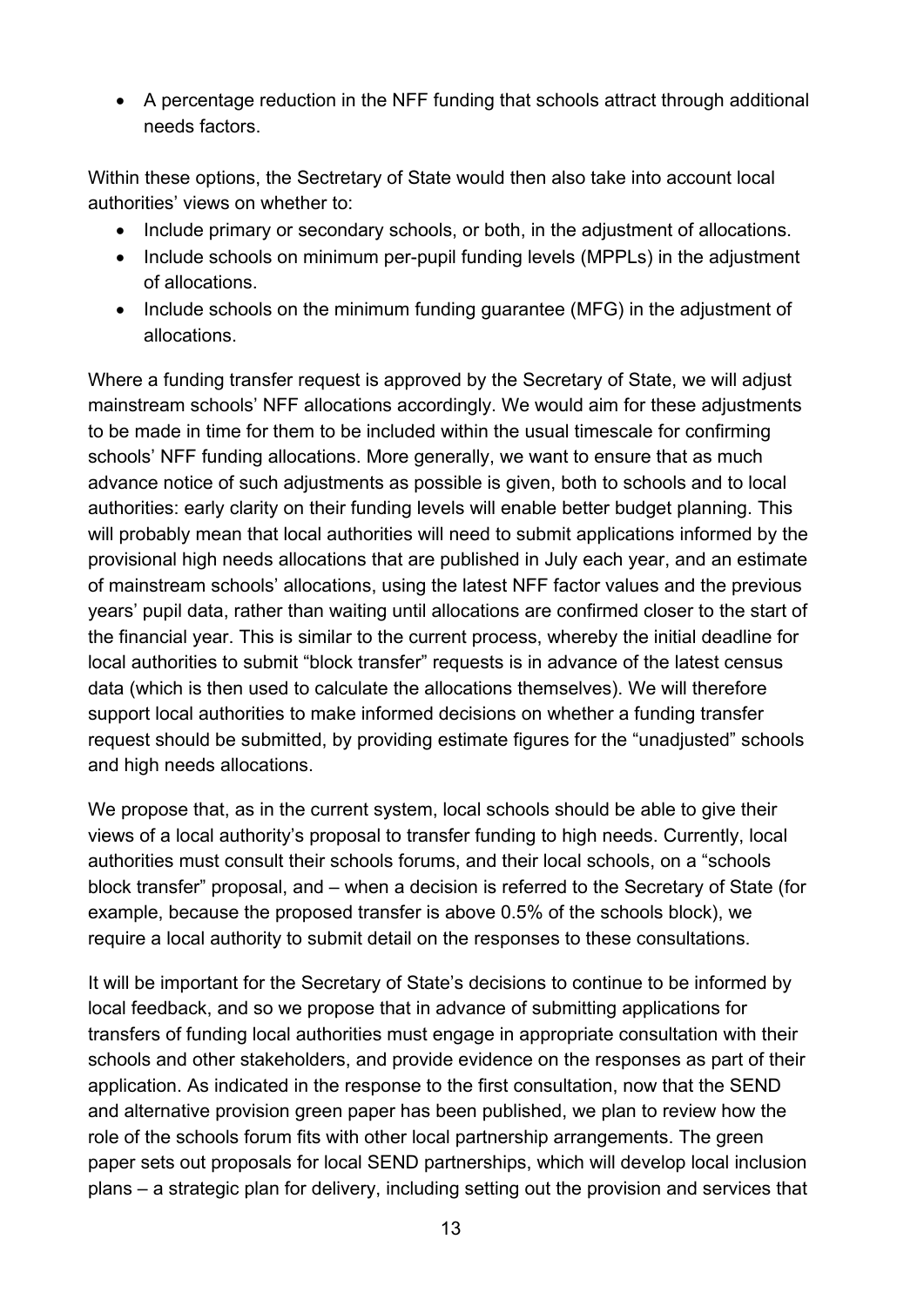should be commissioned in line with national SEND standards. Subject to consultation responses to the green paper, we will look to align the application and approval process for schools funding transfers to local high needs budgets, with the establishment and operation of these local partnerships and plans. As in the current system, the responses to local planning and consultation activity will be key information that the Secretary of State will consider in taking a decision over whether to approve the proposal.

## <span id="page-13-0"></span>**Indicative SEND budget**

#### **Question 1**

Do you agree that local authorities' applications for transfers from mainstream schools to local education budgets should identify their preferred form of adjustment to NFF allocations, from a standard short menu of options?

Do you have any other comments on the proposals for the operation of transfers of funding from mainstream schools to high needs?

The SEND and alternative provision green paper sets out proposals for an inclusive system, starting with improved mainstream provision that is built on early and accurate identification of needs, high-quality teaching of a knowledge-rich curriculum, and prompt access to targeted support where it is needed. We are clear that there should continue to be a national expectation on how much of the additional costs of supporting pupils with SEN mainstream schools should meet from their formula funding, so that schools and local authorities can plan their budgets appropriately.

As now, the direct NFF will include a number of factors that act as a proxy for the incidence of SEN in mainstream schools<sup>[1](#page-13-1)</sup>. We are keeping under review whether the current factors will remain appropriate in future (for example, considering the disruption to the flow of usable attainment data as a result of the pandemic, and in the context of future changes to assessment), and whether further changes are needed to ensure the factors capture the range of additional support that we expect schools to provide for their pupils with SEND.

Following the SEND and alternative provision green paper consultation, we will also look at whether to use more than one threshold to capture pupils with low attainment in their previous phase of education (i.e. a further tier to reflect those with the lowest levels of attainment), and the feasibility of introducing new factors. This work will be informed

<span id="page-13-1"></span> $1$  Low attainment in the previous phase of pupils' education and measures of deprivation are the current formula factors acting as the main indicators of the extent to which a school's pupils have additional needs, including SEN.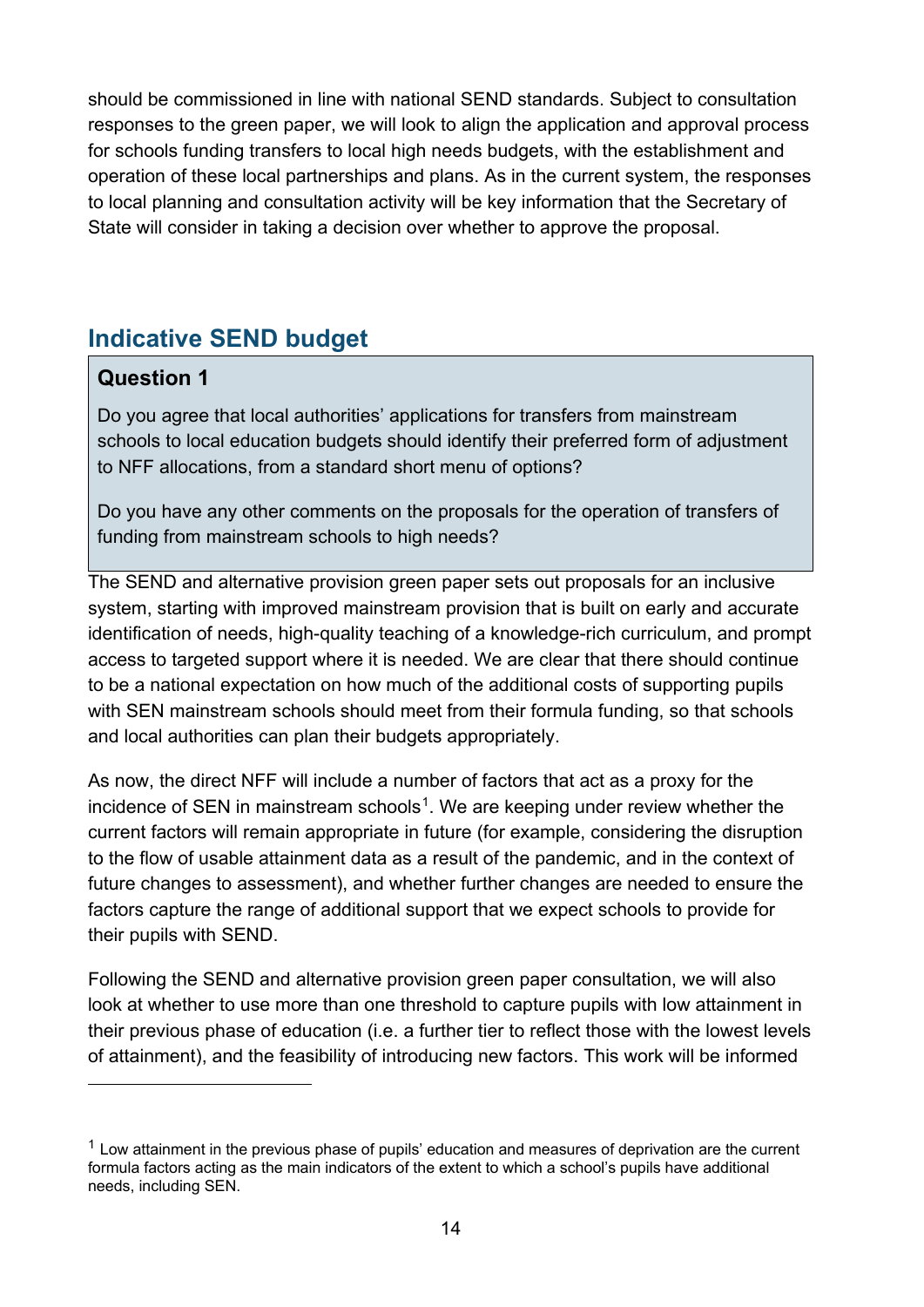by the development of the new single national SEND and alternative provision system proposed in the green paper, which will include the longer term establishment of consistent standards on what support should be made available universally in mainstream settings.

As well as ensuring that funding is being directed as appropriately as possible, this work will enable us to establish a consistent basis for calculating an amount within each school's budget for supporting pupils with additional needs. Currently local authorities use factors in their local school funding formulae to identify for each school a notional SEN budget. Although this provides the same formulaic calculation for all the schools in each local authority area individually, it does not provide a nationally consistent approach.

There was clear feedback through our 2019 call for evidence that school leaders and SENCOs find it helpful when setting school budgets to have a guide to the amounts they may set aside for spending on SEND support. We therefore propose to continue the concept of identifying for each school a budget for the costs of additional support for its pupils with SEND. This would be calculated by the Department under the direct NFF, rather than by local authorities, and would indicate the amount within the school's overall budget that is allocated to help schools meet the costs of additional provision for children with SEND, up to a defined threshold (currently £6,000 per pupil, per annum).

Some responses to the call for evidence suggested that the budget should be ringfenced for use on SEND, rather than notional. Since we believe schools should be responsible for decisions on how they design and deliver a curriculum which meets their pupils' needs, they should also have flexibility in using their resources, not least because it is unlikely that any formulaic approach would be able to reflect the precise cost of supporting every pupil with SEND in each school. That is why the existing locally determined budgets are notional, rather than ring-fenced, and we do not believe those reasons change with the move to a direct NFF.

The SEND and alternative provision green paper proposes to introduce national standards for the SEND provision to be available in mainstream schools, with associated funding bands and tariffs. Subject to the green paper consultation, we will consult on the detailed calculation of an indicative budget for SEND support within the direct NFF, as part of our wider consideration of the funding changes that the green paper reforms will require. We will also consider and consult on whether a different financial threshold or alternative approach would be more appropriate, consistent with the responsibilities that will sit with mainstream schools under the new national standards.

Prior to the development of those national standards, we think it is important to maintain the clarity that the £6,000 high needs threshold offers in the system. This reflects that it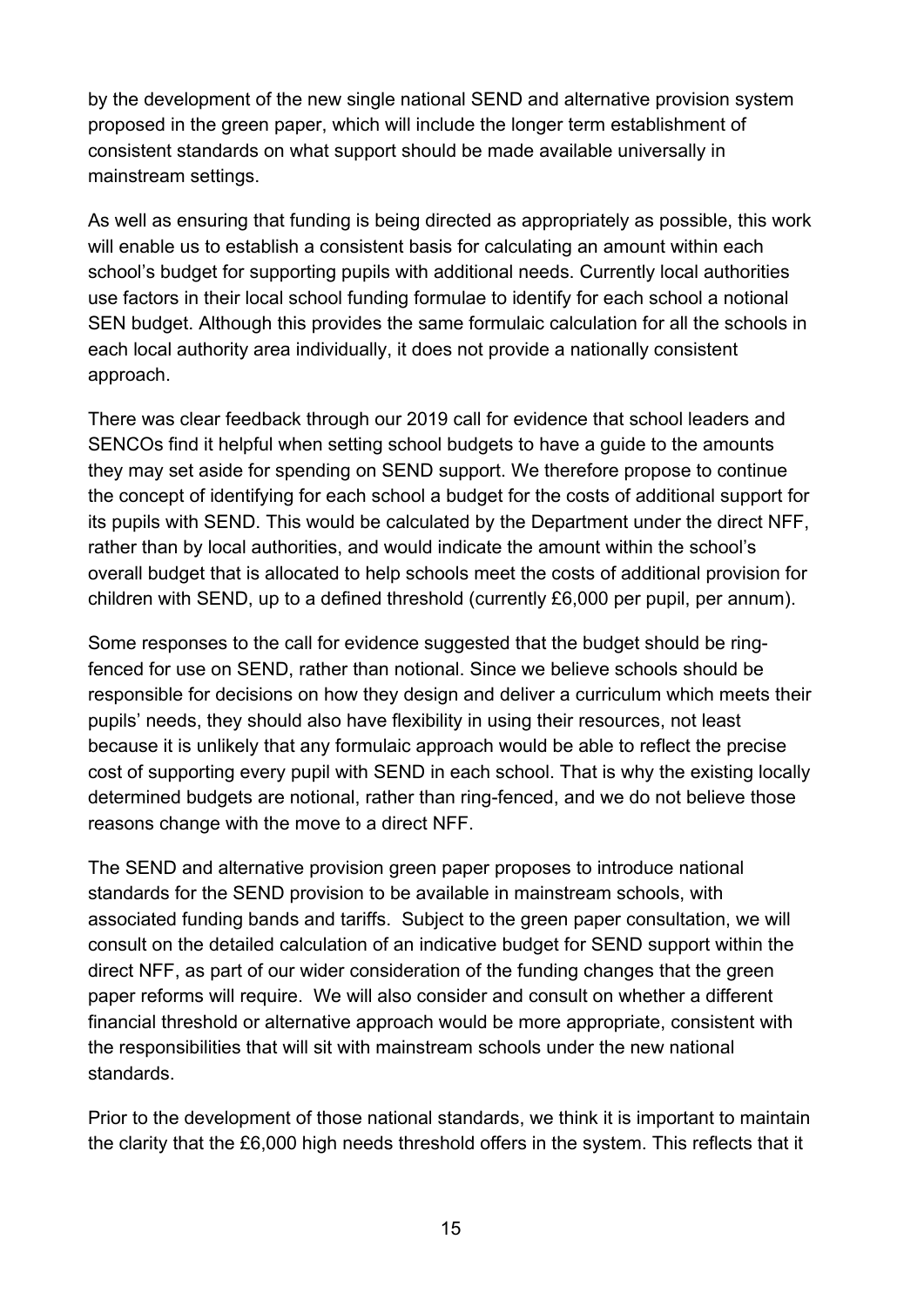remains appropriate for mainstream schools to contribute to the costs of supporting their pupils with SEND before seeking additional high needs funding.

We will, however, issue guidance to local authorities on how they can calculate their schools' notional SEN budget for 2023-24 using local formula factors. We intend that this guidance will help to bring greater consistency and help with creating the right incentives across the current system.

#### **Question 2**

Do you agree that the direct NFF should include an indicative SEND budget, set nationally rather than locally?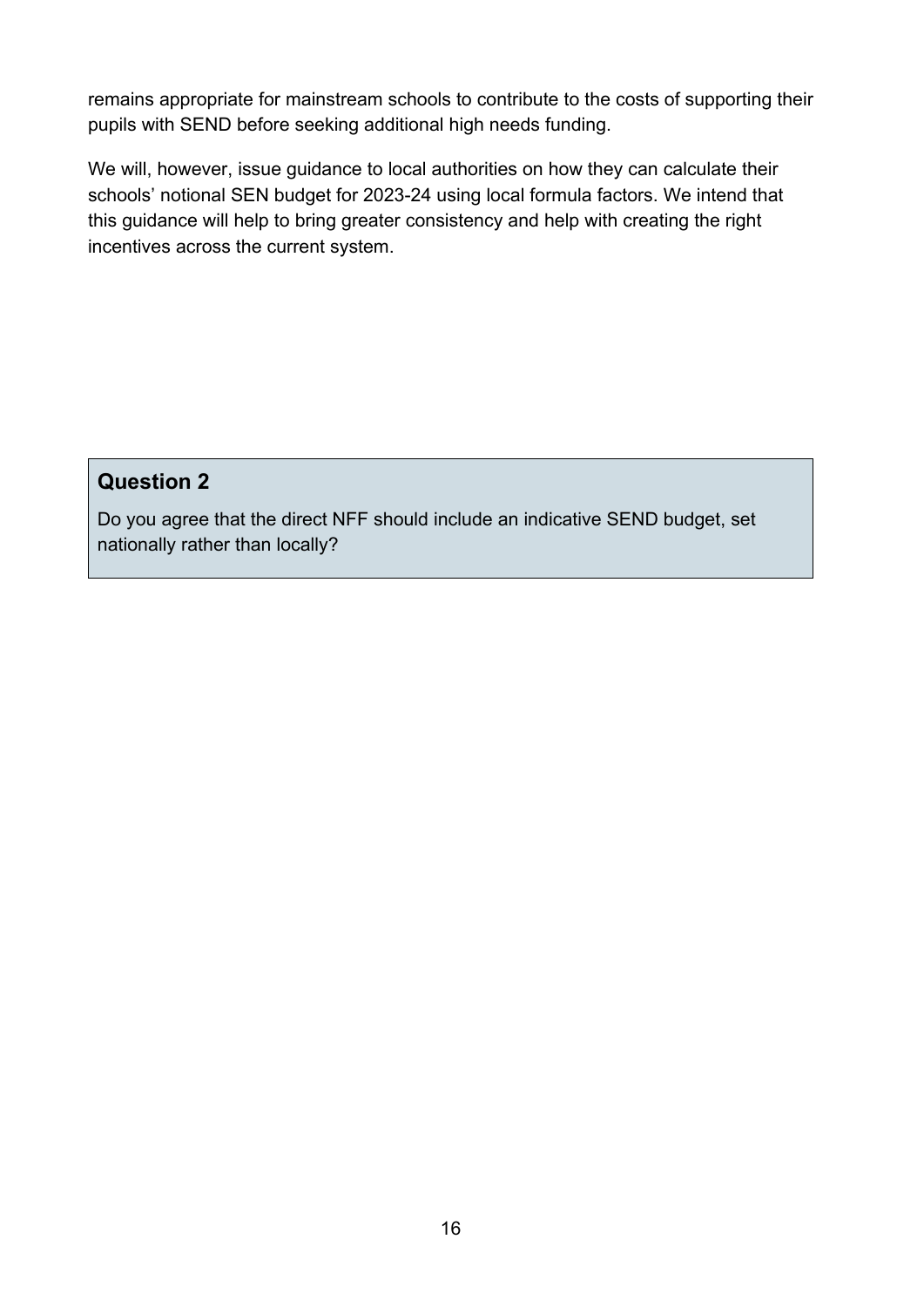# <span id="page-16-0"></span>**Growth and Falling Rolls funding**

In this section of the consultation, we set out our proposals on how revenue funding for schools experiencing significant growth, or significant decline, in pupil numbers would operate under the direct NFF. In developing these proposals, we have carefully considered the responses to the first stage consultation – which highlighted some risks in implementing a purely standardised, national system of growth and falling rolls funding.

Local authorities have a statutory responsibility to ensure there are enough school places available in their area for every child aged 5 to 16 needing one, as set out under section 14 of the 1996 Education Act. The recent Schools White Paper, [Opportunity for](https://www.gov.uk/government/publications/opportunity-for-all-strong-schools-with-great-teachers-for-your-child)  [all](https://www.gov.uk/government/publications/opportunity-for-all-strong-schools-with-great-teachers-for-your-child), reiterated that local authorities will continue to play this important role. Our lead proposals below aim to support LAs as they meet these responsibilities, by ensuring some continued local flexibility.

The Department provides basic need capital grant funding to local authorities to support them to meet that statutory duty. Funding allocations are calculated annually, using local authorities' own data on pupil forecasts and school capacity, as reported through the School Capacity Survey (SCAP). Local authorities use this funding to create places in brand new schools (via the 'free school presumption' process<sup>[2](#page-16-1)</sup>) or through the expansion or remodelling of existing schools, working with any school in their local area in doing so, including academies/free schools. Further information can be found in the online Basic need capital funding [allocations guidance.](https://www.gov.uk/government/publications/basic-need-allocations)

We also expect local authorities – in fulfilling their place planning function – to reduce or find alternative uses for school buildings where there are high levels of spare places, in order to avoid detriment to the educational offer or the financial position of schools. This can include, for example, increasing the provision of early education and childcare, reutilising space within mainstream schools for SEND units or resourced provision, and reconfiguring the local offer of places via remodelling, amalgamations, mergers and closures.

The Department expects all schools and academy trusts to work collaboratively with local authorities, dioceses and other schools in the area, to ensure that there is a coordinated approach to place planning and delivery. The Department expects local partners to support local authorities to meet their sufficiency duty by providing additional places where they are needed and work with them to reduce the number of places offered where they are surplus to requirements. To further support local authorities to

<span id="page-16-1"></span> $2$  See section 6A of the Education and Inspections Act 2006, and published guidance at <https://www.gov.uk/government/publications/establishing-a-new-school-free-school-presumption>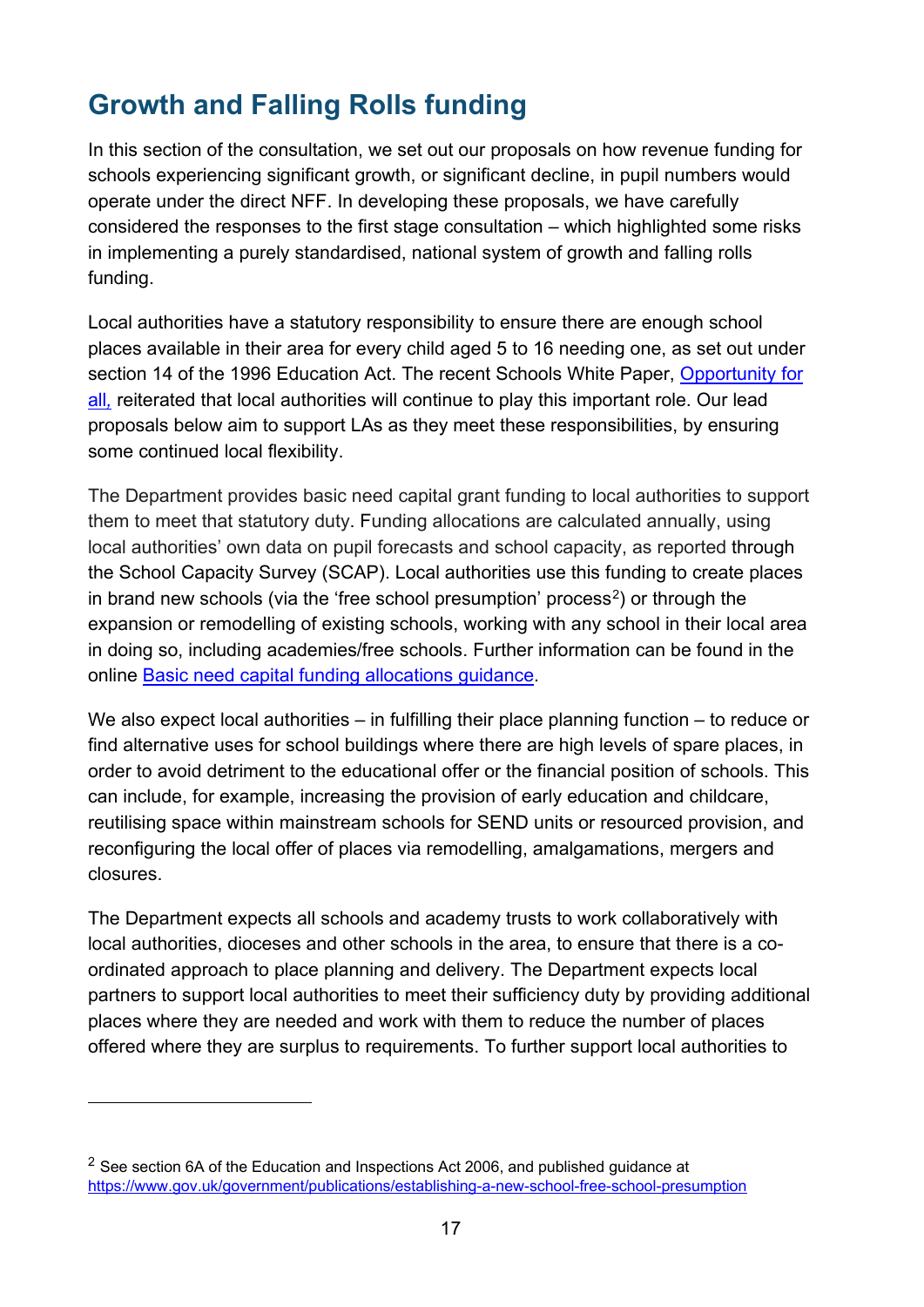meet their sufficiency duty, the Department provides them with revenue funding for growth and falling rolls, through their Dedicated Schools Grant.

Local authorities currently have discretion as to whether or not to operate a growth and/or falling rolls fund. If they do, it must be used only to:

- **Meet the revenue costs associated with new and expanding schools[3](#page-17-0).** This funding is allocated to schools agreeing to expand in response to a proposal by the local authority and to fund the development of new schools. The costs of new schools will include lead-in costs, for example to fund the appointment of staff and the purchase of any goods or services necessary in advance of admitting pupils.
- **Support growth in pre-16 pupil numbers to meet basic need.** This can be necessary to help schools meet the additional costs that they incur as a result of growth in pupil numbers, for example in establishing an extra class (either as a bulge class or an ongoing commitment), before these additional pupils lead to schools receiving greater core allocations in the following year under the lagged revenue funding system.
- **Support additional classes needed to meet the infant class size regulation.**  Local authorities can provide additional funding to schools where an infant class exceeds 30 pupils and therefore the school must cover the costs of opening another class or employing an additional teacher to meet this regulation.
- **Support falling rolls where places will be needed in future.** Local authorities can support good and outstanding schools with falling rolls, where local planning data shows that the currently surplus places will be needed within the next three to five financial years. This was introduced because a pupil-led funding system can cause difficulties where local authorities identify that the number of places required will increase in the near future and therefore want to ensure that the schools and places that will be needed remain viable in the short term.

The ESFA also provides "popular growth" revenue funding where schools experience significant growth in pupil numbers due to increased popularity, to reflect their increased costs. At present, this funding is available for academies with significant forecast growth in pupil numbers – not maintained schools. Agreements are made on a case-by-case basis, on application by academy trusts.

<span id="page-17-0"></span><sup>&</sup>lt;sup>3</sup> Free schools delivered through the Government's central route receive grant funding directly from the ESFA to fund post start-up costs and diseconomy costs in establishing a new school. For 'presumption' free schools delivered undfer section 6A of EIA 2006, the local authority is also responsible for providing the site and leading on building works.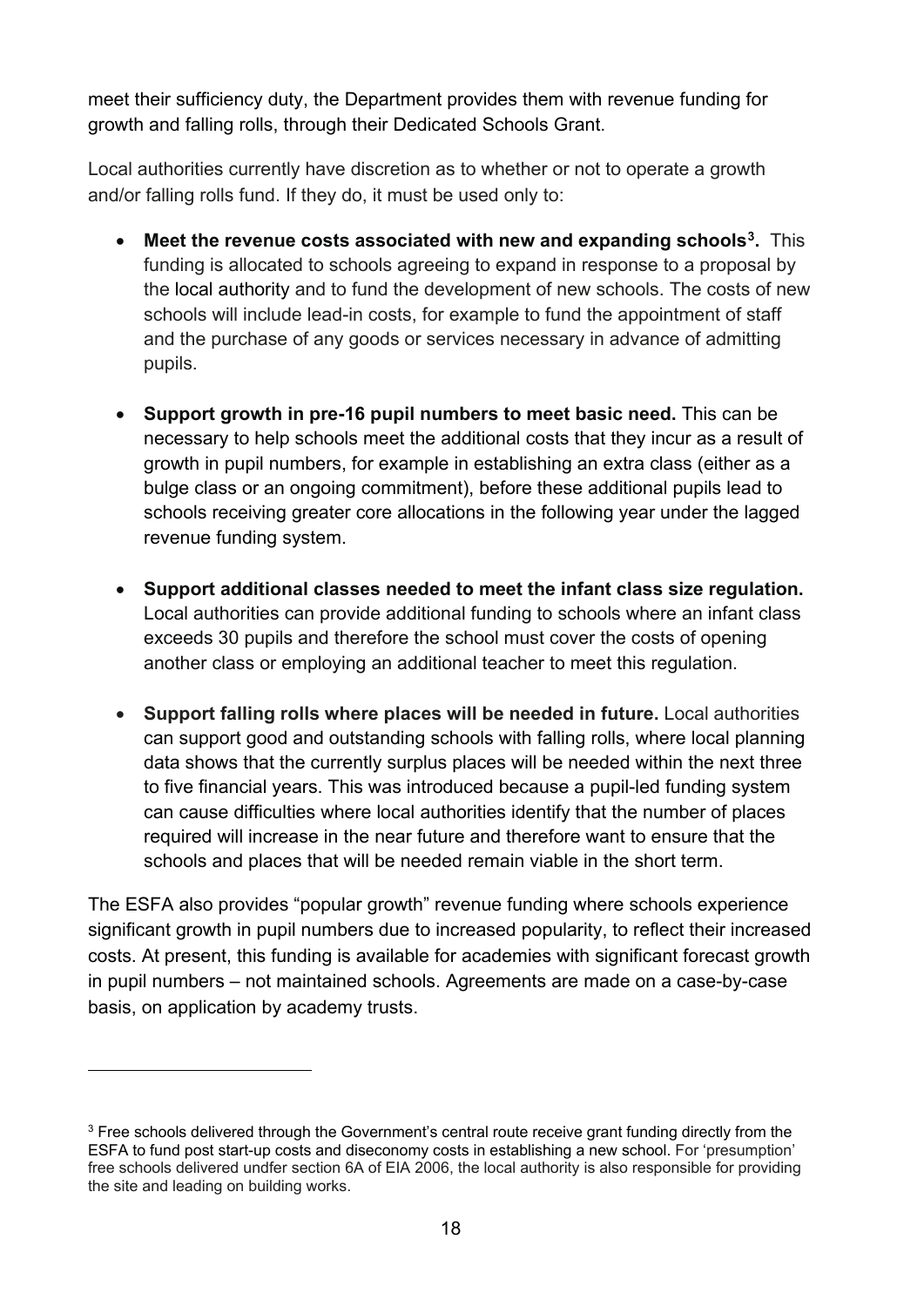## <span id="page-18-0"></span>**Responses to the First-Stage Consultation**

In the first stage consultation, we proposed that the Department introduce national, standardised criteria to allocate revenue funding for schools experiencing significant growth in pupil numbers and/or falling rolls. A narrow majority of consultation respondents agreed with this proposal, although that was true of only a third of local authorities, and a significant proportion of respondents called for some continued local flexibility in how growth and falling rolls funding is allocated to schools, to help local authorities fulfil their duties with regard to the sufficiency of school places.

In our first stage consultation response, we committed to improving how growth funding is allocated, to achieve greater simplicity, fairness and consistency. However, we recognise that this is a complex area of policy and that the consequences for local school place planning processes will need to be carefully considered. This consultation document aims to respond to those main consultation points raised, and outline proposals which respond to that feedback.

First, we outline the current pattern of growth and falling rolls funding and make the case for change to align better with the principles of the national funding formula.

Second, we consider the concerns raised in the first stage consultation responses around the consequences of moving to a purely national, standardised system, and we provide an alternative option for growth and falling rolls funding, which would allow some degree of local flexibility. This would still be a significant step forward in the consistency and fairness in how this funding is allocated. In addition, some respondents asked for more specifics on a national standardised system. Accordingly, we also provide a more detailed set of proposals on how a national, standardised system of growth and falling rolls funding could operate, including the national criteria to be set on when growth is "significant" enough to attract growth funding and how this funding could be allocated. Overall, we propose that, at least initially, a system which retains local flexibility would be most appropriate under a direct NFF.

Lastly, we provide a proposal on popular growth which would extend support to maintained schools in response to responses made in the first stage consultation.

## <span id="page-18-1"></span>**The Allocation of Growth and Falling Rolls Funding**

The Department allocates a notional growth funding element to local authorities each year, as part of the DSG. In 2022-23, the Department allocated £246m. We take a formulaic approach to allocating this funding to local authorities to ensure the funding is distributed fairly and consistently. Growth funding is currently based on the actual pupil growth that local authorities experience, at the level of [Middle Layer Super Output Area](https://www.datadictionary.nhs.uk/nhs_business_definitions/middle_layer_super_output_area.html) (MSOA) – these are smaller geographic areas within the local authority with an average population of 7,200. This is a significant improvement in the way we allocate growth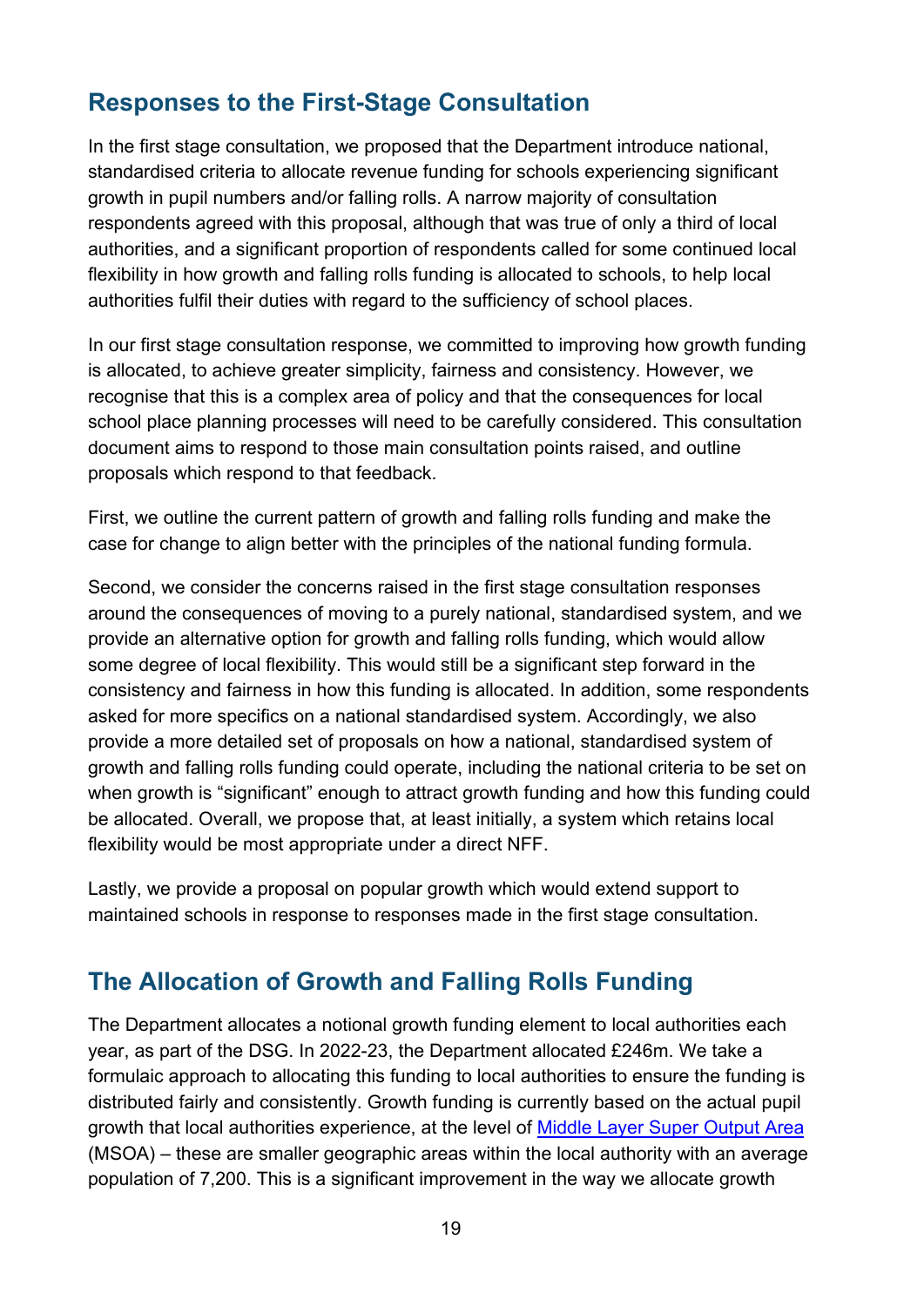funding (it was previously based on historic spending) and ensures we are allocating this funding consistently across local authorities.

#### **Analysis of current growth funding**

Local authorities determine criteria for allocating growth funding to schools in their local area. Local authorities currently have a large amount of discretion over how they allocate growth funding – both in terms of the eligibility criteria they set (such as thresholds on levels of growth in pupil numbers, or numbers of additional classes), and in terms of the funding levels for eligible schools. Our analysis has found considerable variation in how local authorities distribute growth funding.

Local authorities do not have to allocate all of the growth funding that they receive, and can spend more or less on growth funding than they received through the DSG for that purpose. This leads to a very varied picture nationally: for example, Camden spent over £2m in growth and falling rolls funding in 2022-23, despite only being nominally allocated around £330,000, while 17 local authorities allocated no growth funding at all in 2022-23, despite receiving allocations of up to £1.9 million from the Department.

In addition to variation in overall spending on growth across local authorities, significant differences are seen in allocations at a lower level. We have looked at the growth criteria set by local authorities in 2022-23, to identify the method they use to allocate funding, and the amount of funding a school would receive for a primary bulge class of 30 pupils[4.](#page-19-0) On average this is £74,000. However, this ranges from a minimum of £31,000 in Bexley to around £195,000 in Tower Hamlets: a six-fold difference in the amount of funding made available. Bexley have calculated such growth funding on the basis of additional teaching costs a school incurs, while Tower Hamlets have calculated based on the average total per pupil funding provided through their local formula.

We recognise some of the differences in funding amounts may reflect the different costs associated with an additional primary bulge class on the basis of pupil characteristics. We have looked at the relationship between the proportion of FSM6 pupils in each local authority, as a proxy for additional needs, when comparing the amount of funding each local authority provided. However, we have not found any clear relationship between the level of support a local authority would provide and the level of free school meals eligibility. Both Manchester and Tower Hamlets have a high proportion of pupils eligible for Free School Meals (44% and 45% respectively) yet would provide £30,000 for

<span id="page-19-0"></span> $<sup>4</sup>$  We have managed to calculate figures for 23 local authorities only. It was not possible to do this for all</sup> local authorities as some do not use the criterion, or some use indicators to measure costs for a bulge class that are not based on fixed figures e.g. the cost of a teacher in the area.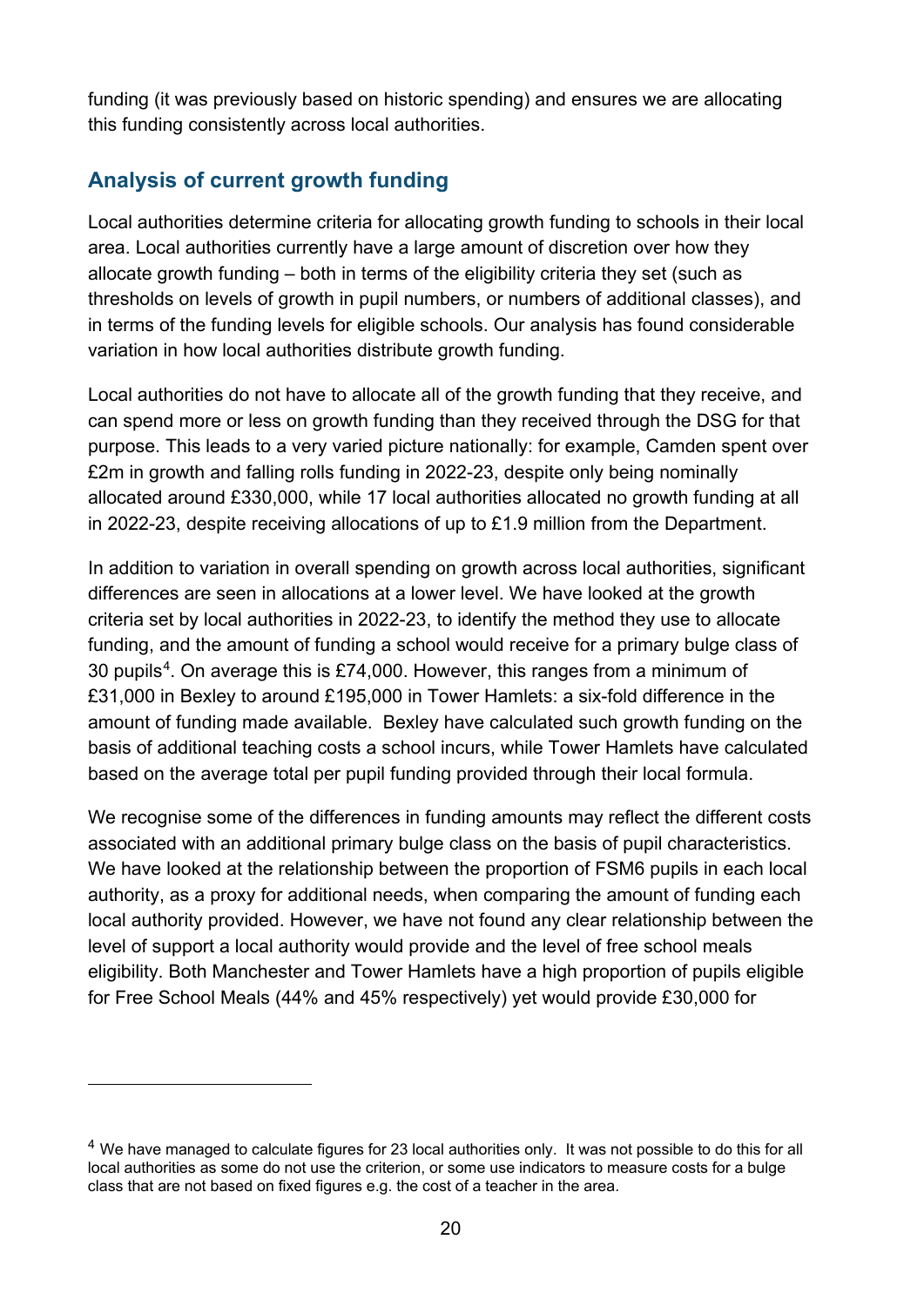maintained schools and £52,000 for academies in Manchester and around £195,000 in Tower Hamlets for each primary bulge class.

There are not only high levels of variation in funding for primary bulge classes across local authorities, but also in the methodologies which local authorities use. 45% of all local authorities use some form of per pupil rate to calculate the additional growth funding for a primary bulge class. These per-pupil amounts range from £1,004 per pupil for maintained schools and £1,721 for academies per pupil in Manchester to £3,399 per pupil in Wandsworth. Alternatively, some local authorities base their growth funding rates on the costs of employing an additional teacher, and additional equipment costs, rather than a per-pupil funding rate. In some cases, this funding varies according to teacher pay scales, whereas in others the growing schools simply receive a standard lump sum amount.

## **Analysis of falling rolls funding**

There is a similar level of variation in falling rolls funding. Only 24 authorities have set funding aside for a falling rolls fund in 2022-23, with half of these in London. We have not found a strong relationship between the existence or size of falling rolls funding, and the changes in pupil numbers seen over the past four years. Most spending is concentrated in London: the 12 London local authorities with a falling rolls fund have an allocated total falling rolls fund of £6.2 million in 2022-23, whereas the non-London local authorities have an allocated total of only £3.5 million.

In addition, local authorities again use different eligibility criteria for falling rolls and methodologies for determining the amount of funding. The criteria used include the level of decrease in pupil numbers, using either decline in number on roll (NOR) or pupil numbers below the Published Admission Numbers (PAN). Where NOR is used, the range of decline necessary to trigger falling rolls funding ranges from a 2% to a 20% decline in NOR. Where PAN is used, pupil numbers need to fall 10% below the PAN in some local authorities to trigger funding, but 20% below PAN in others.

## <span id="page-20-0"></span>**Growth and falling rolls funding under a direct NFF**

The Department is committed to achieving a growth and falling rolls system which aligns with the principles of the direct NFF. That means that funding is fair, simple and transparent, and predictable. Our view is that the current system does not provide this. As set out in the above analysis, two schools in similar circumstances facing an increase in pupil numbers could be allocated significantly different levels of funding owing to their location, and MATs, especially those which span local authority boundaries, may find it difficult to determine any additional growth funding to which their schools are entitled.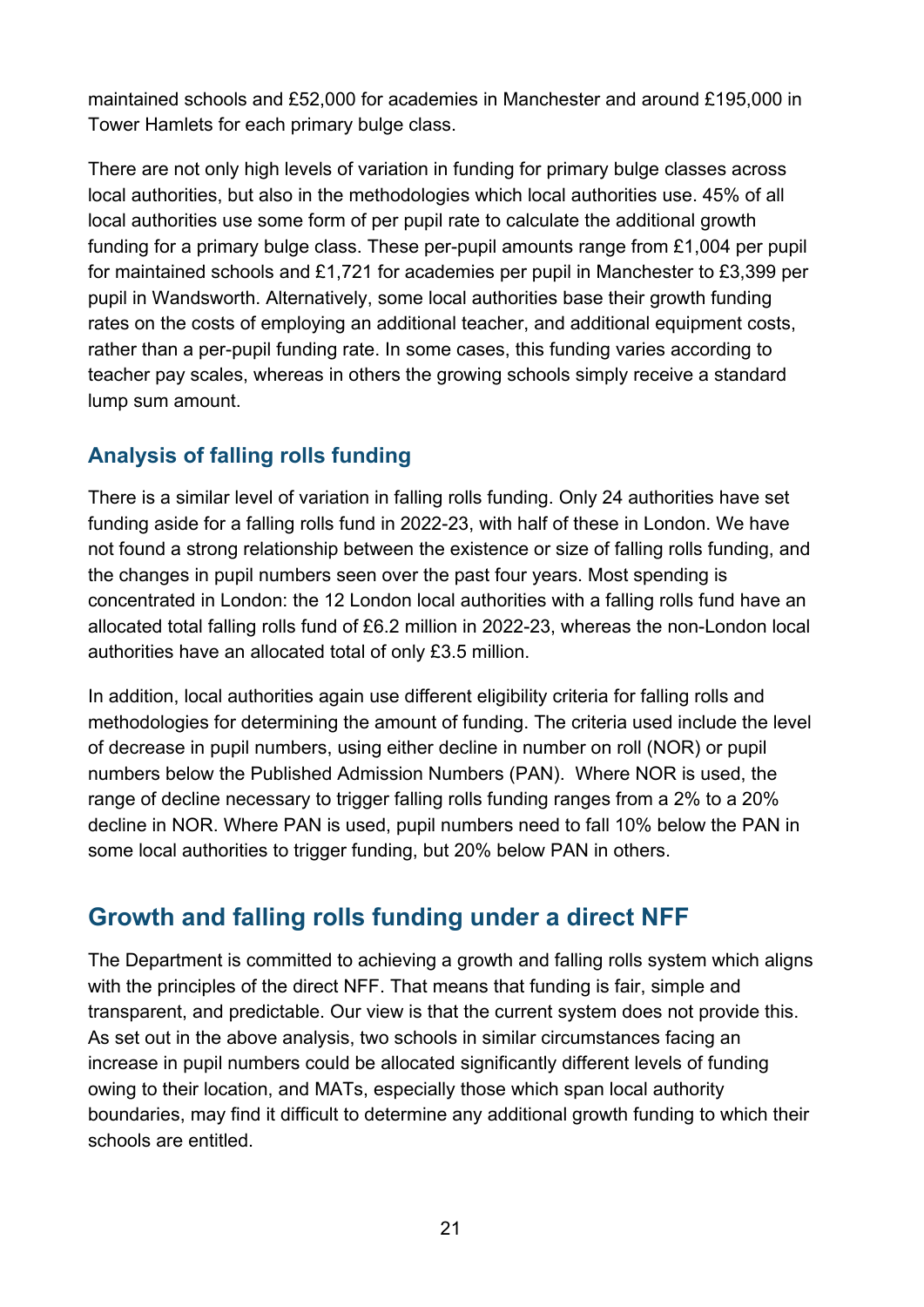This consultation outlines two options for growth funding under the direct NFF. The first option would allow some continuing local flexibility in how growth funding is distributed to schools, but with significantly greater consistency than in the current system. The second option is a national, standardised system without local flexibility, where we allocate growth funding directly to schools as part of their allocations based on information provided by local authorities. Last, we explain why the first approach, which retains local control, is our favoured approach.

#### **Approach one: retain some local flexibility**

This approach would retain some local flexibility for local authorities as they respond to the pupil place planning needs of their areas. Implementing this approach as we transition to the direct NFF would require the following:

- We would place restrictions in the School and Early Years Finance Regulations and/or in the DSG conditions of grant on how local authorities use growth and falling rolls funding.
- In particular, in order to meet the principles of the direct NFF we would:
	- (a) place additional requirements on local authorities to increase the consistency and predictability of funding in relation to how local authorities operate growth funding;
	- (b) similarly, place additional requirement on how local authorities operate falling rolls funding;
	- (c) refine the allocation methodology of growth and falling rolls funding within the DSG; and
	- (d) explicitly allow local authorities to spend growth and falling rolls funding on repurposing and removing surplus places.

These are considered in turn below.

• Local authorities would continue to be required to submit their local growth criteria for scrutiny by the ESFA. We would also publish data on the growth criteria which local authorities were adopting in order to increase transparency of the approaches taken.

These proposals could be implemented in 2024-25, in the second transitional year of the introduction of the direct NFF. Once the direct NFF is in operation, growth and falling rolls funding would remain as part of local authorities' funding allocations, alongside other elements of DSG, such as Early Years and High Needs, with proposals on changes to the allocation methodology included below.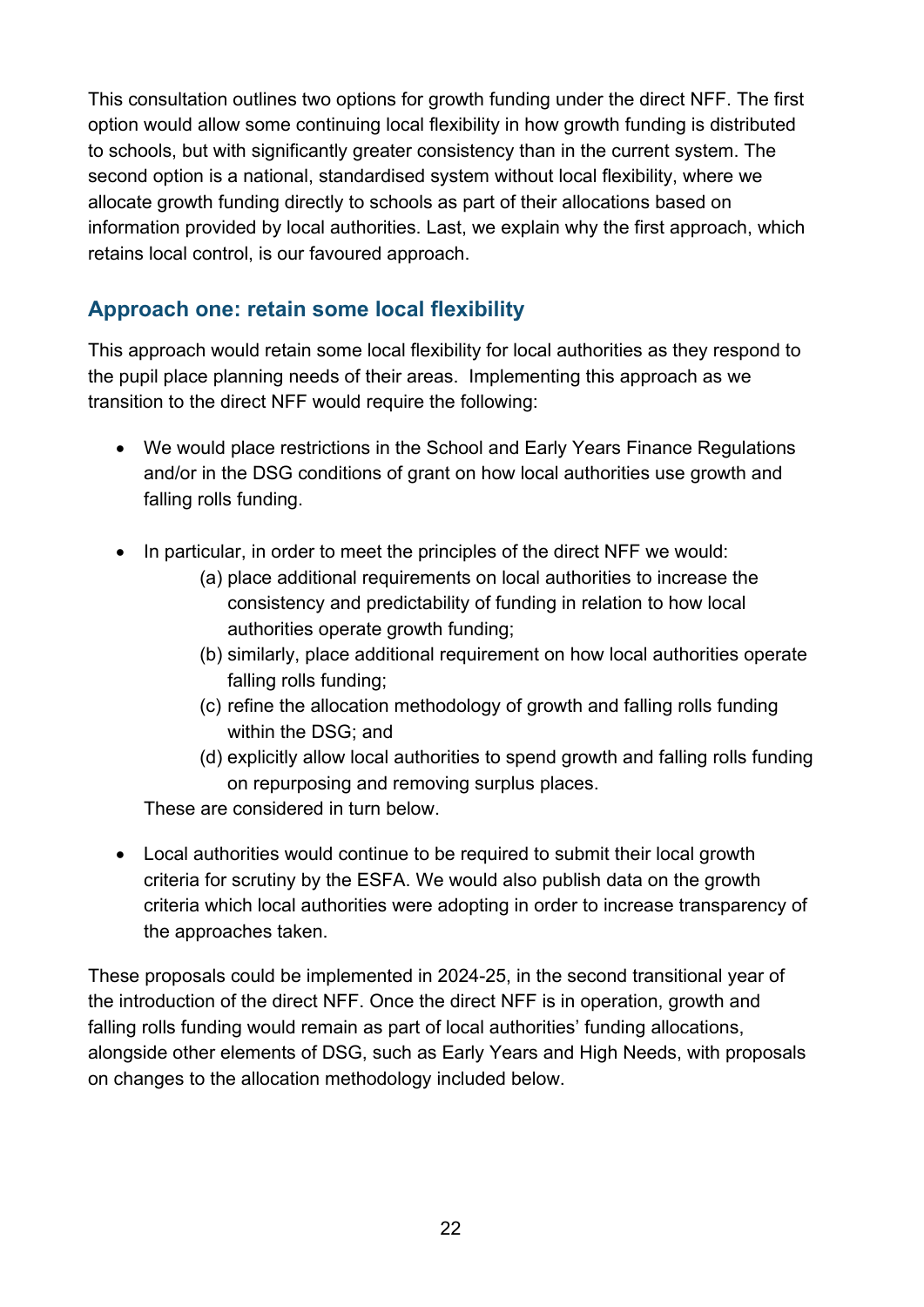#### **Proposals to place requirements on how local authorities operate growth funding**

We would place a number of requirements on how local authorities could use and spend their growth funding in order to make the funding allocated more consistent. This will also bring about simpler and more transparent funding allocations, including:

- Requiring local authorities to use a standard formulation for their growth criteria, which is transparent to all schools/academy trusts in their area. This would ensure local authority growth criteria can easily be understood and compared, and the Department would publish data on the growth criteria. This formulation would allow local authorities to exercise some flexibility over the structure of growth funding (e.g. the use of per pupil values or a lump-sum, or both) and the factor values used, for a defined number of situations where growth funding may be applicable (e.g a temporary buldge class). This would have the effect of simplifying the number of approaches which local authorities can take, although retaining some local discretion.
- Place minimum requirements on local authorities' growth criteria to ensure schools can be assured of a basic level of funding as and when they agree to take on additional pupils. We could, for example, mirror the existing minima that apply to basic entitlement funding in local funding formula – £2,000 per primary school pupil and £3,000 for secondary pupil (or an equivalent lump sum).
- The Department could also place minimum expectations on the circumstances in which local authorities would be required to provide growth funding - for example that support would be provided for any school creating an additional class of 30 pupils. In the example above, this would mean all primary schools would have the security of being guaranteed to receive at least £60,000 for an additional bulge class of 30 pupils.
- Requiring local authorities to retain funding centrally for the use of growth and falling rolls funding. Under a direct NFF, local authorities would be unable to use this funding to top-up their local schools budget and so schools' budget allocations, since these would be provided directly by the NFF. If local authorities did not spend their full allocation of funding on growth funding, this would either revert to form part of their DSG balance (as currently), or revert back to the Department.

#### **Proposals to place requirements on how local authorities operate falling rolls funding**

Similarly, we would place a number of requirements on how local authorities could use and spend funding for schools on falling rolls, in order to make the funding allocated more consistent. We propose to:

• Standardise the allowable eligibility criteria and funding methodology for local authorities using a falling rolls fund. This would include a minimum threshold for a school's decline in pupil numbers, in order for it to be eligible for funding, and a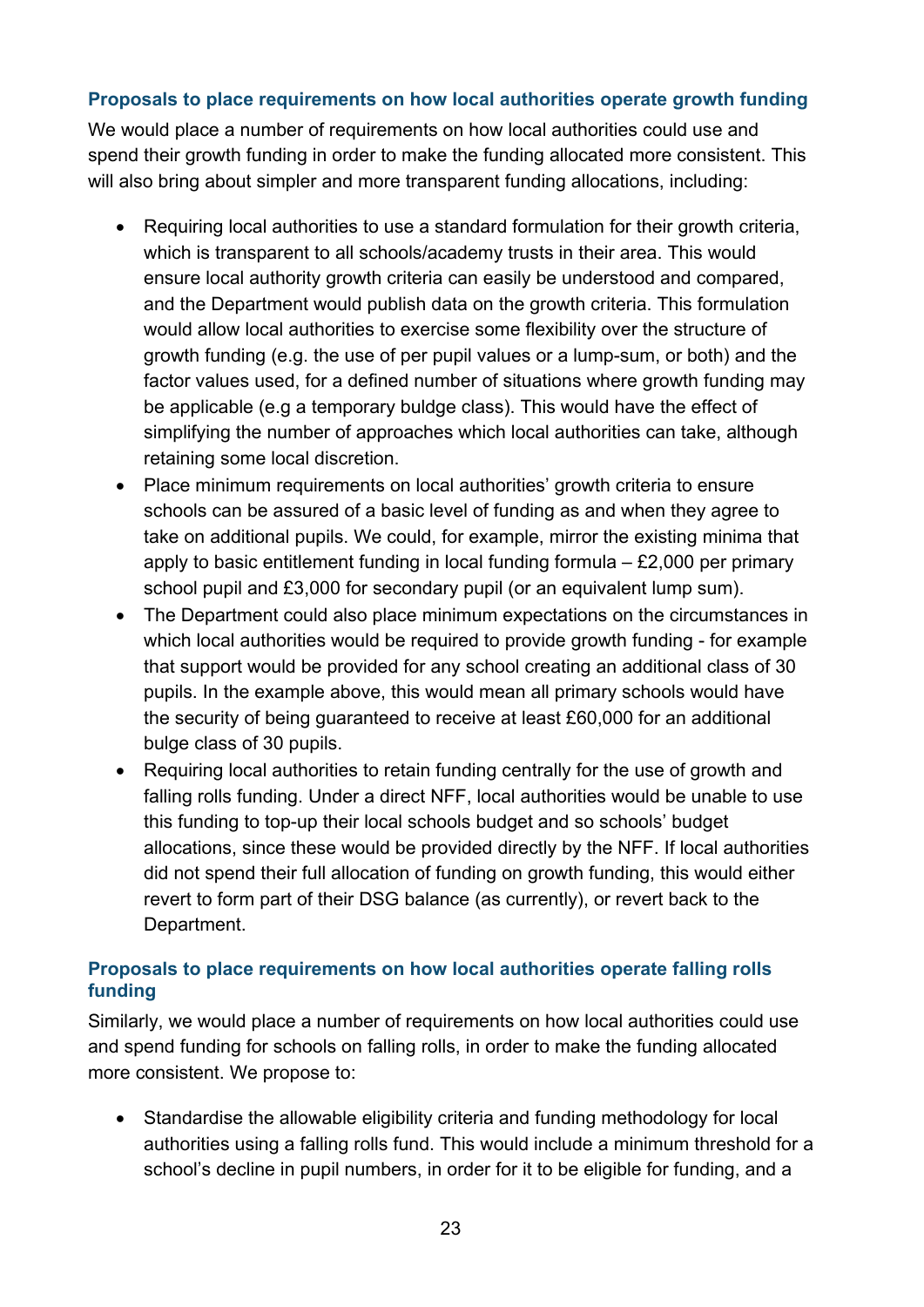standard calculation methodology for funding based on the expected future increases in pupil numbers. This would take account of the difference between the current number on roll and expected future capacity.

• Require local authorities to use their School Capacity Survey (SCAP) data to assess whether school places will be required in the next three to five years, replacing the current requirement to use local planning assessments. This will ensure that allocations of falling rolls funding are based on a consistent measure of forecasting future school places.

We are considering whether or not to retain the restriction that only schools that are judged to be 'good' or 'outstanding' by Ofsted are eligible for falling rolls funding. Feedback to our first consultation was that the requirement can cause difficulties in some local authorities' ability to ensure the viability of places that will be needed in future. Moreover the use of SCAP data in allocating this funding should provide improved assurance that places will be required.

#### **Question 3**

Do you have any comments on the proposals to place further requirements on how local authorities can operate their growth and falling rolls funding?

#### **Question 4**

Do you believe that the restriction that falling rolls funding can only be provided to schools judged "Good" or "Outstanding" by Ofsted should be removed?

#### **Proposals on allocation of growth and falling rolls funding to local authorities**

We propose to reform the allocation of growth and falling rolls funding in order to better suit the current needs of local authorities through:

- Re-baselining the total amount of growth funding, nationally, to better reflect current spending patterns. The current amount of funding is based on spend levels in 2018-19; we would re-set the national total on the basis of the 2023-24 spend.
- Allocating funding between local authorities on the basis of both growth **and** falling rolls by calculating local authorities' allocation on the basis of areas (MSOAs, within local authority areas) which have either seen growth or (significant) declines in pupil numbers. This is a departure from the current system whereby only MSOA-level data on pupil growth, and not declines, is used to calculate authorities' growth/falling rolls funding allocations.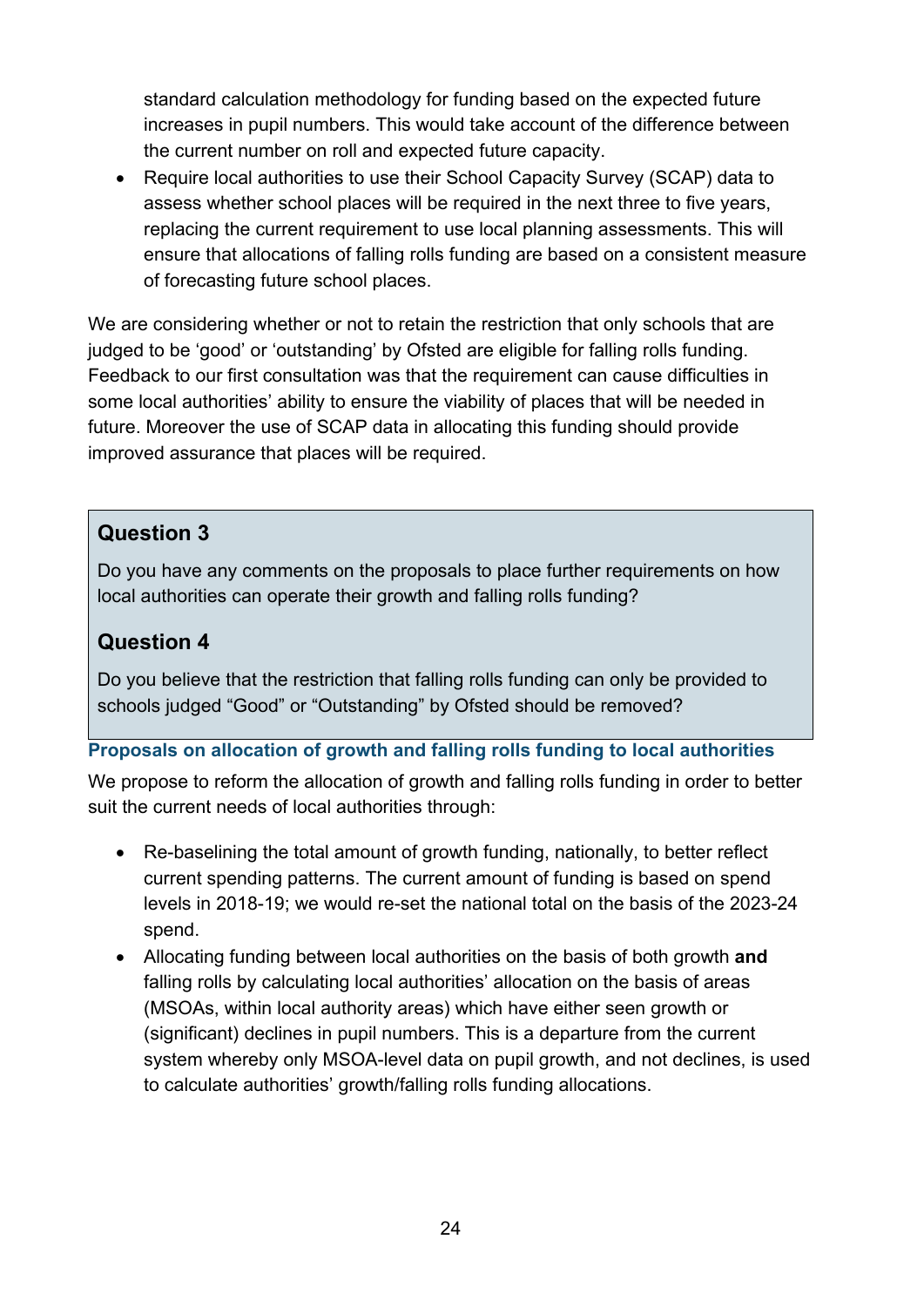#### **Question 5**

Do you have any comments on how we propose to allocate growth and falling rolls funding to local authorities?

#### **Proposal to increase the scope of growth funding**

In addition, we believe that there is a strong case to extend the scope of how growth and falling rolls funding may be used by local authorities. It is prudent for local authorities to retain some spare capacity in the system, in order to respond to and manage shifting demand including unexpected changes, provide for parental choice and support the effective management of the admissions system; but it is also important that local school estates are managed efficiently to ensure they remain financially viable.

This involves local authorities and local schools/ trusts working together where there are high levels of spare capacity, to reduce or repurpose this in order to avoid undermining the educational offer or financial viability of schools in their area. Local authorities should consider a spectrum of options for the reutilisation of space, including, for example, co-locating nursery or SEND provision, as well as options for reconfiguration, including via remodelling, amalgamations or mergers/closures where this is the best course of action. Such repurposing of school estates often involves revenue costs.

We believe it would be helpful if growth and falling rolls funding could be used to support local authorities to facilitate this process, which will become more common in future, as pupil numbers start to decline nationaly. We could permit local authorities to spend growth and falling rolls funding on the revenue costs associated with repurposing or reducing school places. This is the analogue of their current role in meeting revenue costs where a new school opens or expands. This could provide local authorities an additional lever in pupil place planning, where the costs of repurposing or removing spaces would otherwise be prohibitive to achieving these longer term improvements.

#### **Question 6**

Do you agree that we should explicitly expand the use of growth and falling rolls funding to supporting local authorities in repurposing and removing space?

#### **Approach two: national standardised system**

This section provides more detail on an alternative approach – for a fully standardised system to growth funding, without local flexibility. As we explain below, we favour the former option set out above, which would allow some continued local flexibility. However, we provide more details on how a fully standardised alternative approach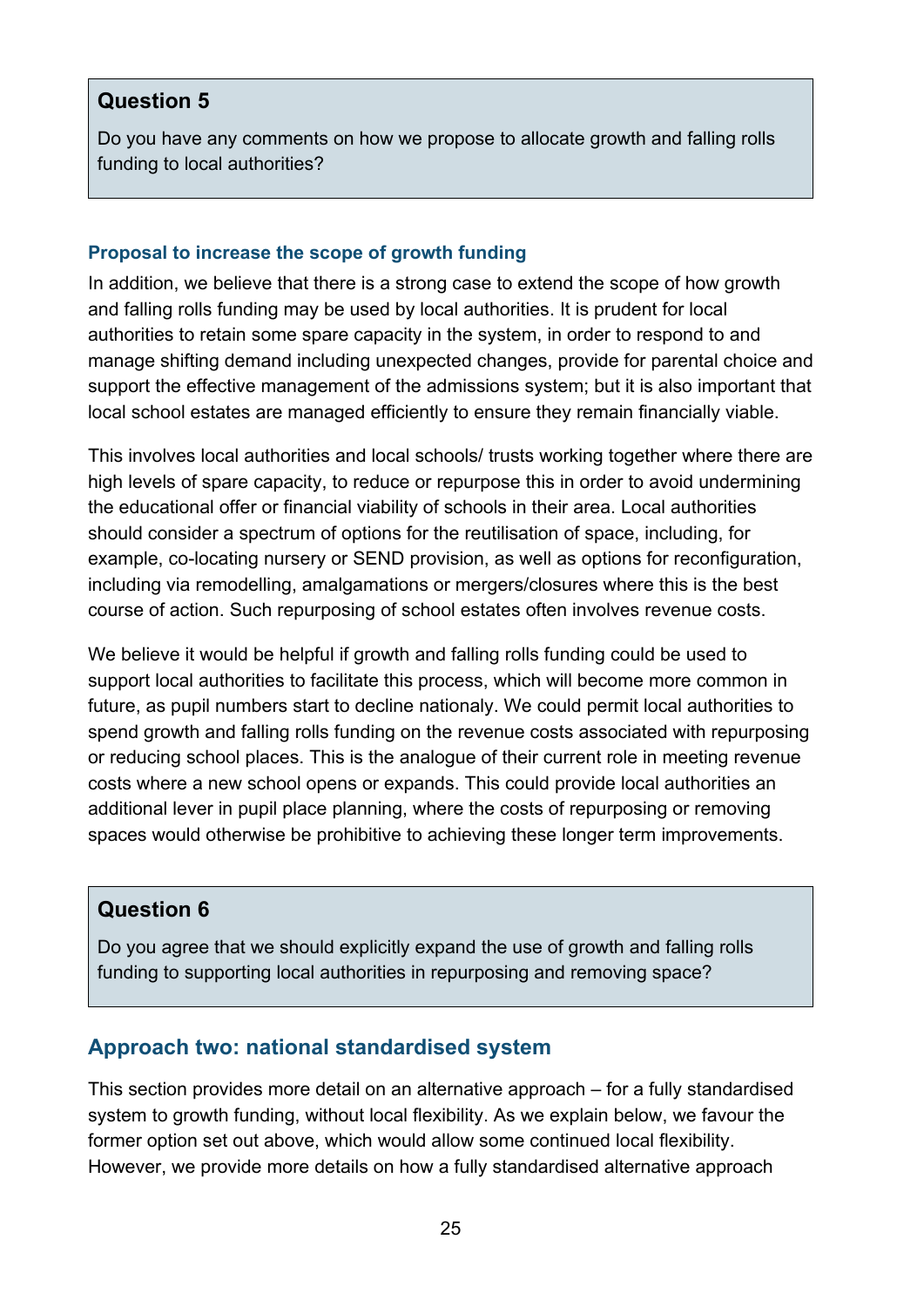would operate, to allow respondents to this consultation to make a informed preference between the two options.

A national, standardised system for growth funding would see local authorities submit data on schools that are forecast to grow as part of a new data collection exercise. DfE would publish the national eligibility criteria which will be used to determine whether forecast growth (or decline) would be sufficiently "significant" to merit funding being allocated, and ask local authorities to submit the relevant data. DfE would also set standardised funding amounts for schools' growth or falling rolls funding allocations.

In order to be consistent with the wider NFF, we would propose that funding provided for schools who see pupil growth is the basic entitlement rate for each additional pupil, adjusted by the area cost adjustment (ACA). This is consistent with the most common current approach taken by local authorities. This would also align with the funding provided by the NFF due to local authorities who amend a school's pupil numbers as part of the new data collection.

In order to implement a national standardised system, we would need to define the threshold for a "significant" growth in pupil numbers, such that growth above this threshold would attract additional funding. Our suggested criterion for significant growth is broadly based on the idea of stepped costs, where the increase of costs is associated with the provision of additional classes and will affect schools differently depending on their size. This is based on our analysis of local authority growth criteria where the most common threshold is around an additional class of 30. We expect the majority of the applications we would receive from local authorities would be for additional temporary or permanent bulge classes, which have been agreed in advance of the academic year. However, some local authorities, particular those with smaller more rural schools choose to fund a 'half class' of 15 in primary schools, which we have sought to mirror for small primary schools to ensure this system works for them. We have sought to avoid any 'cliff edge' effects where schools of similar sizes would have different thresholds for significant growth. Therefore, we would define significant growth as increases in the number of pupils which mirror the following:

| <b>School Size</b>         | <b>Threshold for significant growth</b> |
|----------------------------|-----------------------------------------|
| Fewer than 300 pupils      | 15 pupils                               |
| Between 300 and 600 pupils | 5% increase in NOR                      |
| Greater than 600 pupils    | 30 pupils                               |

**Table 1 Threshold of pupils needed for growth funding by school size.**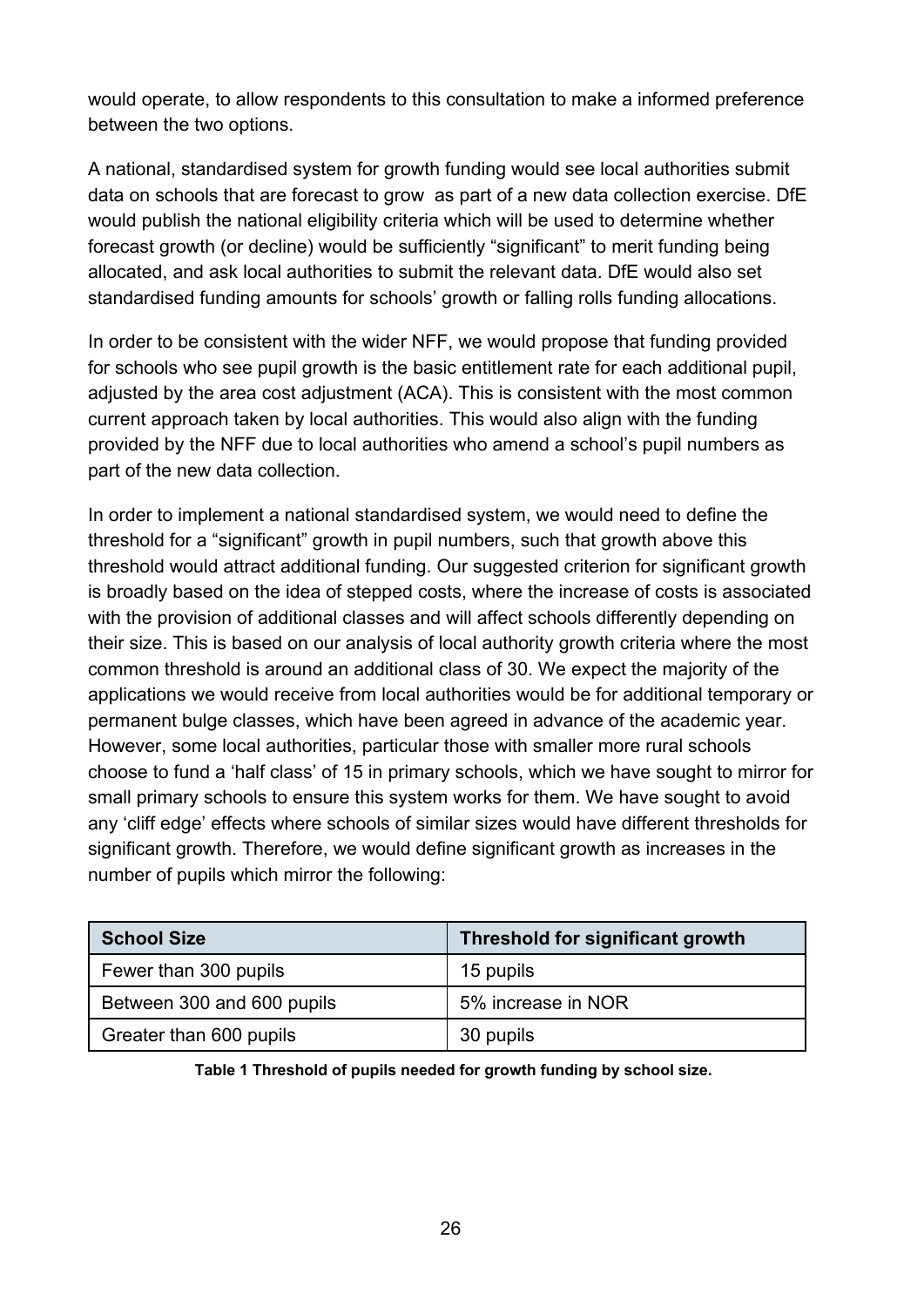#### **Operation of a national, standardised system**

There were a number of specific concerns raised during the first stage consultation about the operation of a national, standardised system. We address these here, to clarify some of the technical details on how such a system would work in order that those responding to the consultation can make an informed decision on the two options.

The first stage consultation suggested that any increases in pupil numbers should feed through into schools' core funding allocations for the coming year. Some respondents were concerned that final decision around pupil place planning can be made in Spring, after the schools' core funding allocations were confirmed. While we would seek to include any growth funding within core funding allocations, we understand that our data collection process would need to be able to account for late changes in pupil numbers in advance of the Autumn term. In those instances, where growth funding could not be included within the core NFF allocations, there would be a mid-year adjustment process.

Some respondents raised concerns that some schools face additional costs beyond those accounted for in a basic allocation. We would allow an opportunity for local authorities to provide evidence where a school's specific circumstances mean that it would have exceptional, additional costs, for example relating to temporary accommodation, which are not already accommodated through the Department's standard allocation.

Some respondents were concerned about the use of the claw back mechanism where pupils do not materialise. In these cases, some local authorities' local growth criteria provide a form of ongoing commitment or protection arrangements to schools in cases where pupil numbers are not predictable. However, the national system would require a form of pupil number adjustment in order to provide assurance that funding is being spent appropriately.

#### **Approach under a Direct NFF**

Our view is that the first approach, which retains local control, should be the approach taken under a direct NFF. We believe this option best reflects the role of local authorities as set out in the white paper, as it would go hand in hand with their sufficiency duty to provide an appropriate place for every child. We propose to implement such an approach, retaining some local flexibility but with greater national consistency, in 2024-25, in advance of the introduction of the direct NFF. In advance, we would consult with local authorities and the sector more widely on the specific proposals and requirements which would be put in place. This approach builds upon existing practice, and should not represent any new processes or burdens to local authorities.

We believe that this local approach is be consistent with the aims of the NFF – that funding is fair, consistent, simple, transparent, efficient and predictable. The use of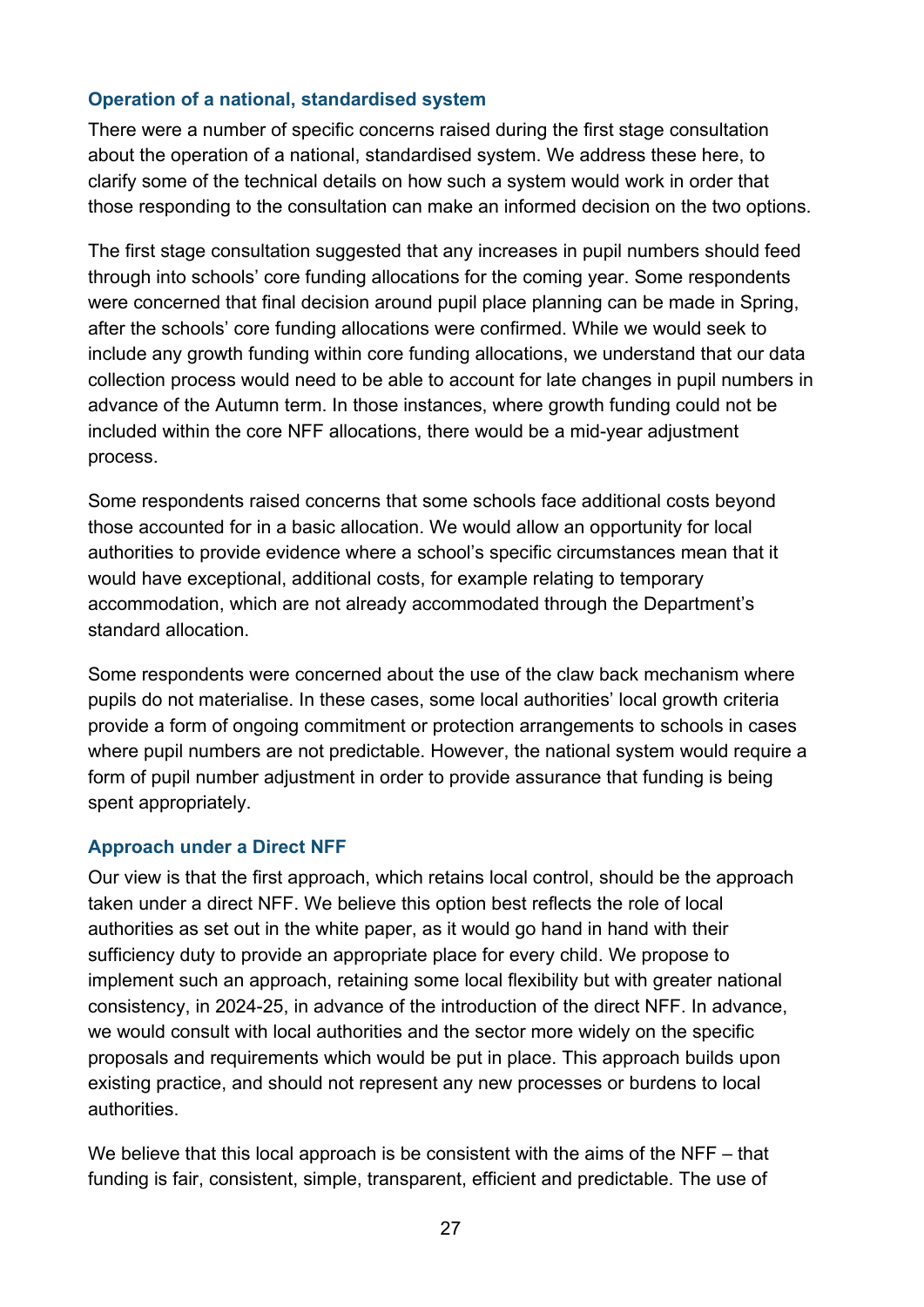additional regulations would ensure each school receives a minimum standard of provision by their local authority, and that each school can plan for a predictable minimum level of funding. While a national, standardised system would create an even more uniform allocation of funding, the changes that we propose (while allowing some local flexibility) would lead to substantially greater consistency in how schools with growing pupil numbers, or falling rolls, are funded. This also means that we can provide increased transparency.

Lastly, we recongise the concerns around local authorities' sufficiency duty which were raised in the first stage consultation. Retaining the link between local authorities' school place planning processes and the growth funding provided for schools provides assurance that this is being spent efficiently. With our proposed approach, local authorities will have incentives to manage the school estate effectively and be pushed to find cost-effective solutions to basic need demand in their area.

#### **Question 7**

Do you agree that the Government should favour a local, flexible approach over the national, standardised system for allocating growth and falling rolls funding; and that we should implement the changes for 2024-25?

## <span id="page-27-0"></span>**Popular growth**

Not all growth in schools is to meet demographic need. Growth can also occur where a school becomes more popular with parents and children locally. We currently make funding available for academies with significant forecast growth to reflect their increased costs. Academies that are entitled to this funding provide us with an estimate for their number of pupils in the coming year, which we provide funding for subject to an adjustment process based on the actual, in-year autumn census. Agreements are made on a case-by-case application basis at academy trust level.

As we proposed in our first-stage consultation, and confirmed in our first stage consultation response, we will retain a system of popular growth for academies which have seen an increase in popularity, after being recently sponsored by a multi-academy trust which has improved the school's performance. We proposed using data from the in-year autumn census to provide an automatic check on which academies that have recently been sponsored by an academy trust have also experienced significant in-year growth. The publication of our national funding allocations would identify which schools receive additional popular growth funding in order to meet our aim of funding schools more transparently.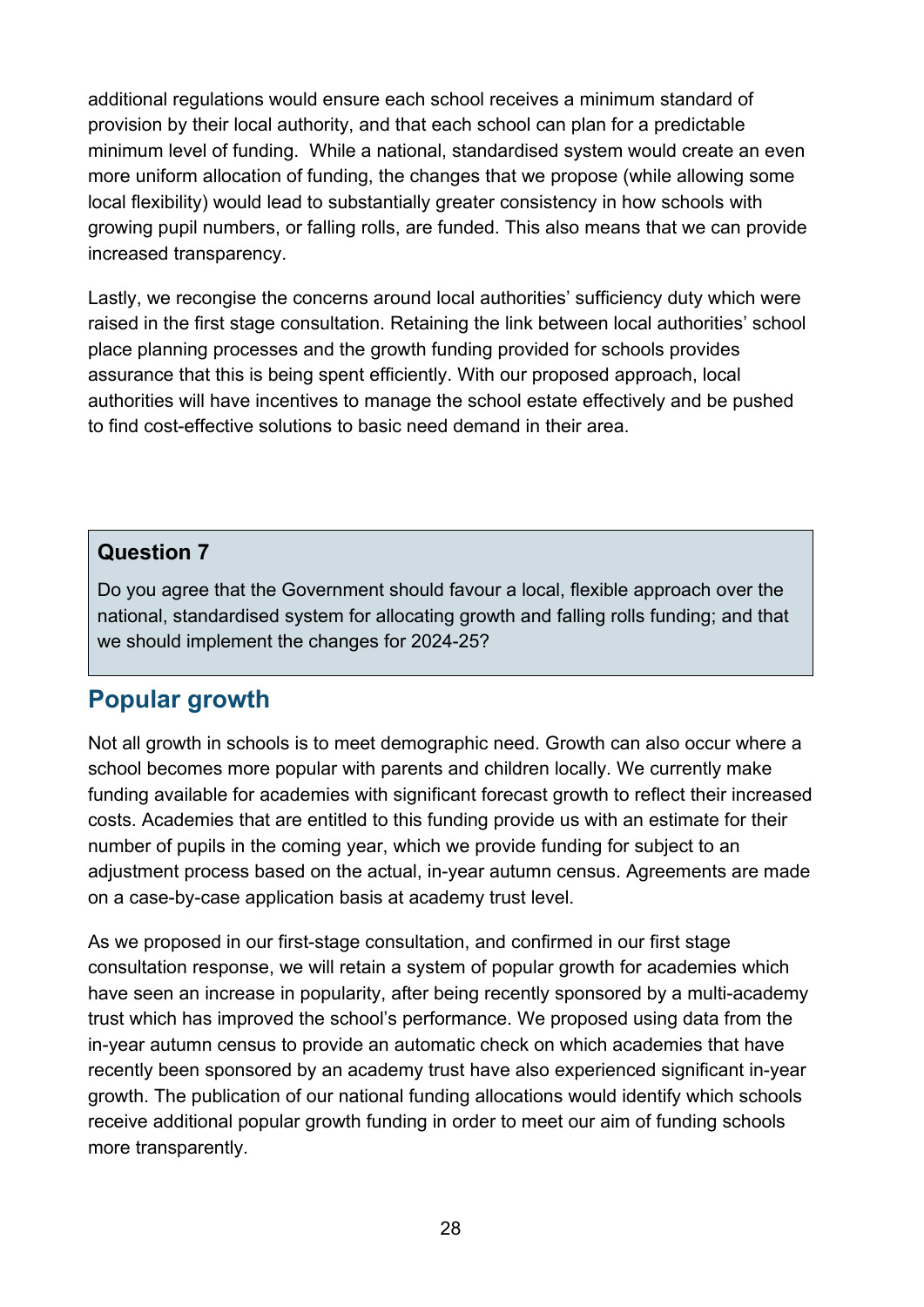We also recognise that a number of respondents raised concerns about "popular growth" being available only to academies, and not local authority maintained schools. It remains our strong view that this reflects the particular role that academy trusts play in the school system. This funding aims to remove a disincentive for MATs to take underperforming maintained schools, which historically have had low pupil numbers, into their trusts so that they can lead school improvement. However, in order to address these concerns, we are consulting on whether maintained schools should also be able to access popular growth funding by basing their funding allocation on estimates. This would be through a case-by-case application process where local authorities can apply for this funding on behalf of particular maintained schools where there is clear evidence of expected significant popular growth, along with evidence of recent improvements in school performance through pupil assessment data.

**Question 8** 

Do you have any comments on the proposed approach to popular growth?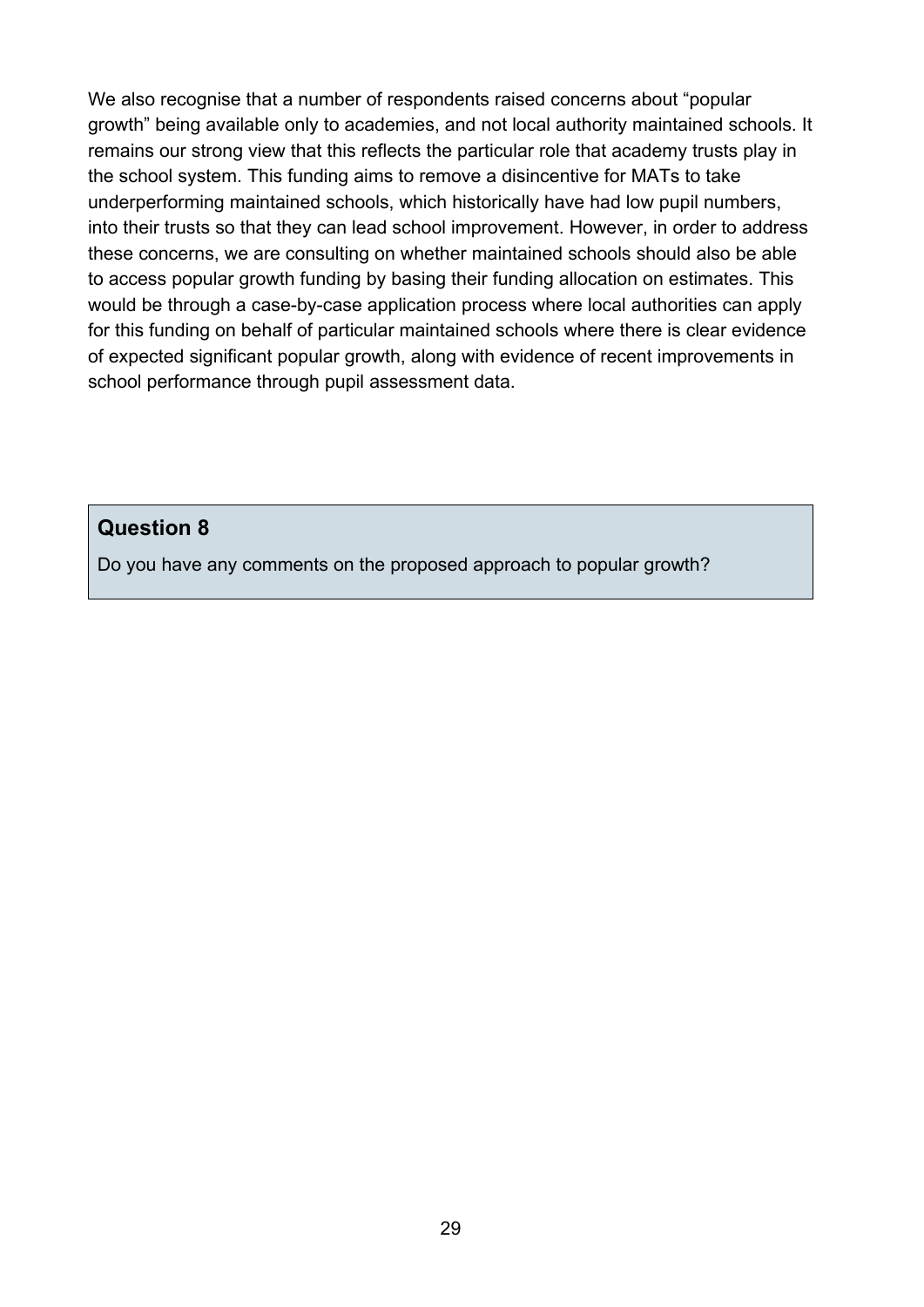# <span id="page-29-0"></span>**Premises funding**

In our first stage consultation. [Fair school funding for all,](https://consult.education.gov.uk/funding-policy-unit/completing-our-reforms-to-the-nff/) we asked for views on reforming "premises" funding under a direct NFF. The premises factors in the NFF include additional revenue funding for PFI schools, schools with split sites, and schools which face costs relating to exceptional circumstances (such as rental costs for their premises).

Currently, premises funding is based on historic spending at local authority level, rather than up-to-date data on costs and needs. Relying on historic spending leads to anomalies within the patterns of funding allocated to different local areas, and would become progressively less appropriate as a funding methodology in a direct NFF, given our underlying principles of fairness and consistency in funding between local areas.

In the Government's response to the consultation, we recognised respondents' concerns about the complexity of PFI contracts and plan to work closely with the sector to develop an appropriate approach to PFI schools under a direct NFF, to be consulted on at a later date.

We also confirmed our intention to develop a formulaic approach to split sites as part of the direct NFF. Respondents were generally supportive of our proposal to implement a split sites formula in the direct NFF, and pointed to the need for clear eligibility criteria that took into account a range of costs, regardless of distance. This approach will make funding for schools with split sites simpler, fairer and more consistent, taking into account the additional costs associated with having additional sites. We confirmed that we would consult on further details of our proposal for a split sites formula with the intention of implementation in the 2024-25 NFF. Further details on this follow below.

We also confirmed that we would continue to include an exceptional circumstances factor in the NFF, following feedback from respondents that there were exceptional premises costs faced by schools which needed to be met, although there needed to be greater clarity about what exceptional circumstances were. Further details on our proposed approach for exceptional circumstances are also below.

## <span id="page-29-1"></span>**Premises: Split sites**

The split sites factor is intended to account for the extra costs associated with a school operating, and needing to duplicate services, across a number of separate sites. Extra costs may be incurred from requiring additional reception facilities, travel time for teachers, and travel costs for pupils.

Split sites has remained an optional factor for local authorities under the current funding arrangements. In the NFF, it is funded on the basis of spend in the previous year. In 2021-22, the factor was used by 107 local authorities, with 456 schools receiving split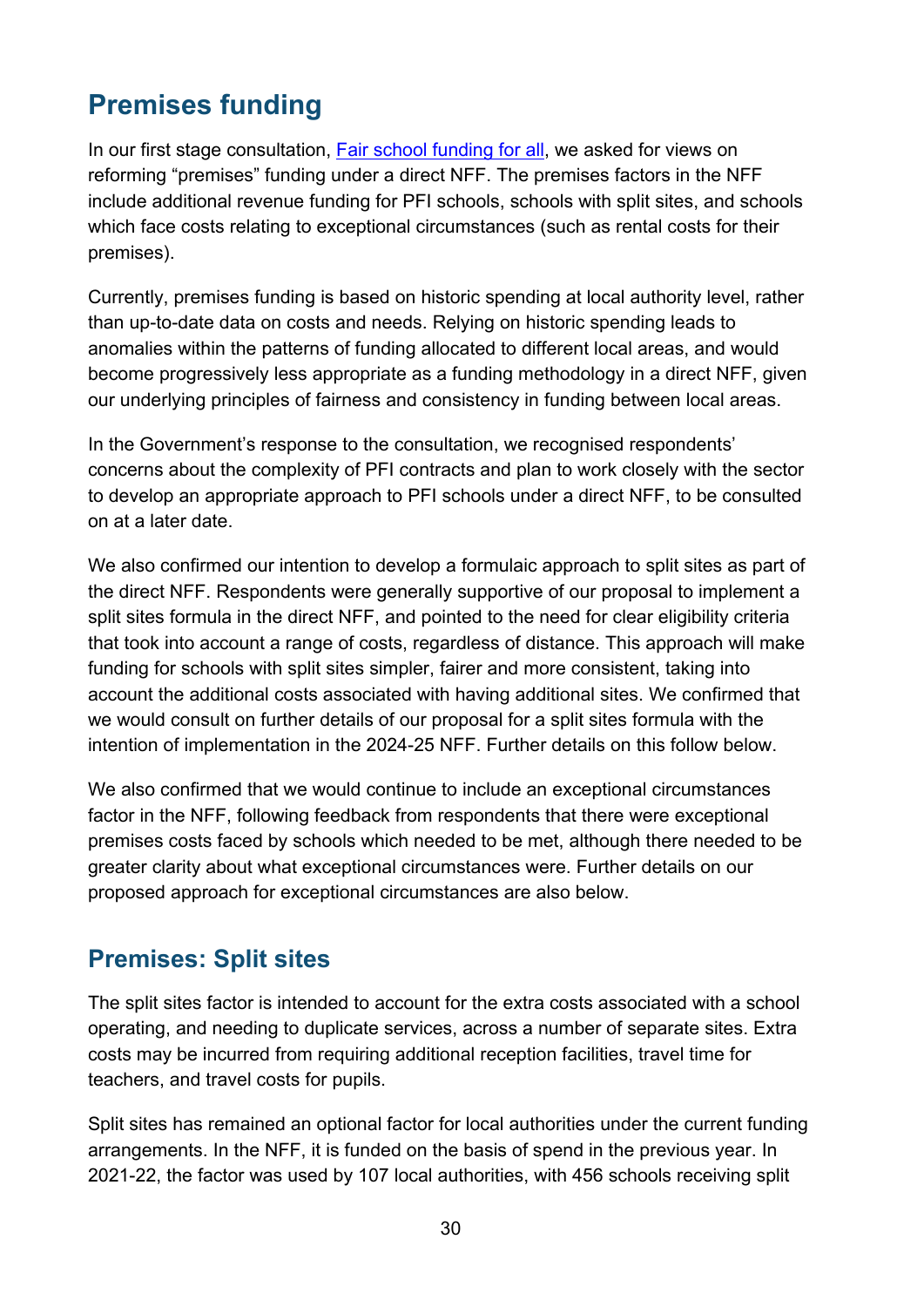sites funding. Split sites funding has held steadily at around £28 million for a number of years (£28.4 million in 2021-22). While split sites funding represents less than 0.1% of the overall schools NFF, it typically represents around 2% of overall NFF income for those schools that receive it.

There is a great deal of variation in the split sites criteria developed by different local authorities – in both the definition of a split site, and the level of funding provided to schools.

In their 2021-2022 local formulae, over half of local authorities (64%) using a split sites factor specify that sites must be separated by a road to receive split sites funding, and a number of these allocate additional funding where a school meets a distance threshold. Two-thirds (66%) of local authorities use a minimum distance between sites, ranging between 110 metres and 1.5 miles, as their eligibility criteria. A minority (17%) use a minimum percentage of students – most commonly 20% - who are educated at the second site.

The majority (60%) of local authorities who allocate split sites funding do so as a lump sum, with others allocating on a per-pupil basis or a points based system. The average amount of funding is around £58,000, although this ranges from £2,789 in Derbyshire to £213,690 in Torbay.

This variation across local authorities means that schools with split sites are funded in an inconsistent way. There is also little correlation between the amount allocated and the distance between sites. For example, a secondary school in Barking and Dagenham would be eligible for £200,000 of split site funding by virtue of having a public road separating two buildings, while a secondary school in Bracknell Forest with a second site over a mile away from its main site would attract £75,000 of split sites funding. The current system also means that academies within MATs spread across different local authorities can be allocated substantially different funding. In 2021-22, there were six MATs which had schools in different local authorities receiving split sites funding.

The current variation in funding is so large that we do not believe it can be based on genuine differences in the additional costs that schools face, especially given the range of eligibility criteria attached to different values. There is a clear case for a new NFF split sites factor that funds schools operating across multiple, separate sites on a fair and consistent basis.

Moreover, the current system would become steadily less suitable as we move to a directly applied NFF – as rolling forward local authorities' historic spend would become a less accurate reflection of real differences in schools' circumstances. Ultimately, with the full introduction of the direct NFF, we would cease to have any useable data.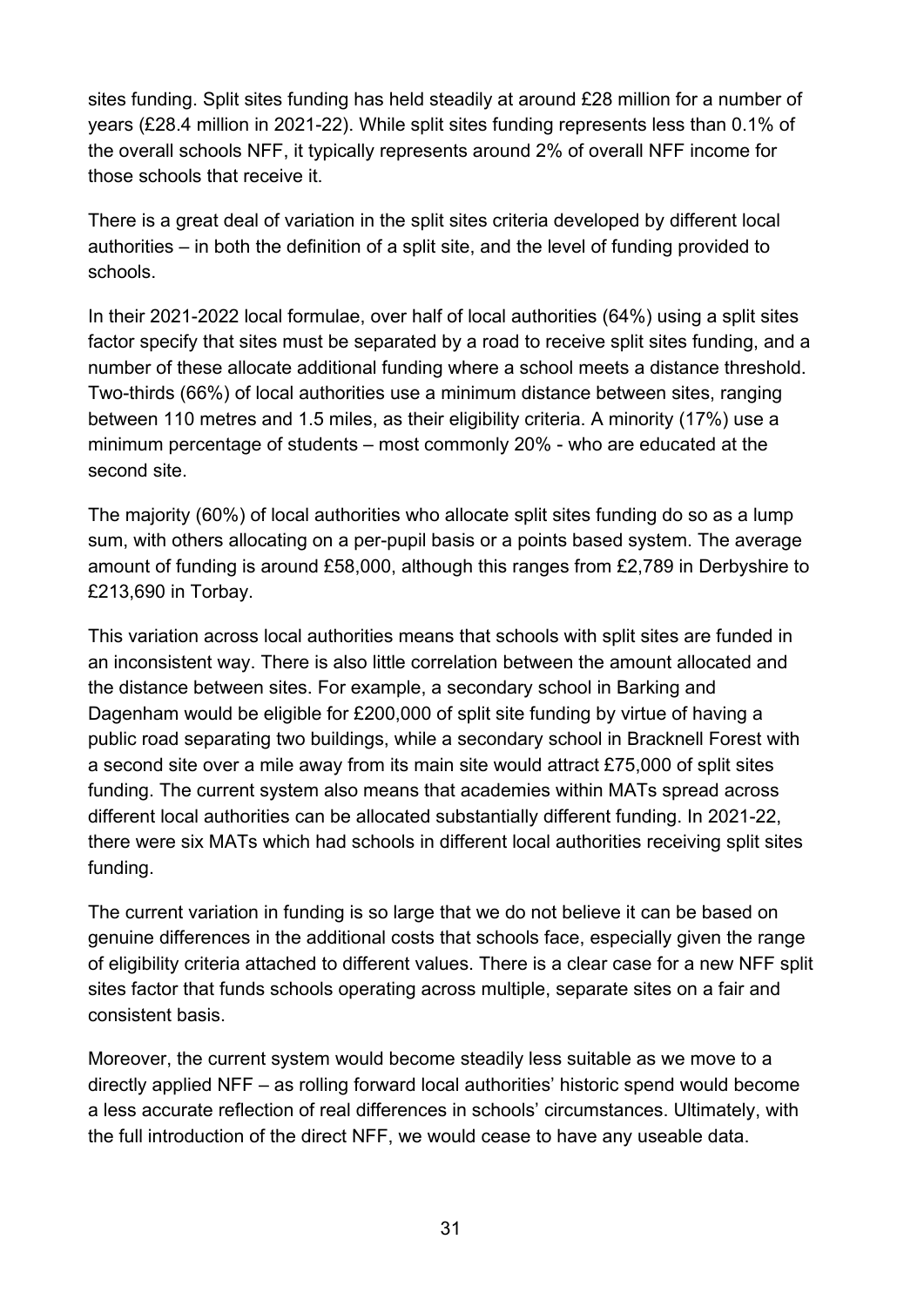Our proposals below for a formulaic approach to split sites could be implemented from 2024-25, and in advance of the final transition to the direct NFF. These reforms to the split sites factor are a key part of preparing for the direct NFF.

## **Eligibility for split sites funding**

Schools that operate across multiple, separate sites incur additional costs because of the need to duplicate services. These may be staff costs, such as additional reception, caretaking, catering, pastoral support or leadership staff costs. Broadly, the additional costs associated with split sites schools relate to additional fixed costs and overheads over the two site. We do not expect these to significantly vary with pupil numbers, and, as with the majority of current split sites factors, we propose additional funding uses a lump-sum. Schools with a second site that is at a distance from the main site may accrue further costs from a greater number of duplicated services, and the need for pupils and teachers to travel between sites.

We propose to develop a split sites factor which recognises these costs through a basic eligibility criteria that attracts a lump-sum payment, and a distance eligibility criteria that attracts an additional lump-sum payment.

Basic eligibility + Distance eligibility =  $Total funding$ 

#### **Equation 1 Funding through the split sites factor**

## **Basic eligibility**

We propose that sites should be counted as 'split' where they are separated by a public road or railway as a clear marker of separateness. This again aligns with the majority of existing local authority split sites formulae.

We propose that to qualify as 'split', the sites must be used primarily for the education of 5-16-year-olds, and must share a single unique reference number (URN) – this ensures we would only fund shared premises once. We would exclude sites such as buildings which are owned and leased out full time by the school.

We also want to apply the criterion that a site must have a building*,* using the same definition as the CDC<sup>[5](#page-31-0)</sup> in order to align with current data collection practices on schools. This includes rented premises where the school has maintenance responsibilities, but

<span id="page-31-0"></span><sup>5</sup> The Condition Data Collection (CDC) collects data on buildings' conditions as part of work to improve the school estate.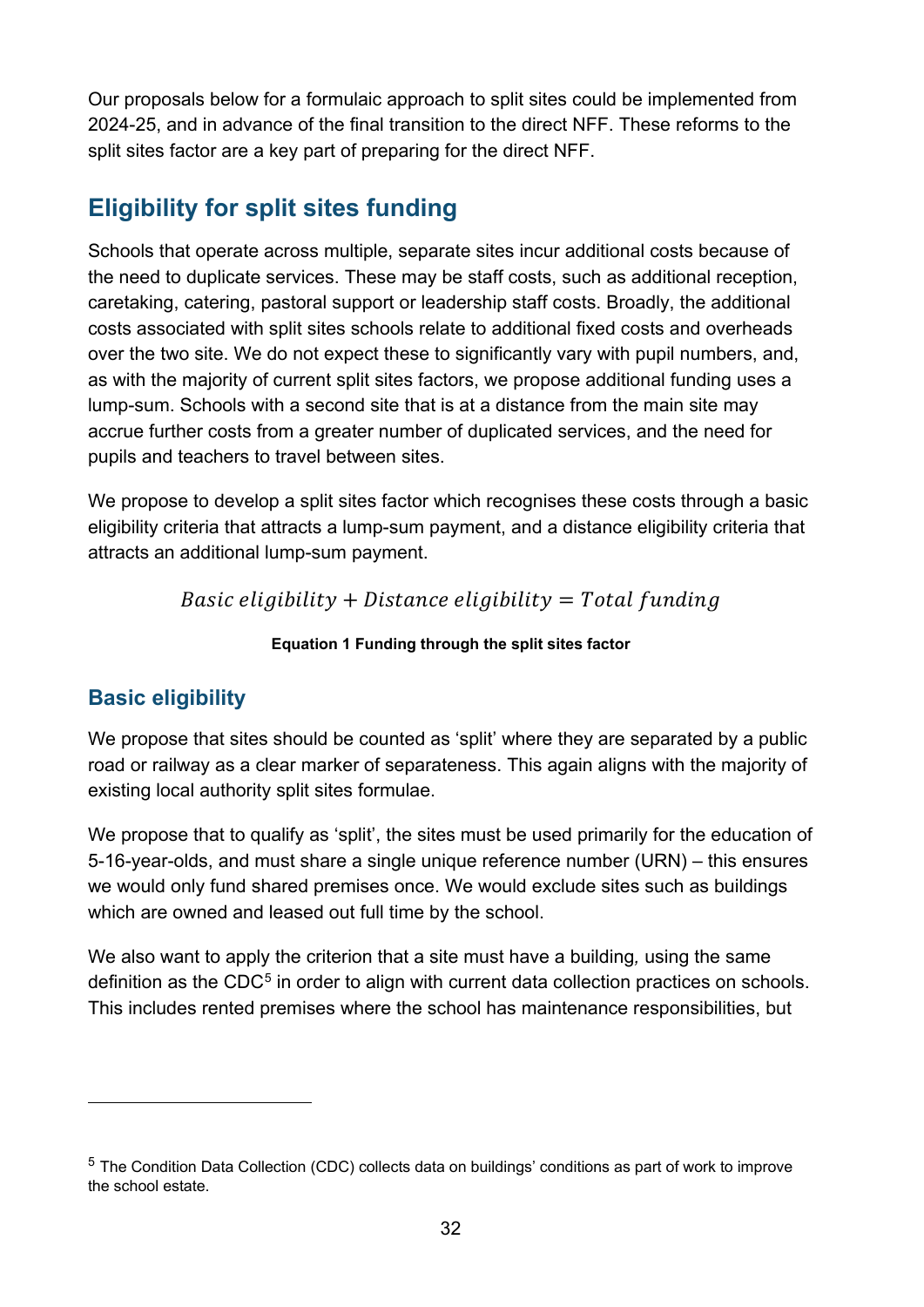would exclude sites which only contain 'ancillary buildings', such as storage sheds, as they are not used primarily for the education of 5-16-year-olds.

The requirement for a building on the site would exclude playing fields from triggering eligibility for split sites funding. We do not believe playing fields incur the same costs as a building. This is also in line with the majority of local authority formulae.

#### **Distance eligibility**

To meet the distance eligibility criterion, the site would have to meet the basic criterion and meet a distance threshold of 500 metres (0.3 miles) by road. The median and modal distance used by local authorities who applied a distance threshold in 2020-21 was 500m, and we propose to use the same. We believe that 500m is a reasonable distance for when regular travel between two sites becomes inconvenient and certain facilities need to be duplicated, both incurring additional costs.

This would therefore mean a site could trigger additional funding, on top of funding through the basic criterion, to reflect the additional costs of having a second site that is at a greater distance, such as travel time. We recognise that a 500m cut-off represents a "cliff edge" for any schools which just miss out on eligibility, and may consider the use of a taper to provide some additional funding, on a sliding scale, to those schools. However, we recognise that that would add considerable additional complexity to the formula. We would be interested to hear thoughts on this.

#### **Question 9**

Do you agree we should allocate split site funding on the basis of both a schools' 'basic eligibility' and 'distance eligibility'?

#### **Question 10**

Do you agree with our proposed criteria for split site 'basic eligibility'?

#### **Question 11**

Do you agree with our proposed split site distance criterion of 500m?

#### **Measuring distance**

To determine eligibility for the distance eligibility part of the split sites formula, we would use school site address data to calculate road distances between school sites. We would calculate distances using the same data sets as we use for the sparsity factor in the NFF – that is, the Ordnance Survey AddressBase Plus and MasterMap Highways Network data sets.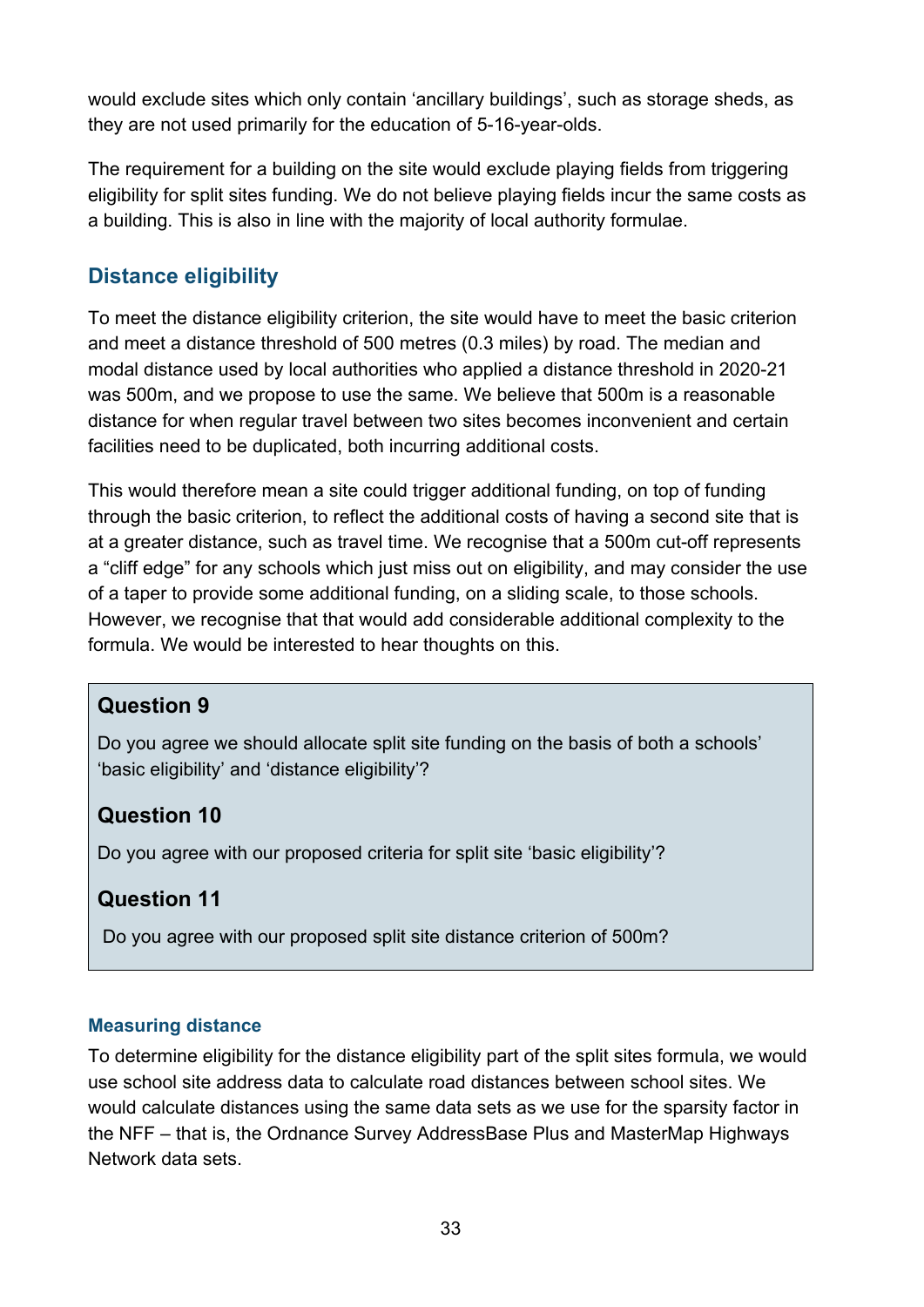When calculating road distances:

- Our start and end points would be the closest point on the road giving access to the site, as recorded by Ordnance Survey.
- We would calculate the shortest road distance between sites to ensure consistent treatment for all schools.
- We would not account for the impact of traffic restrictions such as one-way streets or "no right turns". This ensures the distance between sites is the same irrespective of which is set as the start and end point.
- We would exclude some unsuitable road types such as farm tracks.

Like the sparsity factor, we would use road distances rather than travel times. Travel times vary day to day depending on external conditions and we cannot have an objective, data-driven formula if we use travel times.

#### **Multiple split sites**

Where a school has more than two sites, they would receive a basic eligibility allocation for each additional site, and a distance eligibility allocation for each additional site which is over 500 metres from the 'main' site. The 'main' site is the address given on Get Information About Schools (GIAS). This would be capped to a maximum of three 'basic eligibility' payments and three 'distance eligibility' payments.

## **Allocation of funding**

Split sites funding would be a "lump sum" payment, rather than on the basis of pupil numbers, or other site factors. This would be linked to the size of the existing schools NFF lump sum that all schools receive, reflecting the 'core' costs the funding is allocated for, but recognising that a second site does not attract the same expenses as a main site. We propose to set the maximum amount schools can receive for a split site at 60% of the NFF lump sum. In 2021-22, this reflected the average 2021-22 local authority maximum funding for a split site at around £70,000. This would be split as 20% of the NFF lump sum allocated under basic eligibility, and 40% of the NFF lump sum allocated under distance eligibility. The factor values for 2024-25 have not yet been set, but if we assume similar annual increases in the lump sum, the maximum funding available would be around £75,000, with £25,000 allocated through basic eligibility and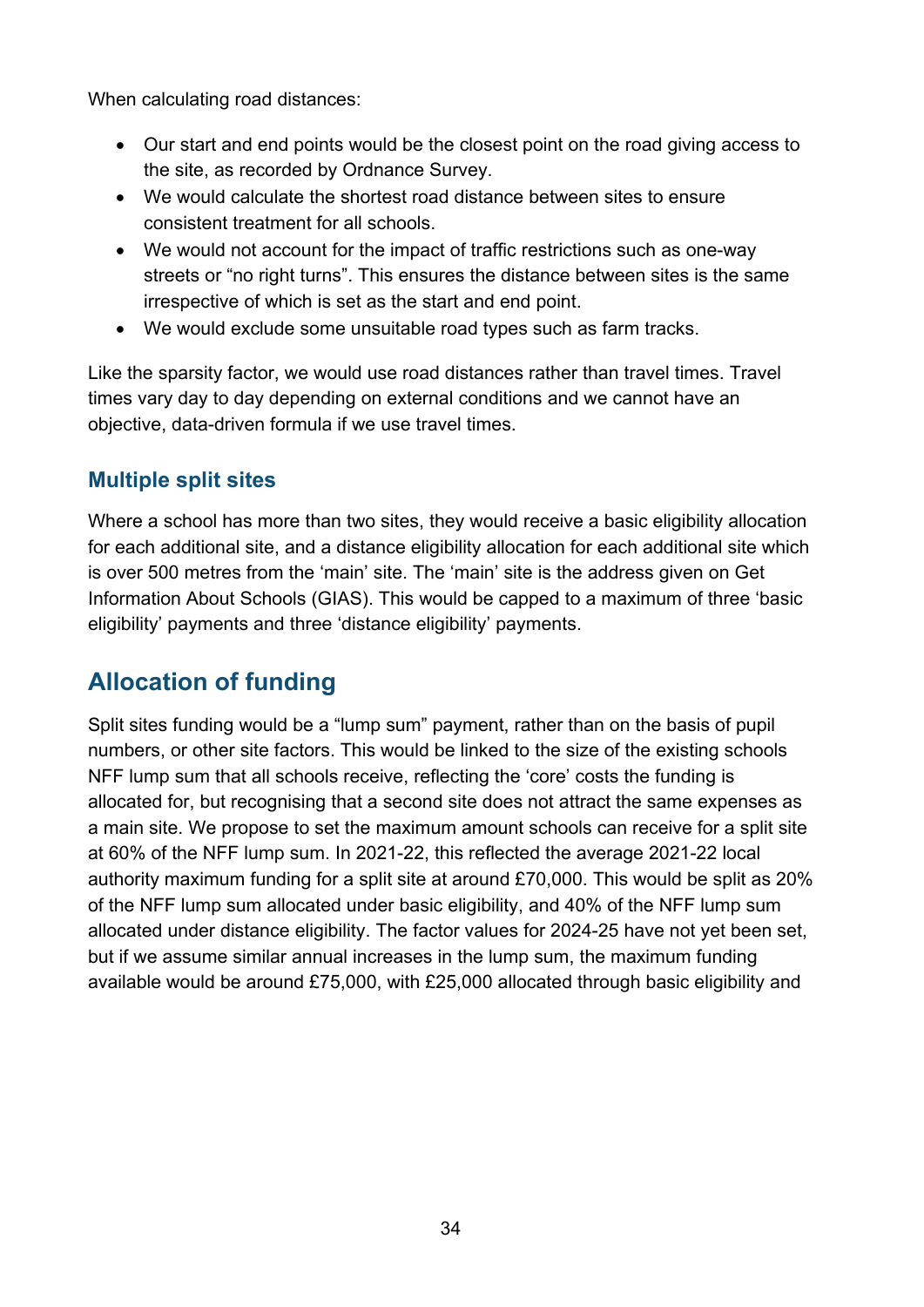an additional £50,000 allocated if the site meets the distance threshold.

#### **Question 12**

Do you agree with total available split sites funding being 60% of the NFF lump sum factor?

#### **Question 13**

Do you agree that distance eligibility should be funded at twice the rate of basic eligibility?

## **Funding protection**

Introducing a national formula for split sites will lead to a reduction in funding for schools in local authorities with very generous split sites funding, whereas other schools will attract more split sites funding than they currently do. We will protect schools from losing funding through the minimum funding guarantee (MFG) (and, in advance of the full introduction of the direct NFF, the funding floor), to avoid excessive year-on-year losses. We will not, however, protect a school's split sites funding where they cease being a split site school, as they would no longer incur these costs.

#### **Implementation and transition**

We propose to introduce the new split sites factor in the NFF in 2024-25. Local authorities would then need to use the NFF split site factor in their local formulae with immediate effect in 2024-25. This is in line with our approach to transition to a direct NFF, whereby local authorities will be required to use all NFF factors from 2023-24 (see roadmap below for details). Local authority split site factors should have the same structure as our approach, using both a basic and distance eligibility with lump sum payments. This would mean that all schools which are eligible for split site funding receive it in 2024-25.

## **Data collection**

#### **Implementation**

We need to collect additional data to formularise the split sites factor. Our proposals require a list of split site schools and their addresses.

Specifically, we would collect data covering:

- Which schools meet our split site eligibility criteria.
- The full addresses of any additional sites. We will take the main site address as the one recorded on Get Information About Schools.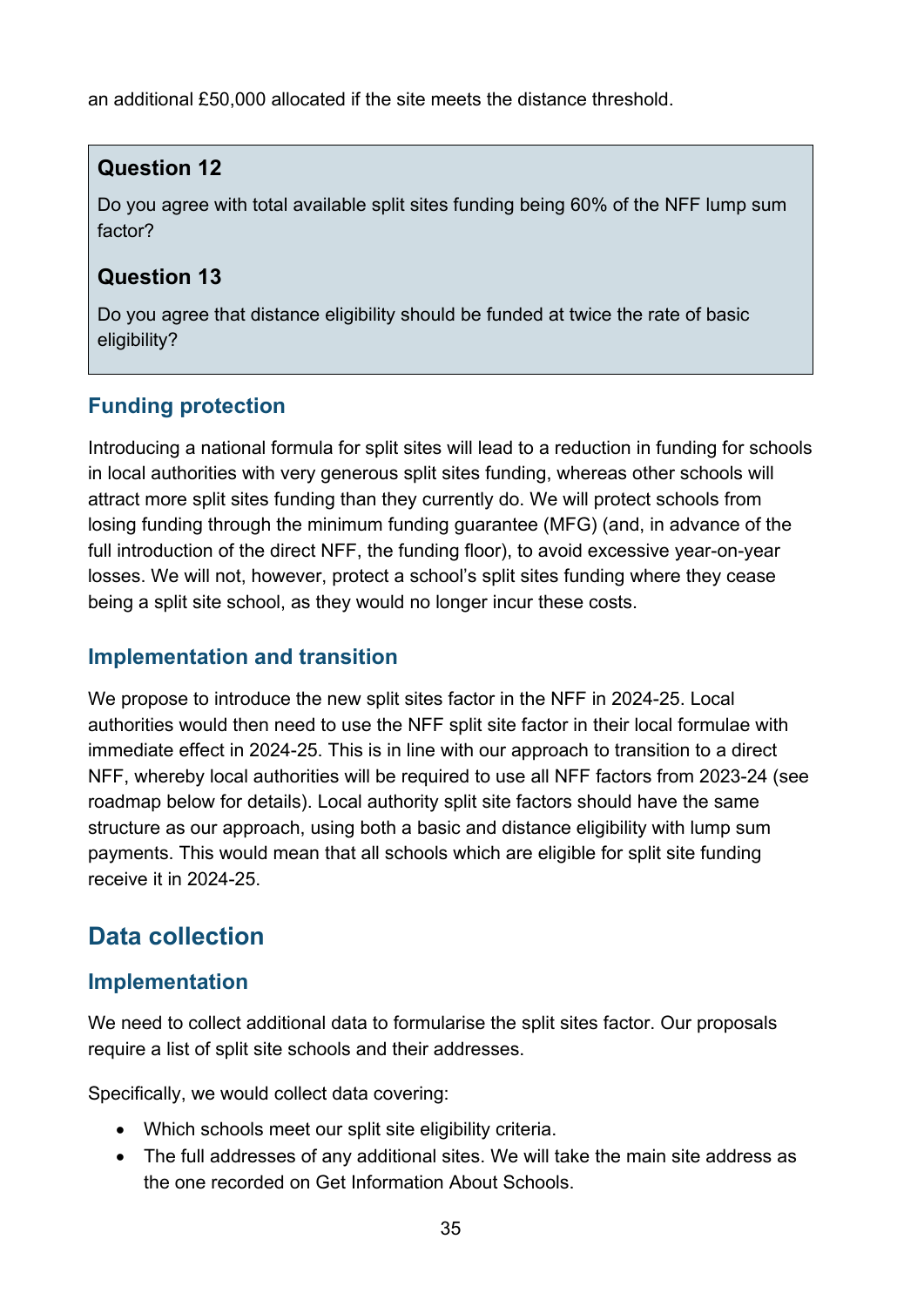• The Unique Property Reference Number (UPRN) for any additional sites, where known.

We do not already hold suitable data. For example:

- Get Information About Schools records only schools' main addresses.
- Current data on split sites funding records schools' funding rather than site details.
- The Condition Data Collection records schools' sites at the point of their condition inspection. We cannot use these data because a) they do not identify whether sites are primarily used for the education of 5-16 pupils and b) they are out of date for some schools because they are not updated annually.

The new data requirements mean we can only formularise the split sites factor from the 2024-25 NFF.

#### **Collecting data as part of the APT**

Nationally, only a small proportion of schools have split sites. Asking all schools whether they have split sites would be burdensome: the majority would have to inform us they do not. Instead, we will ask Local Authorities for the data. This will make use of existing knowledge in areas currently operating a split sites formula.

As Local Authorities do not have full responsibility for Academy and Voluntary Aided school sites, we will ask all Local Authorities to engage with their Academy and Voluntary Aided schools before returning the data. We also encourage split site schools to proactively engage their Local Authority between now and October 2022.

We will request the data as part of the Authority Proforma Tool (APT). Once we have analysed consultation responses, we will issue advanced guidance on our requirements and how to supply any such data to allow preparatory work if desired. To formularise the split sites factor from 2024-25, we will ask for data in the 2023-24 APT.

When we receive split site data returns, we will apply quality assurance. Our assurances process will ensure any issues with split site data do not interfere with local funding formula sign-off.

#### **Question 14**

Do you agree with our proposed approach to data collection on split sites?

#### **Question 15**

Do you have any comments on our proposed approach to split sites funding?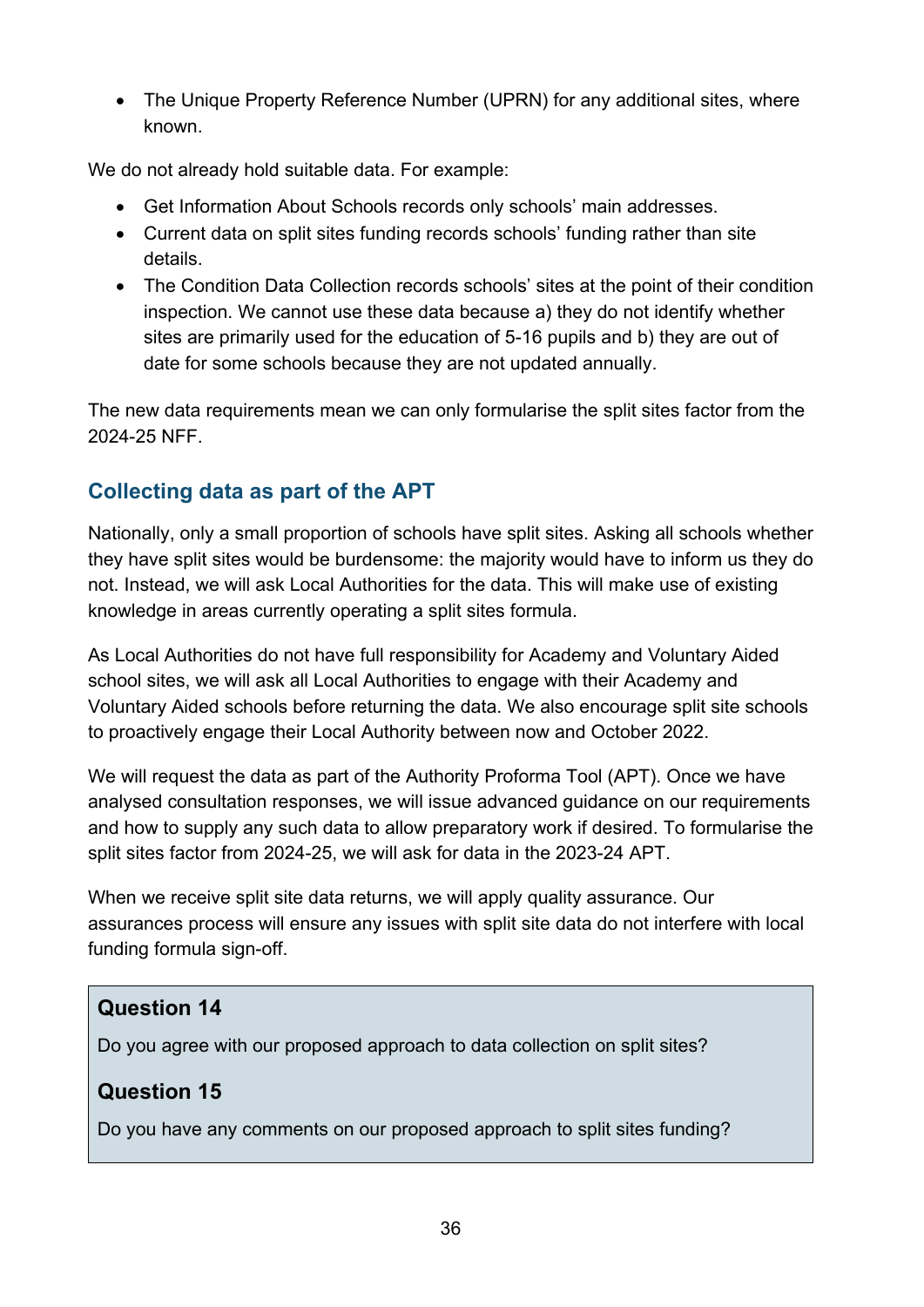## <span id="page-36-0"></span>**Premises: Exceptional circumstances**

The exceptional circumstances factor is intended to account for additional premises costs that the majority of schools do not face. Currently, local authorities can apply to the Education and Skills Funding Agency (ESFA) to use an exceptional circumstances factor in their local formulae. Funding is allocated to local authorities based on the previous year's spend. In 2021-22, 71 local authorities used the exceptional circumstances factor in their local formulae, with £19.6 million allocated across 327 schools. This ranged between £2,958 and £600,000, and from 1% up to 30.5% of a school's budget.

As with other premises factors, the existing approach to exceptional circumstances funding will quickly become inappropriate as we move to the direct NFF and local authorities' role in determining funding allocations is reduced. Under a direct NFF, we need to develop a national approach to exceptional circumstances. We think this is an opportunity to review and standardise our approach to ensure that we are funding exceptional, unavoidable and significant costs consistently, efficiently and fairly across the country. We propose to introduce the changes below at the same time as we introduce the direct NFF.

#### **Changes to criteria**

#### **Standardising what is funded under an exceptional circumstances factor**

Currently, there are a wide range of circumstances funded through the exceptional circumstances factor as the only criteria which local authorities have to meet is that the cost is greater than 1% of the school's budget and affects fewer than 5% of schools in the area. Rather than eligibility being determined through the proportion of local schools affected, we seek to move to a system where discrete categories of costs can attract additional support.

First, we think that some costs currently being funded through exceptional circumstances arrangements are better funded through formula factors. Therefore we propose changes to the following categories:

- **Building Schools for the Future (BSF) school:** The BSF factors would be incorporated into a modified PFI factor.
- **Amalgamating school:** Local authorities can currently support schools with 85% of the combined lump sums of their predecessors as temporary support while cost structures adapt to the new arrangements. In our proposals, this would be automatically allocated through the lump sum factor. These schools may also become eligible for split site funding.
- **Super-sparse school:** Local authorities can also provide additional funding to very small, rural secondary schools, on top of existing sparsity funding to be viable. We propose to automatically incorporate this into the sparsity factor.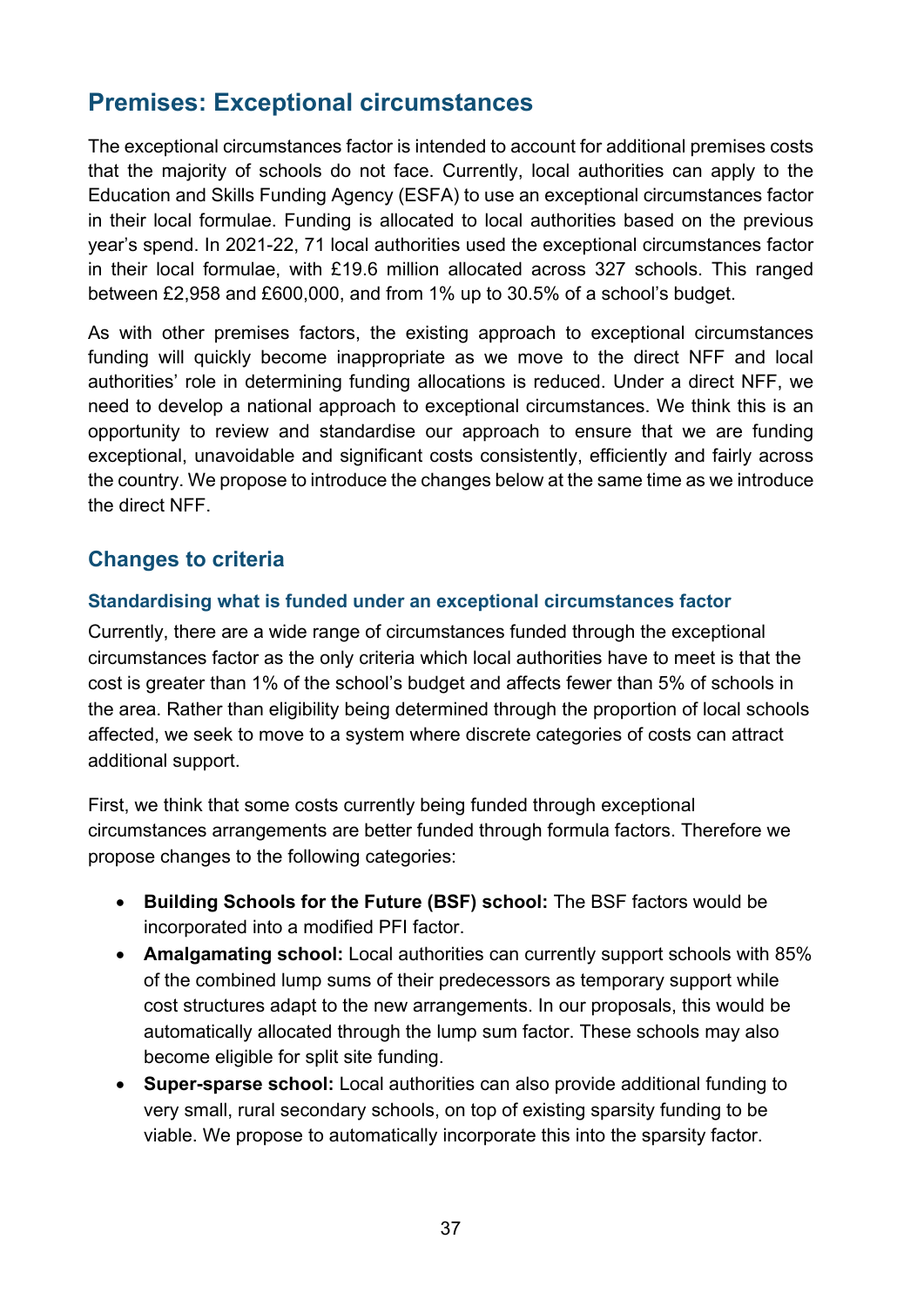This would involve technical changes to the operation of these formula factors and would be a more appropriate and consistent approach to funding these circumstances. We would make the necessary modifications to these factors in time for the introduction of the direct NFF.

There are some exceptional circumstances which are included in local formulae by a minority of local authorities, which we do not believe should be included in the NFF. We propose no longer funding listed buildings through the exceptional circumstances factor. We also propose to no longer fund any costs that are not related to school premises through the exceptional circumstances factor, as we want to use the NFF pupil-led factors to fund schools on a consistent assessment of the needs of their cohorts.

Examples of categories which are currently funded through exceptional circumstances that we propose to retain therefore include:

- **Farm school:** Schools with a farm attached and used for its educational provision.
- **Rental agreements:** Schools which rent additional premises in order to deliver their curriculum because they have inadequate facilities.
- **Dual or joint use agreements:** Schools which share the use of a facility in order to deliver their curriculum because they have inadequate facilities.

We are interested in respondents views about any other circumstances that we need to consider.

#### **Changing the minimum threshold value of the exceptional circumstance**

We propose that we raise the exceptional circumstances funding threshold to account for at least 2.5% of a school's budget, up from the current 1%. We want to significantly reduce the number of schools receiving exceptional circumstances funding so that we target funding only to schools where costs are exceptional and meaningful, and are not maintaining the significant differences in funding between local authorities which reflect historic decisions. We believe that this approach is the fairest way to ensure that schools receive funding to meet their costs, but in a way that is consistently applied.

#### **Restricting funding to historic commitments**

We propose to restrict funding to where there are historic commitments for exceptional circumstances which have already been made by local authorities under the above three categories. We believe that the significant, unavoidable, exceptional costs which schools face are already being met by their local authority.

This means that, to apply the new criteria outlined above, we would invite reapplications under a new national process, with local authorities applying on behalf of maintained schools, and academy trusts applying on behalf of their constituent academies. All requests would need to be in respect of schools already in receipt of exceptional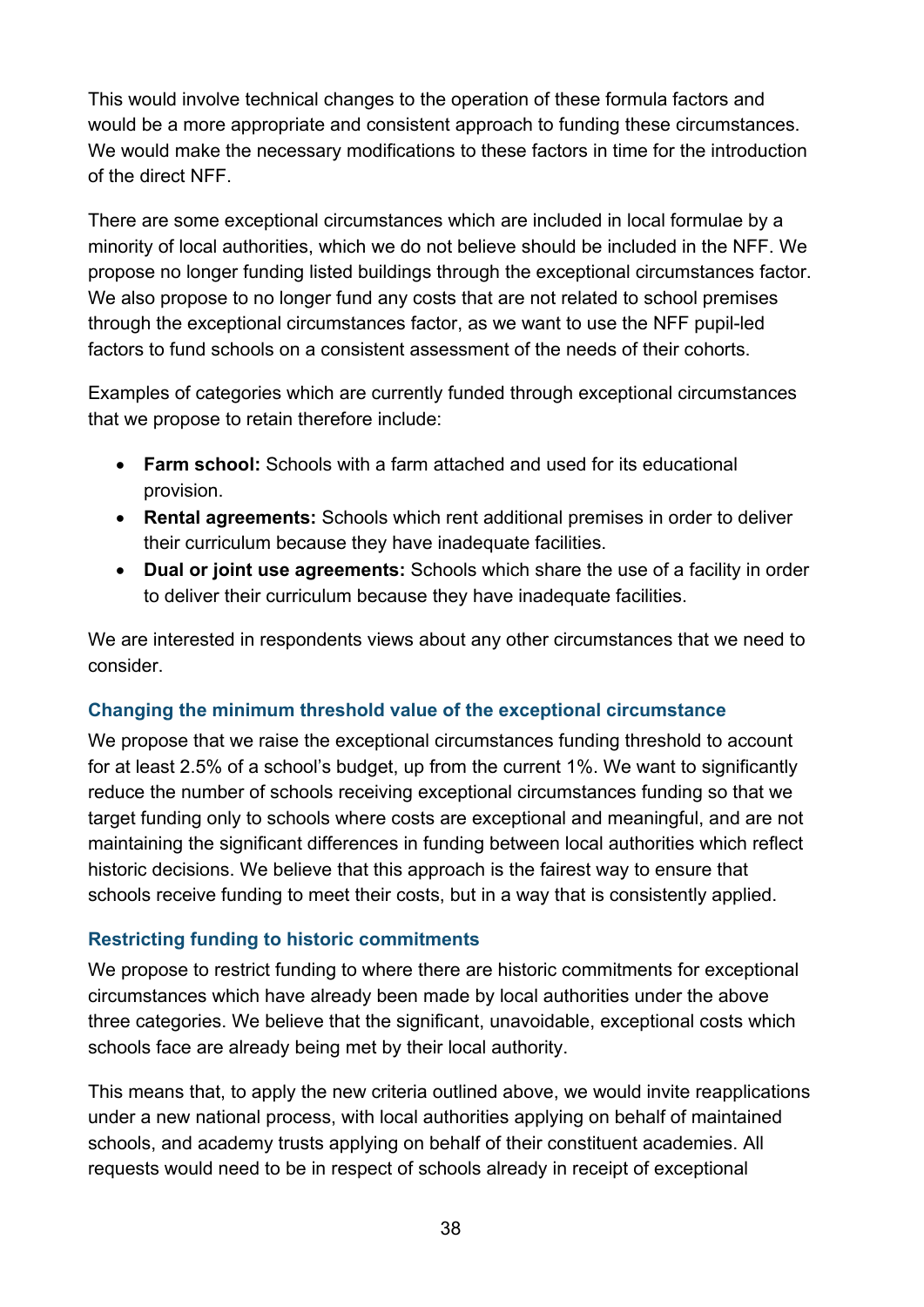circumstances funding, and would be reviewed against our updated criteria, ensuring that we provide a level of consistency and transparency across existing claims moving forwards. This will allow us to target funding to schools where costs have been recognised as exceptional and meaningful by the local authority, although schools which no longer meet our criteria would be protected from significant turbulence through the minimum funding guarantee.

To ensure that we are flexible to changing needs in future, we would accept new requests that meet our criteria where a school has clear, newly arising needs, which fall within our proposed criteria. We would expect this to apply very rarely.

#### **Question 16**

Do you agree with our proposed approach to the exceptional circumstances factor?

#### **Question 17**

Do you have any comments on the proposed approach to exceptional circumstances?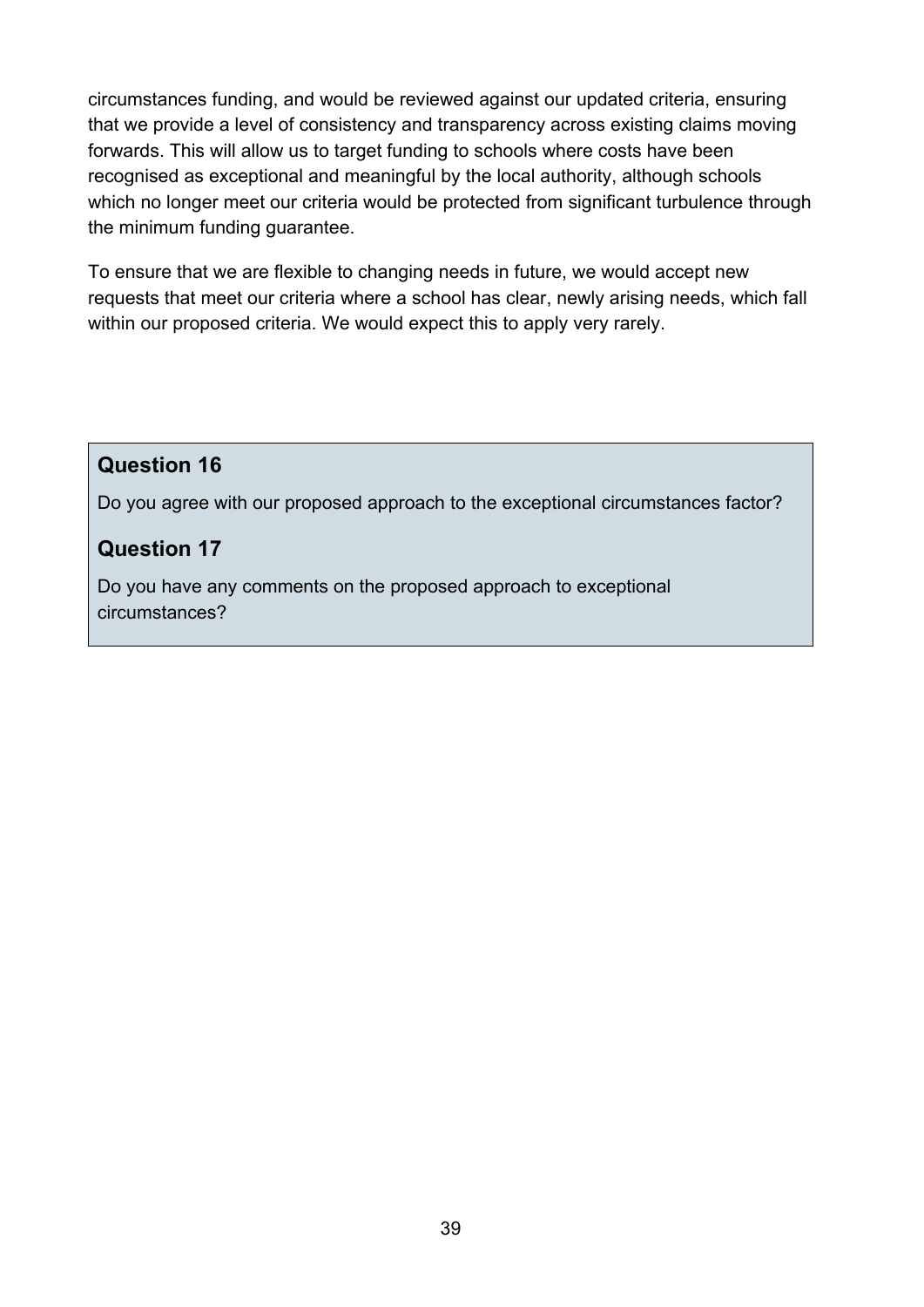# <span id="page-39-0"></span>**The minimum funding guarantee (MFG) under the direct NFF**

Under the current funding arrangements, local authorities set a minimum funding guarantee (MFG) which protects schools from excessive year-on-year losses in perpupil funding. The NFF funding floor mirrors the MFG in the local formulae, and is important for ensuring the affordability of the MFG in the local formulae.

As we move to a direct NFF, the NFF floor and the MFG in the local formulae will merge into one single protection mechanism – which we will continue to refer to as the MFG. The MFG in the direct NFF will continue to play a crucial role for ensuring sufficient stability for schools funded above their "core" formula allocations, so that they do not see sudden drops in their per pupil funding levels.

The interaction between the NFF and the local formulae complicates the current operation of the floor and the MFG. We plan to use the opportunity provided by the move to a direct NFF to both simplify and improve how the MFG operates.

#### **Using local formulae and GAG baselines when transitioning to the direct NFF**

The NFF floor and the MFG both operate by guaranteeing a certain amount of funding in reference to the school's "baseline", which is calculated in respect of a school's funding allocation from the previous year. When the NFF was introduced in 2018-19, the baselines for both the NFF floor and the MFG were calculated in reference to schools' 2017-18 actual funding. However, with time the NFF and local formulae baselines have drifted apart, as the NFF baseline each year has been calculated in respect of the previous year's NFF allocations, whereas the MFG baseline has been calculated in respect of the previous year's actual funding from the local funding formulae.

What matters for schools as we move to the direct NFF is what their funding will be compared to what they received in the previous year – not compared to what their notional NFF allocation was. To ensure that schools continue to be protected against year-on-year losses as intended under the direct NFF, we therefore plan to use the local formulae baselines for the MFG in the year we introduce the direct NFF. For clarity, this means that for academies, their actual GAG allocation will be used as the baseline.

#### **Question 18**

Do you agree that we should use local formulae baselines (actual GAG allocations, for academies) for the minimum funding guarantee (MFG) in the year that we transition to the direct NFF?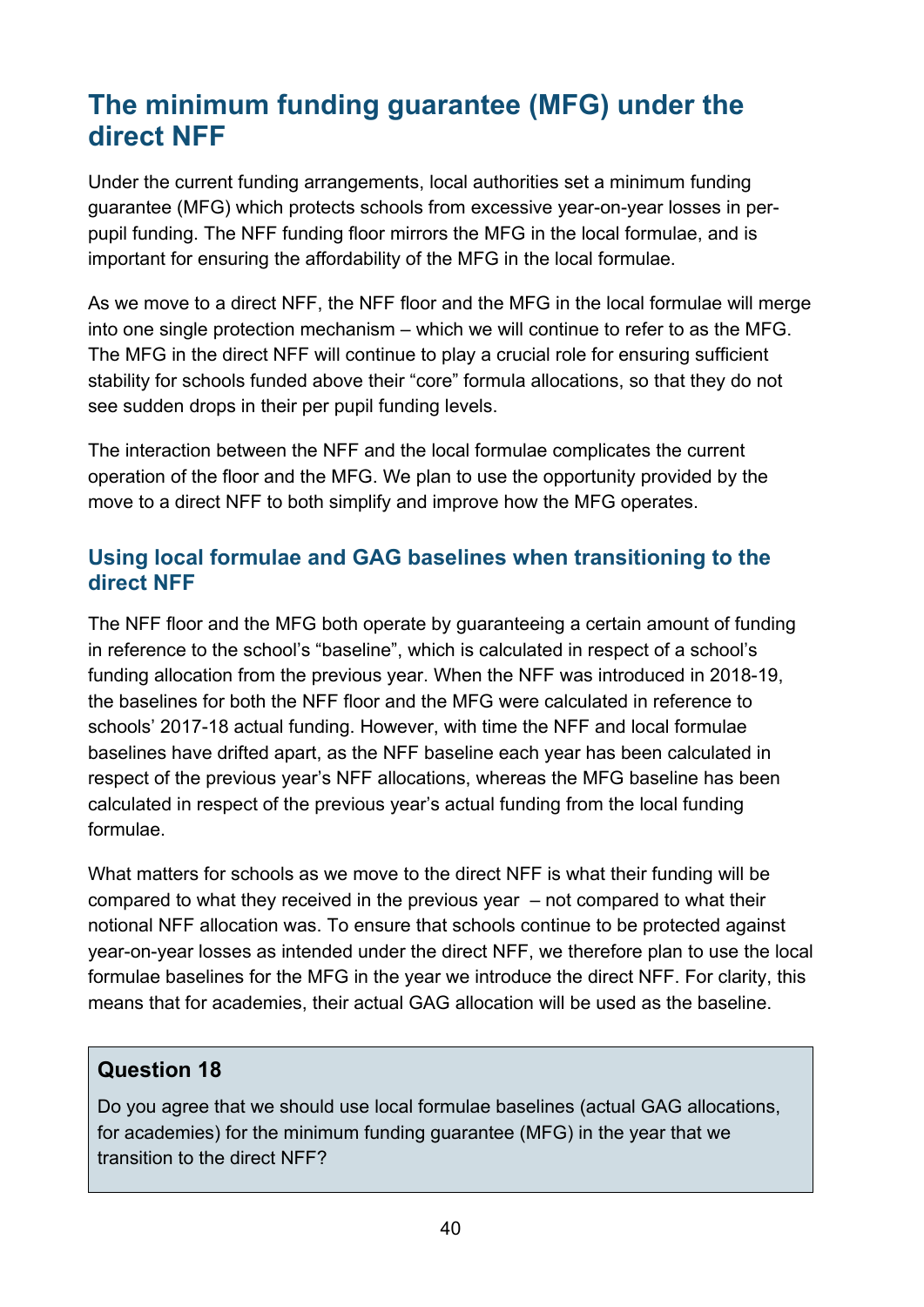#### **Moving to a simplified pupil-led funding protection under the direct NFF**

The NFF has both school-led and pupil-led factors. The school-led factors (the lump sum and sparsity funding) are determined by the school's characteristics, with one amount calculated per school through each factor. In contrast, the pupil-led factors (basic per pupil funding and funding for additional needs factors such as FSM, FSM6 and low prior attainment), are allocated in respect of the number of pupils, and their characteristics, in a school.

The aim of the NFF's funding floor, and the MFG, is to protect schools from sudden losses in their pupil-led funding, per pupil.

- It is a **per pupil protection** which allows funding to go up and down with pupil numbers;
- It **protects pupil-led funding only** (not total funding per pupil) as school-led funding should not increase or decrease with pupil numbers.

However, in the way the floor and the MFG currently operate, there is a complication whereby year-on-year changes in school-led funding are also included in the protection. The reason for this is that school-led factor values can increase or decrease quite significantly in local formulae as they move towards the NFF factor values. Without this feature in the MFG, schools in local authorities which decrease their school-led factor values would be "under-protected" whereas schools in local authorities which increase their school-led factor values would be "over-protected".

When we move to a direct NFF, this issue will disappear, since all schools will be funded directly by the NFF factor values: there will no longer be differences between the NFF school-led factor values, and local formula school-led factor values. We therefore plan to move to a fully pupil-led funding protection which does not take into account changes in school-led funding. Doing so would simplify the floor significantly, which will help improve the transparency of the funding system, and make it easier for schools to understand how their funding levels are calculated.

A further reason for moving to a fully pupil-led protection is that, under the current system, year-on-year increases to the lump sum and the sparsity factor results in a slight decrease in schools' baselines (a worked example of how the floor currently operates is set out in Annex B). This decreases the funding received by schools on the MFG. The larger the funding increase in the lump sum and the sparsity factors, the lower the baseline – and the less funding schools receive through the MFG. While this effect is typically very small, it affects a larger number of schools. Moving to a fully pupilled funding protection would remove this issue altogether.

The current system also leads to undesirable outcomes when schools see significant changes in pupil numbers at the same time as their school-led funding is changing. That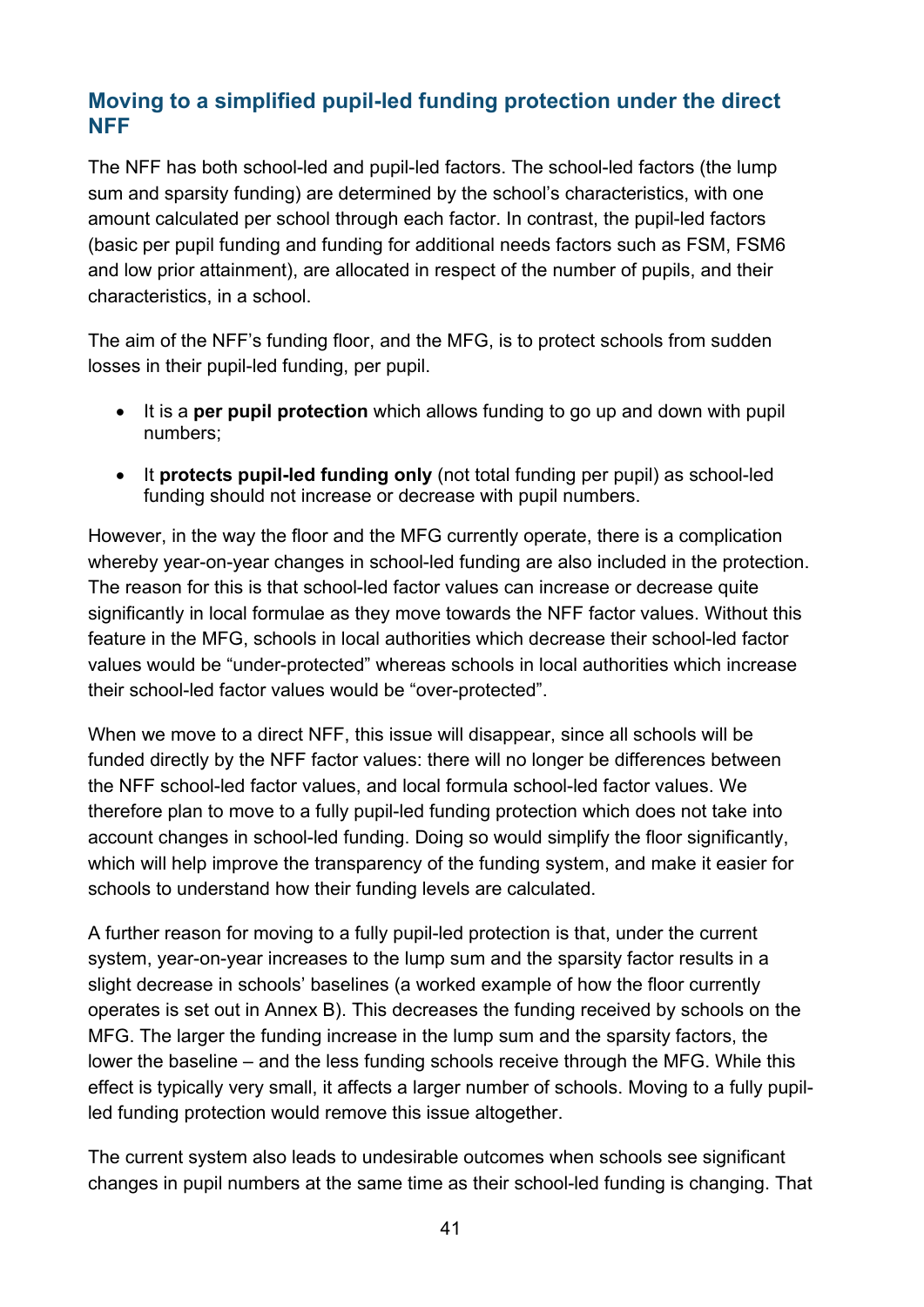is currently managed at a local level by allowing local authorities to submit disapplication requests where "the normal operation of the MFG would produce perverse results". By moving to a simple pupil-led protection, we avoid these "perverse results" from occurring in the first place. The worked example in Annex B illustrates this point.

This change would only come into effect once the direct NFF has taken effect. Up to, and including, the year we implement the direct NFF, decreases in school-led funding resulting from the move towards the direct NFF will protected by the MFG. The same protections will also be applied when the split sites and exceptional circumstances funding are formularised. This means that schools that lose split sites or exceptional circumstances funding as a result of the formularisation of these factors will be protected through the MFG.

#### **Adjusting the floor for changes in year-groups**

#### **Question 19**

Do you agree that we should move to using a simplified pupil-led funding protection for the MFG under the direct NFF?

The NFF floor is calculated on an overall per pupil basis. This can lead to undesirable effects if a school is changing its year-group structure. For example, if a secondary school expands to become an all-through school, the NFF floor – as it currently operates – would protect the funding for their primary pupils at the same per-pupil funding rates as for their secondary pupils. This would not be fair to other schools which are funded at lower levels for their year 6 pupils.

In contrast, subject to a successful disapplication request, local authorities can adjust the level of the MFG to take into account such changes to year-group structures. Under the direct NFF, we plan to make adjustments to the baselines such that schools that change their year-group structures will not be unfairly "overprotected" compared to other schools.

#### **Question 20**

Do you have any comments on our proposals for the operation of the minimum funding guarantee under the direct NFF?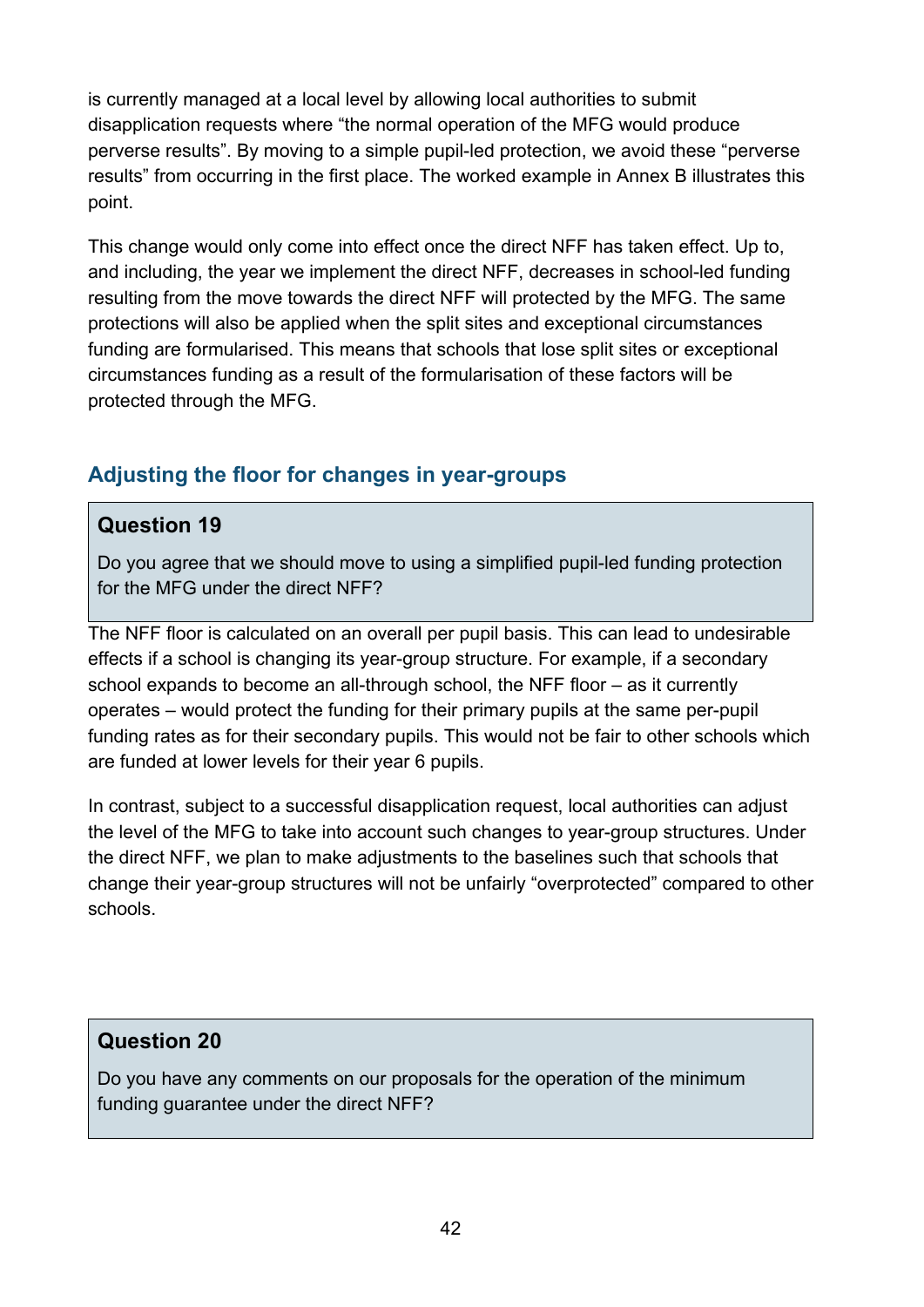# <span id="page-42-0"></span>**The annual funding cycle**

Key aspects of the annual funding cycle relate to when we announce the structure of the NFF and associated factor values; when and how we gather data to calculate funding allocations; and when we confirm final allocations to schools. Our aim is to provide early information to schools to support schools' budget planning, while ensuring enough time to gather and quality assure data and calculate allocations accurately.

This section is asking questions on the proposed high level timeline for the annual funding cycle under the direct NFF; what early information would be most helpful for schools to aid them in their budget planning; and the timing and nature of information we will continue to collect from local authorities.

The preceding proposals in relation to movements of funding to high needs, premises funding and growth funding will all have implications for the funding cycle in the direct NFF. Some of the detailed arrangements on the funding cycle will therefore depend on the outcome of the consultation in respect of those proposals.

## **A high level proposal for the annual funding cycle**

Under the current arrangements, we typically publish NFF factor values and any structural changes to the NFF for the subsequent year's NFF, in July. Local authorities then prepare their local formulae during the autumn, with final allocations confirmed – at the latest – by the end of February for maintained schools and end of March for academies.

Under a direct NFF, local authorities will no longer prepare local funding formulae, but we propose to keep other features of the cycle unchanged. The table below sets out key features of the current funding cycle and how we propose that these would change under a direct NFF.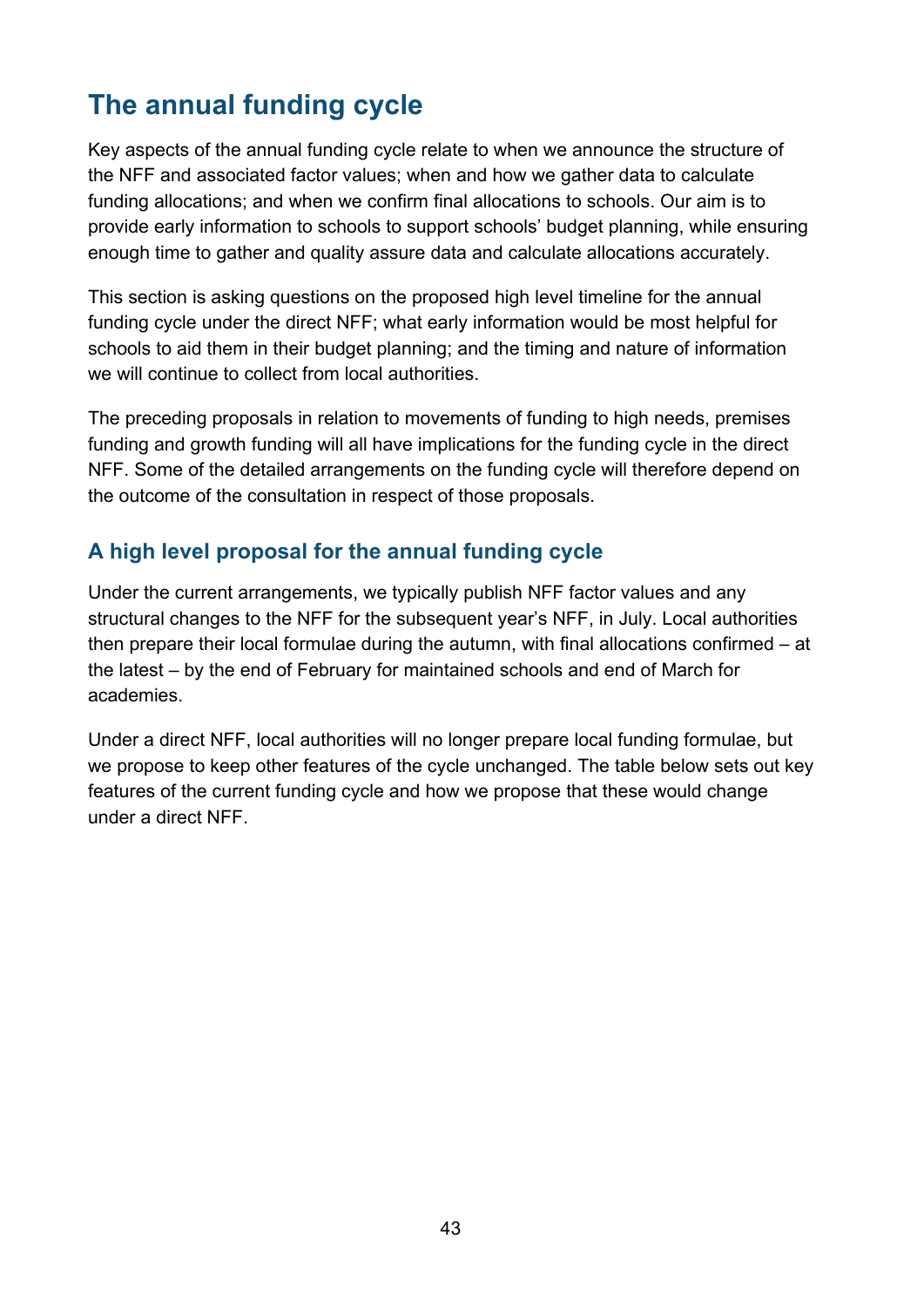| <b>Timing</b>        | <b>Current arrangements</b>                                                                                                                                                                                  | <b>Proposed changes from the</b><br>current system                                                                                                                                                                  |  |
|----------------------|--------------------------------------------------------------------------------------------------------------------------------------------------------------------------------------------------------------|---------------------------------------------------------------------------------------------------------------------------------------------------------------------------------------------------------------------|--|
| Spring<br>(usually)  | DfE usually consults on any<br>planned significant changes to the<br>NFF in the spring before the NFF<br>is published.                                                                                       | No change proposed to the<br>current DfE-led consultation<br>processes.                                                                                                                                             |  |
| July                 | NFF structure and factor values<br>published for the subsequent<br>funding year, together with<br>notional alllocations and local<br>authority primary and secondary<br>units of funding (PUFs and<br>SUFs). | We propose to keep the timing<br>of the NFF publication on the<br>structure and factor values<br>unchanged, although what we<br>publish alongside the formula<br>will change. (See below for<br>details.)           |  |
| Autumn               | Local authorities consult with their<br>schools forums on local funding<br>formulae, de-delegation and<br>block-transfers.                                                                                   | Local authorities will still need<br>to consult by autumn on de-<br>delegation and transfers to<br>high needs.                                                                                                      |  |
| December             | Local authorities' Dedicated<br>Schools Grant (DSG) allocations<br>published.                                                                                                                                | DSG allocations will no longer<br>be published for the schools<br>NFF, but they will still be<br>published for early years, high<br>needs and the CSSB.                                                             |  |
| December-<br>January | Local authorities submit the<br>"Authority Proforma Tool" (APT)<br>with the local funding formulae as<br>well as information on the school<br>estate and pupil data.                                         | Local funding formulae will no<br>longer be produced. We will<br>still need to gather some<br>information from local<br>authorities, but to a slightly<br>different timescale from now.<br>(See below for details). |  |
| February             | Deadline for local authorities to<br>confirm funding allocations for<br>maintained schools                                                                                                                   | <b>ESFA will issue the allocations</b><br>under the direct NFF, and will<br>try to get them out to all<br>schools and academies as<br>early as possible - and no later<br>than current deadlines.                   |  |
| March                | Deadline for mainstream<br>academies to be informed of GAG<br>allocations by ESFA                                                                                                                            |                                                                                                                                                                                                                     |  |

| Table 2 Comparison of current annual funding cycle and proposed change |  |
|------------------------------------------------------------------------|--|
|------------------------------------------------------------------------|--|

## **Providing early information to schools to help budget planning**

Under the current arrangements, schools receive information to help them with their budget planning before they receive their final allocations in February/ March. Key pieces of information come through: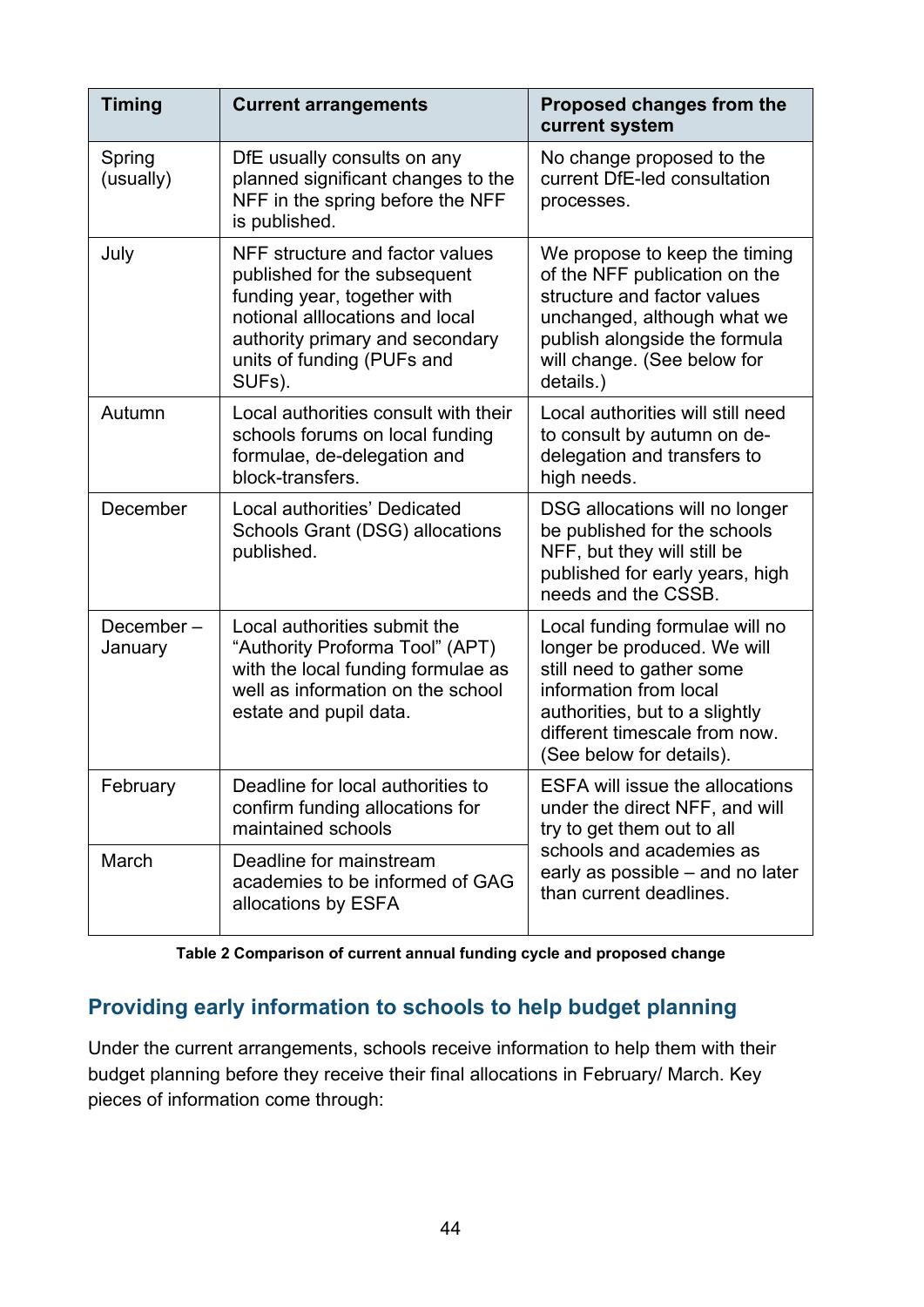- Publication of next year's national funding formula, typically in July, which informs schools and local authorities of next year's factor values together with any structural changes to the formula.
- Also in July, publication of notional allocations which tell schools how much funding they would receive if (i) their pupil numbers and pupil characteristics remained unchanged from the previous year, and if (ii) their local authority's formula mirrored the NFF.
- The draft APT which ESFA typically shares with local authorities between July and September. Based on these APTs, local authorities can share information with schools on their expected future budgets. In particular, once data on pupil numbers and pupil characteristics are known in the autumn, these numbers can be plugged into the draft APT, along with the local authorities' proposed local formula, to give a good understanding of the funding the majority of schools will receive in the following year. (For academies whose funding agreements mean that they are funded on a different basis to other schools, this tool is less useful.)

We are proposing to **continue publishing the national funding formula in July each year.** Under a direct NFF, the published formula will apply directly to schools, so schools will have earlier knowledge of the final formula which will apply to them. Unlike now, primary and secondary units of funding (PUFs and SUFs) would not be published for local authorities, as they will no longer be needed.

In order to help schools understand what the formula will mean for them in practice, we have two options:

- 1. Continuing to publish notional allocations as we do now, showing what each school's funding would look like the following year if their pupil numbers and pupil characteristics remained unchanged. And/or
- 2. Publishing a "calculator" tool which allows schools to plug in their own pupil numbers and pupil characteristics, to see what their funding would be.

The aim of the **calculator tool** would be to serve a similar function to what the draft APTs do now. It would be pre-populated with all the new factor values, so schools can see how their funding would change with pupil numbers and/ or pupil characteristics. If the tool is published before the start of term in September, schools could plug in their pupil data as soon as that becomes available.

Other information not captured by either notional allocations and a "calculator" tool would be:

• Any de-delegation which would be determined at local level and which local authorities would deduct from the amount maintained schools are allocated from the NFF.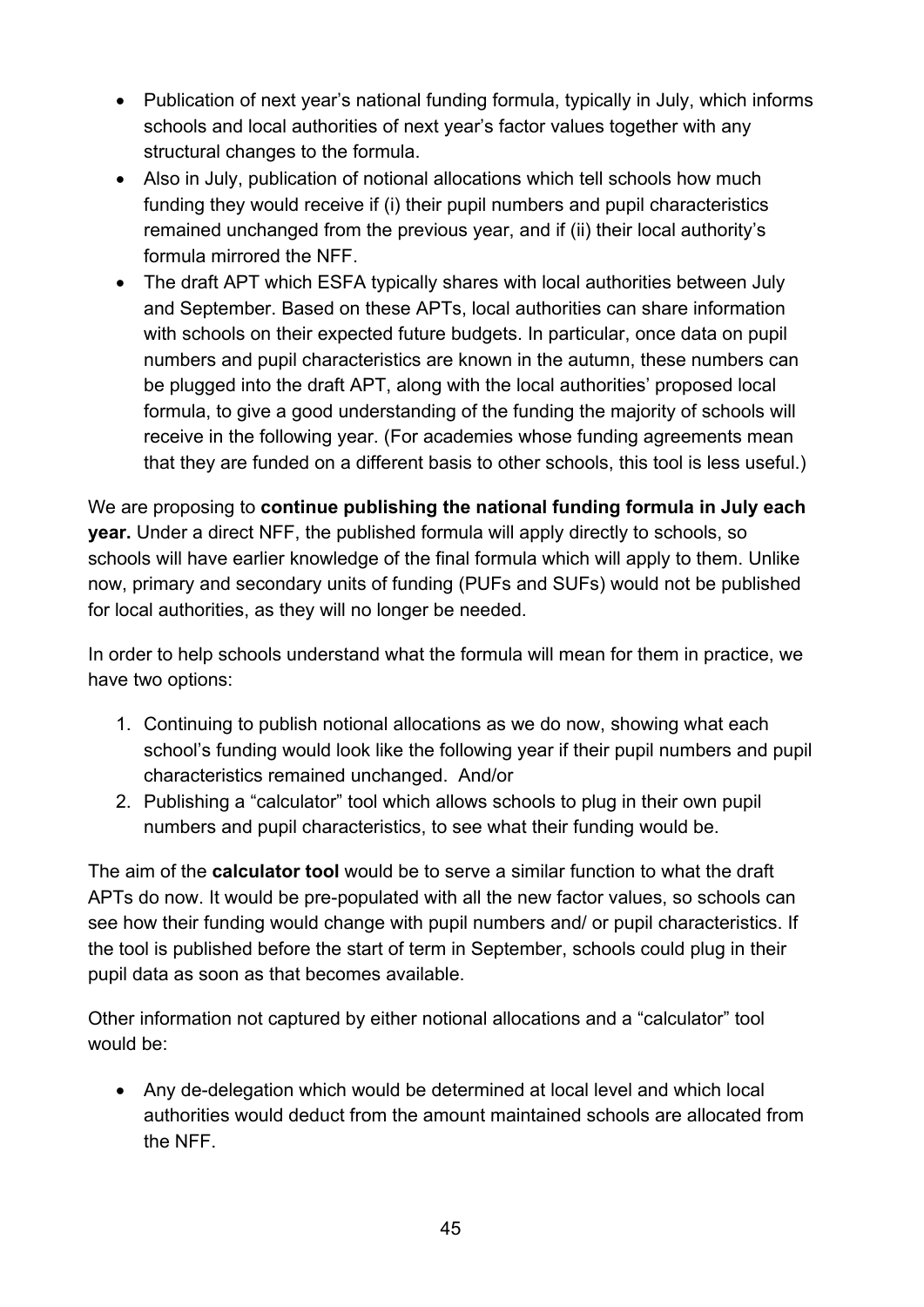- Any transfer to the high needs budget, where the Department would be adjusting mainstream school funding allocated from the schools NFF – subject to the outcome of this consultation on that question.
- Any Exceptional Circumstances funding, which would be subject to the separate application process which local authorities and Academy Trusts would undertake. However, as we would not expect significant year-on-year changes in exceptional circumstances funding, this should only affect a very small minority of schools.
- Any growth funding which would be provided separately later in the year. When and how growth funding will be provided depends on the outcome of this consultation.

This information will need to be provided to schools separately in order to support their budget planning.

#### **Question 21**

What do you think would be most useful for schools to plan their budgets before they receive confirmation of their final allocations: (i) notional allocations, or (ii) a calculator tool?

#### **Question 22**

Do you have any comments on our proposals for the funding cycle in the direct NFF, including how we could provide early information to schools to help their budget planning?

#### **Timing and nature of data collected from local authorities**

Under the current arrangements, ESFA pre-populates the APT with data on pupils and schools from the October census. Local authorities can then make amendments to this data when they send it back to ESFA.

Under the direct NFF, the October census will form the basis of most school and pupil data used to calculate allocations. Local authorities will no longer complete an APT, since they will not set a local formula, but we will still continue to need some additional information from local authorities.

We want to gather the required data as early as possible – without compromising the accuracy of the data – so that we can notify schools of their funding allocations ahead of the February/ March deadlines.

We propose to collect information related to: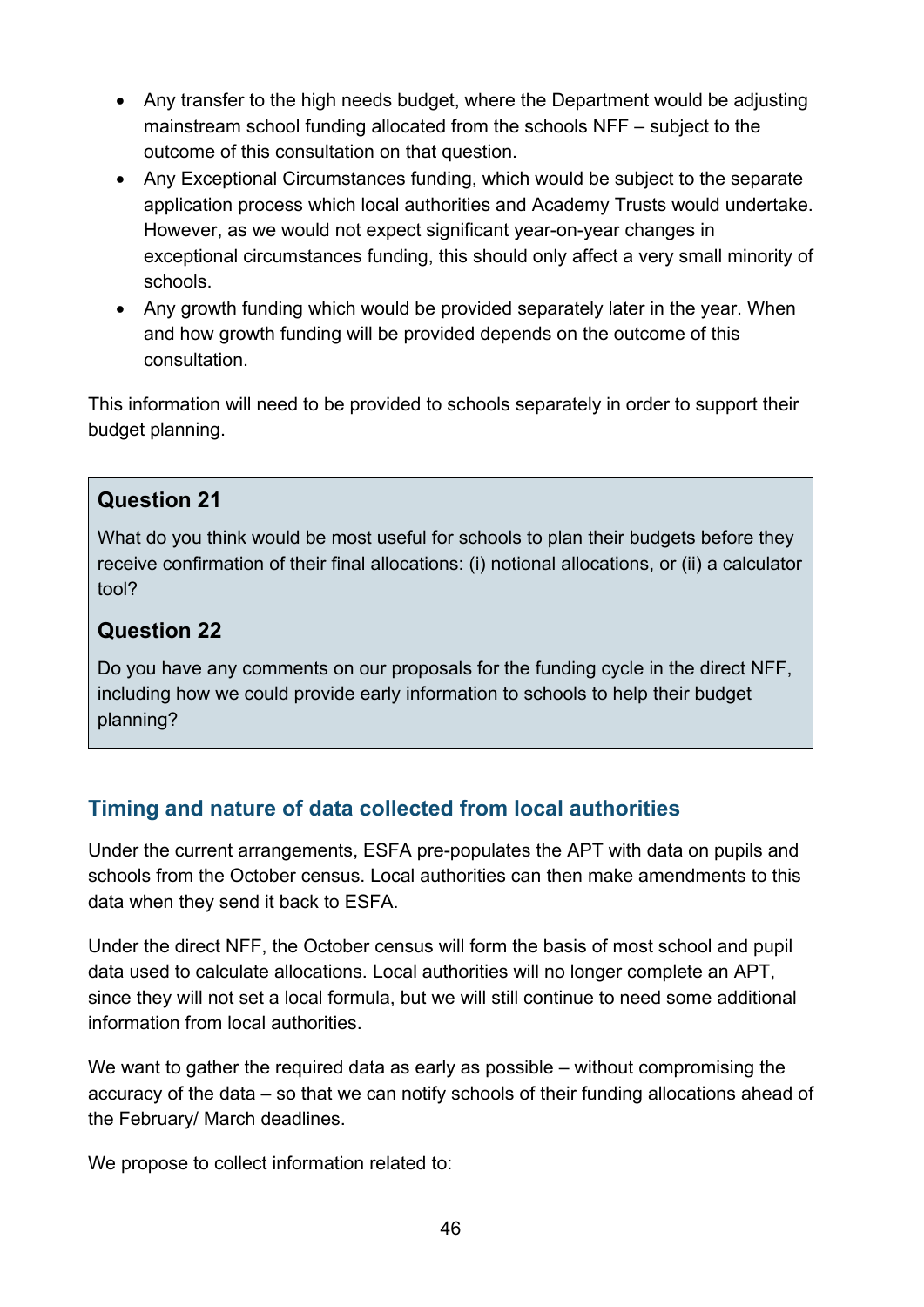#### **PFI**

We plan to consult on the approach taken for PFI schools. We currently expect that local authorities would need to submit similar information as they currently provide. However, the timings and exact content for submission of the required information would be subject to the outcome of the upcoming PFI consultation.

#### **Exceptional circumstances**

We propose that local authorities would submit requests for exceptional circumstances funding for local authority maintained schools only. Academy Trusts would be responsible for submitting such requests for their academies. Details of the information required will depend on the outcome of this consultation in respect of exceptional circumstances.

We propose that the deadline for these requests would be in October, in line with the current deadline for disapplication requests for exceptional circumstances for the local formulae.

#### **Split sites**

The "premises: split sites" section includes details of the split sites data collection process we plan to undertake in advance of formularising the factor in 2024-25. We expect information about split sites schools to remain broadly stable. Until we introduce the direct NFF, we propose that local authorities would submit information on changes to split sites for both local authority maintained schools and academies as part of the APT. Details of the information required will depend on the outcome of this consultation regarding split sites.

Under the direct NFF, we propose that local authorities would submit requests for split site changes for local authority maintained schools only, whereas Academy Trusts would be responsible for submitting such requests for their academies. We propose that the deadline for submitting information on changes to split sites would be in October, at the same time as the deadline for submitting requests for exceptional circumstances.

#### **Growth funding**

The information required, and timings of it, will depend on the outcome of this consultation.

#### **Transfers to the high needs budget**

Subject to the outcome of this consultation in respect of transfers from the schools NFF allocations to the high needs budget, we envisage that local authorities would need to propose any such transfers to the high needs block to the DfE in the autumn, to give sufficient time for the Secretary of State to take decisions, and for ESFA to calculate the adjustments ahead of the publication of funding allocations.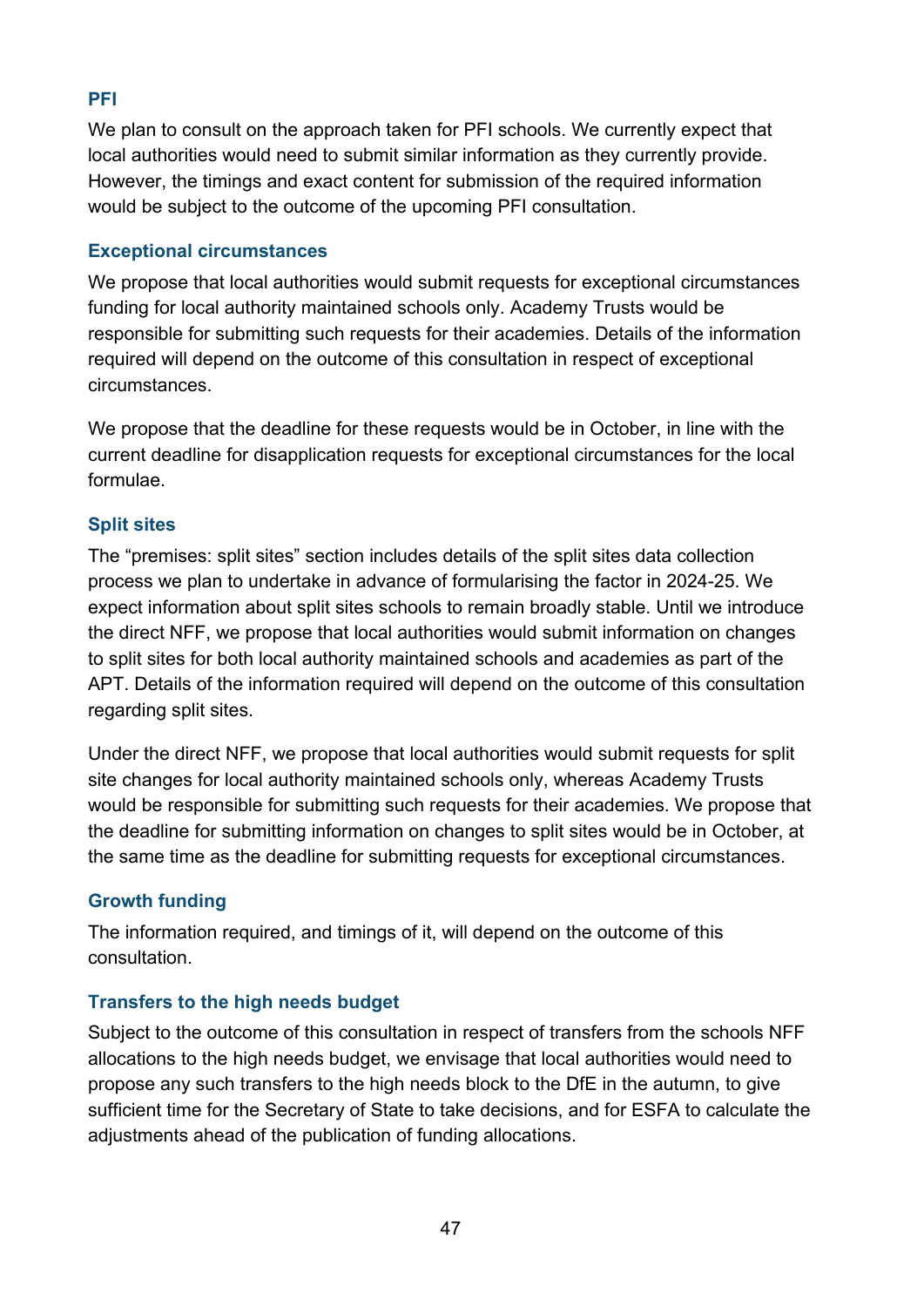#### **Question 23**

Do you have any comments on the two options presented for data collections in regards to school reorganisations and pupil numbers? When would this information be available to local authorities to submit to DfE?

#### **Planned school reorganisations and changes in pupil numbers**

As local authorities will continue to be responsible for delivering the sufficiency duty, local authorities will need to inform ESFA of planned school reorganisations – similar to the information they currently supply through the APT. This includes information on planned changes to the school estate (compared to the October census of the previous year), such as mergers or closures. It also includes planned changes to the size of existing schools, including school expansions to meet basic need (either permanent or in the form of bulge classes) and changes in year-group intakes/ phases.

Local authorities will also need to inform ESFA of expected pupil number changes related to school reorganisations, as well as forecast pupil numbers for new and growing schools where funding does not fully rely on data collected from the October census. For academies, trusts will continue to be responsible for supplying information on forecast pupil numbers in respect of academies funded on estimates, and local authorities will need to provide information on forecast pupil number changes which relate to structural changes or basic need. This is in line with the current arrangements.

We currently collect information on planned school reorganisations and pupil number changes in the APT. In order to calculate allocations and issue them in a timely manner, we will need this data earlier than under the current system. There are two options for how we could achieve this:

- We could issue a request earlier than we currently do without the use of a prepopulated form. This means that local authorities would need to input data on, for example, planned pupil number changes without access to a form which includes the pupil-numbers recorded in the October census.
- We could issue the request in December as we currently do, using a form prepopulated with data from the October census. Local authorities would then need to return this form with a relatively short turnaround – by the end of the first full week in January at the latest. We would expect this should be manageable for local authorities since this pre-populated form would be significantly smaller in scope than the current APT, and it will only seek information on school reorganisations and changes in pupil numbers which is readily available to local authorities.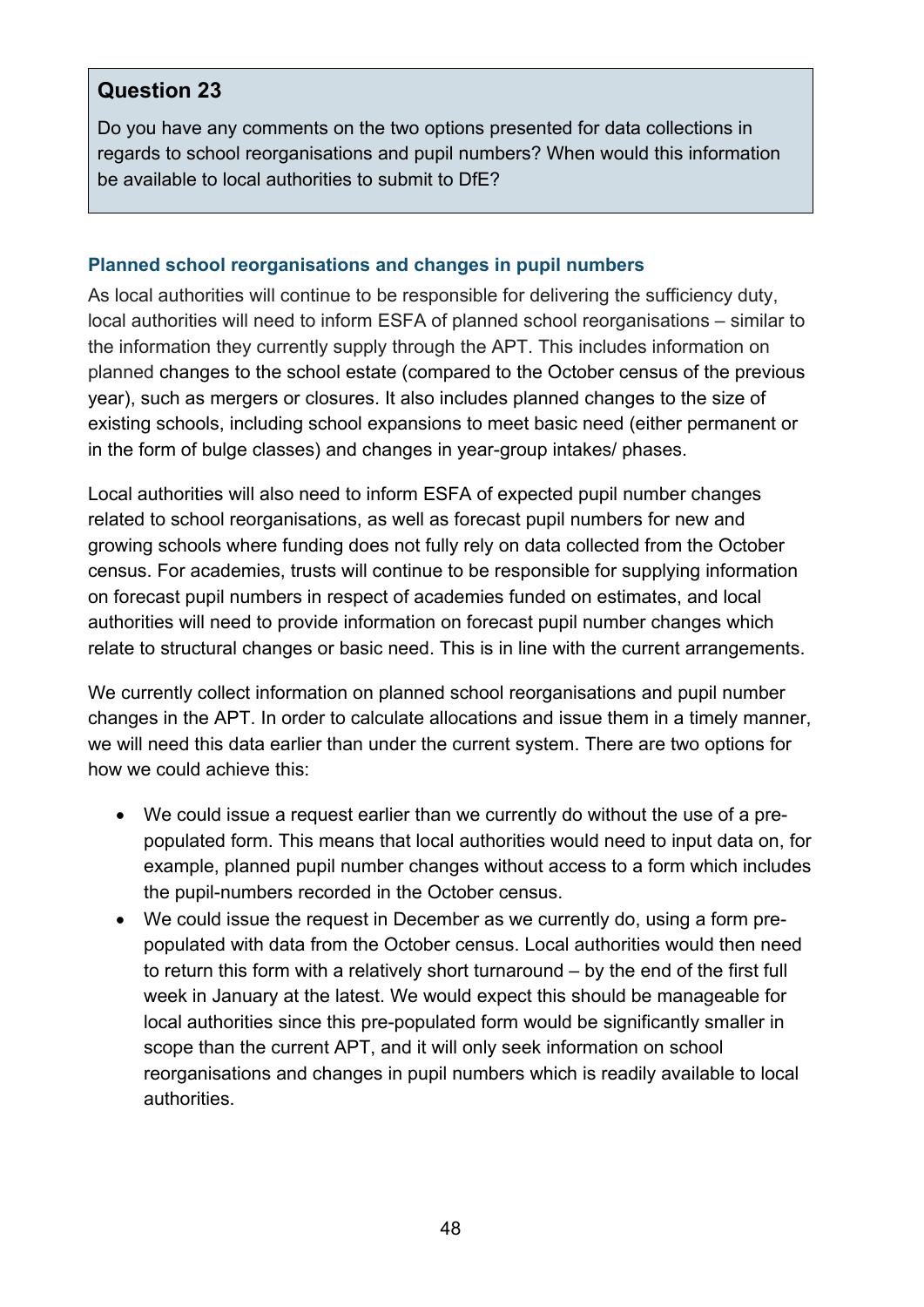#### **De-delegation**

ESFA uses information on de-delegation to make an adjustment to the general annual grant (GAG) funding academies receive for mid-year converters. While this information is currently collected through the APT, we recognise that local authorities may wish to wait with confirming the de-delegation budgets until after the NFF allocations have been announced. This leaves us with two options under the direct NFF:

- 1. We undertake a separate data collection in March to cover the amounts schools will pay for de-delegated services; or
- 2. We do not collect information on de-delegation as a matter of course from local authorities. Instead, we only collect information when needed for mid-year converters.

If we run a separate collection in March, we could continue to publish information on dedelegation, which would be beneficial for transparency purposes. Depending on the

number of converters, it could also be simpler to do one single collection (option 1) than several bespoke collections for all mid-year converters (option 2).

#### **Question 24**

Regarding de-delegation, would you prefer the Department to undertake one single data collection in March covering all local authorities, or several smaller bespoke data collections for mid-year converters?

#### **Question 25**

Do you have any other comments on our proposals regarding the timing and nature of data collections to be carried out under a direct NFF?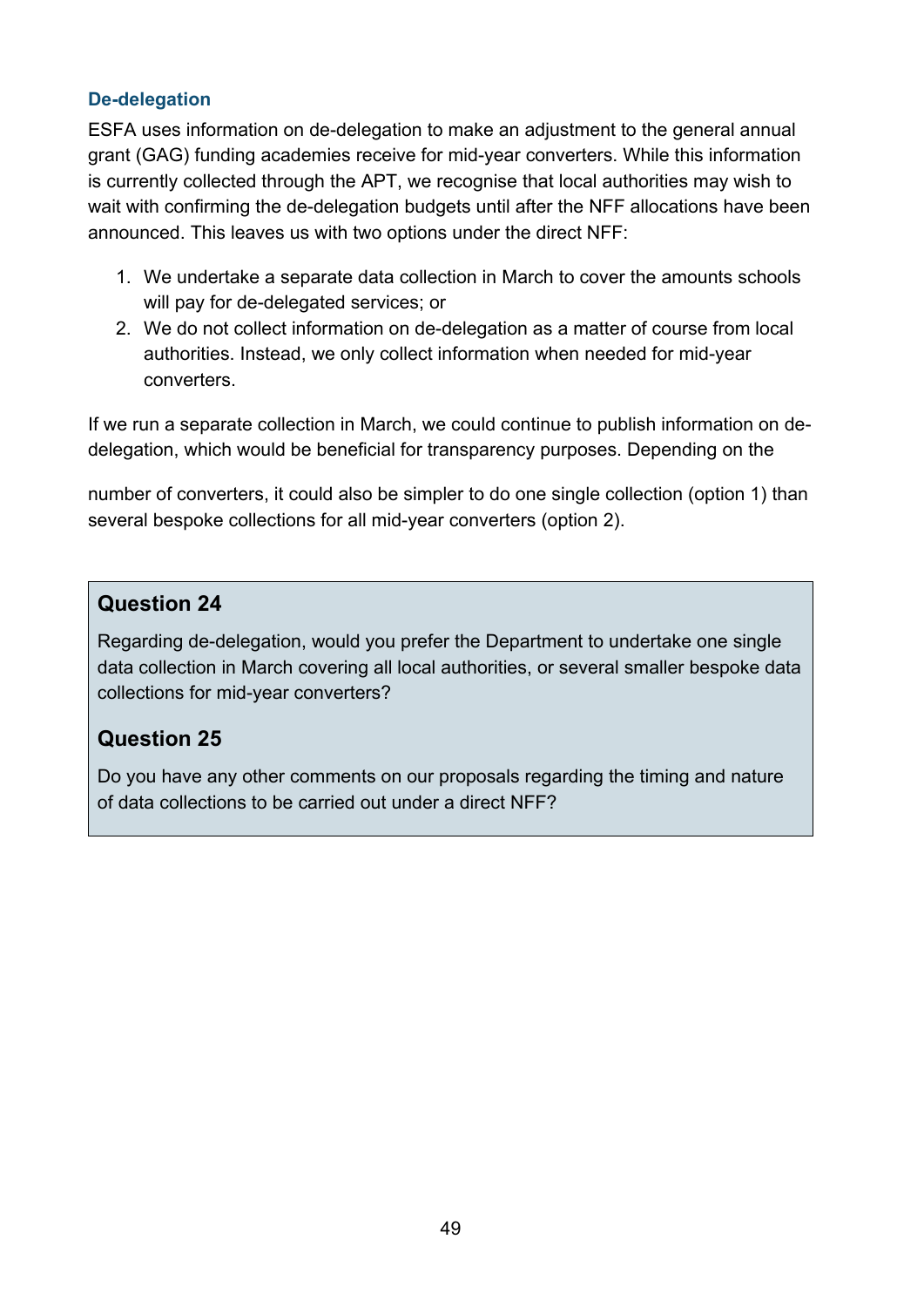# <span id="page-49-0"></span>**Annex A: forward timeline**

The move towards the direct NFF constitutes a major structural change to our school funding system. To prepare for implementation, we are planning significant activity across different workstrands, including:

- Developing the schools NFF ahead of the implementation of the direct NFF, to ensure that the formula is as fair and targeted as possible, and to allow us to move effectively to a direct NFF;
- Transition arrangements, including new requirements on local authorities to bring their local funding formulae gradually closer to the NFF.
- Refining our plans for the "end state", and the details around how the direct NFF will operate in practice. This consultation forms part of that process, with further consultations planned on related funding issues.
- Legislative changes, including reforms to primary legislation.

To help schools, local authorities and academy trusts plan ahead, the roadmap presented here sets out the different steps we plan to undertake across these workstrands.

To ensure a smooth transition, we are pursuing a gradual and carefully managed process. We have not as yet set a firm implementation date for the direct NFF, as we want to be guided by the impact of the initial transition towards the direct NFF, before deciding on the further pace of change. As such, the roadmap presented here will be refined as we move forward, and should be seen as a first version of an iterative process, reflecting our current thinking. We will be publishing updates alongside further consultation documents, to reflect our latest plans at each stage.

As noted in the introduction, we expect to have moved to the direct NFF within the next five years – that is, by the 2027-28 funding year. We hope that we may be able to move to the direct NFF sooner than this – but no later.

#### **Developing the schools NFF**

- **Split sites:** Subject to the outcome of this consultation, we plan to make changes to the split sites factor in the 2024-25.
- **Exceptional circumstances:** Depending on the outcome of this consultation, we would propose to implement changes to the exceptional circumstances factor at the time of the introduction of the direct NFF.
- **Growth funding:** Depending on the outcome of this consultation, we could implement changes to the growth factor in 2024-25.
- **Area cost adjustment:** We plan to update the Area Cost Adjustment (ACA) methodology in light of the updated GLM data published by DLUHC, with changes coming into force in 2024-25.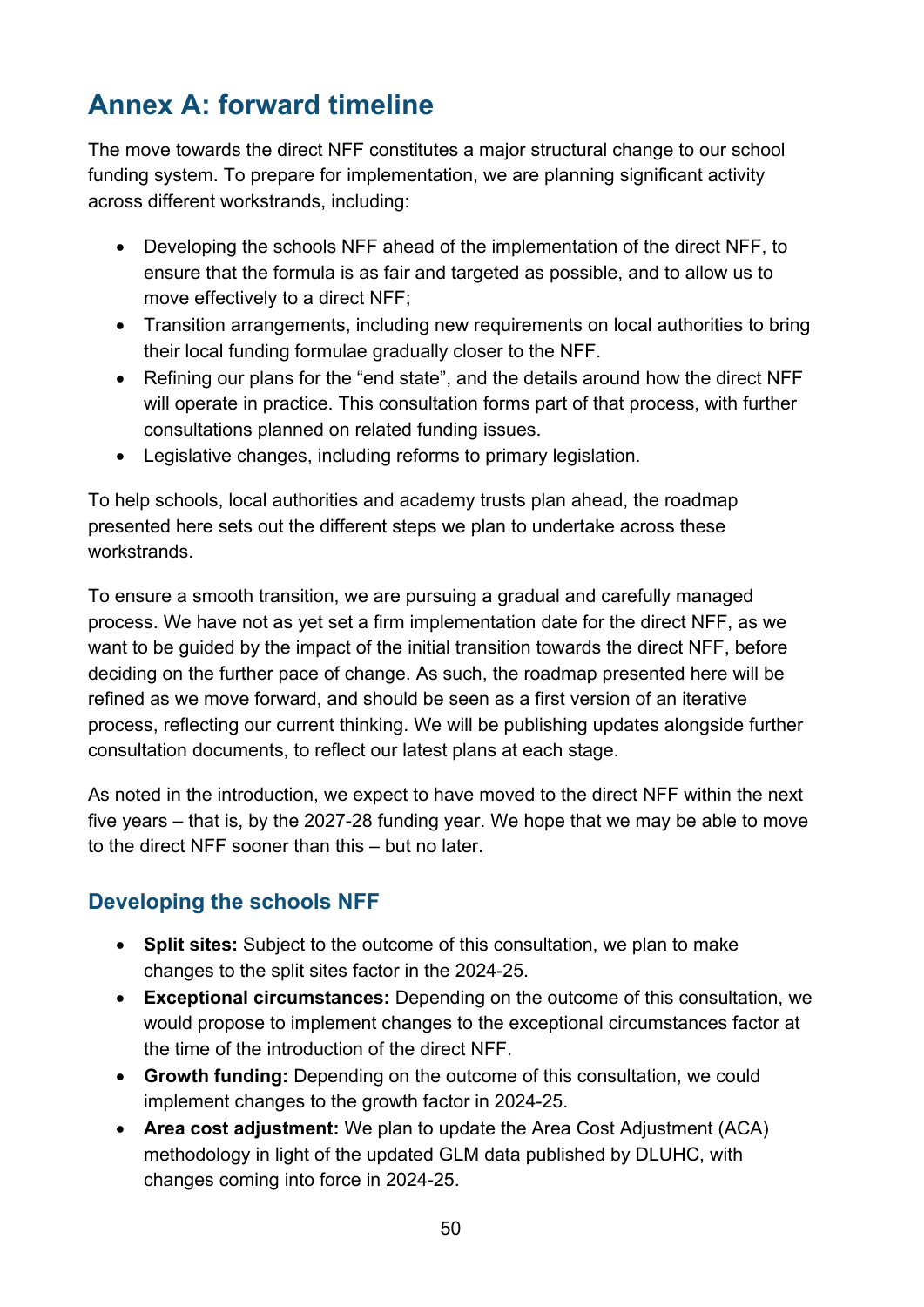• **Private Finance Initiative (PFI):** We plan to consult on options for reform to the PFI factor in advance of the introduction of the direct NFF.

#### **Transition arrangements**

As announced on 28 March in response to the first consultation on the direct NFF, we will start transitioning towards the direct NFF in 2023-24 by requiring:

- Local authorities to use all, and only, NFF factors in their local formulae;
- All local formulae factor values to move at least 10% closer to the NFF, except where local formulae are already "mirroring" the NFF.
- Local authorities to use the NFF definition for the English as an Additional Language (EAL) factor (although flexibility over the sparsity factor methodology will remain in 2023-24).

The approach to transition in subsequent years will depend on the impact in the first year.

## **Legislation**

Moving to a direct NFF requires a change in legislation in order to allow the Secretary of State to determine schools' funding allocations directly. This forms part of the [Schools](https://bills.parliament.uk/bills/3156/publications)  [Bill](https://bills.parliament.uk/bills/3156/publications) which was introduced in Parliament on 11 May 2022. This legislation outlines that the Secretary of State will determine school funding under the new framework for school funding and reflects the conclusions of our first-stage consultation.

## **Refining our plans for the "end state"**

This consultation forms part of our work to prepare for the detailed implementation of the NFF, and how we operationalise the direct NFF in practice. We plan to publish the result of this consultation in the autumn. Depending on the outcome of this consultation, we may issue further consultations on specific details of the operation of the direct NFF, for example in relation to the funding cycle. We will provide an update of our forward timeline when we publish the response to this consultation.

We will also consult further on the interaction between the direct NFF and funding for high needs. Following consideration of the response to the ongoing consultation on the SEND and alternative provision green paper, we will undertake further consultations on the consequential reforms to high needs funding arrangements. This will include the operation of funding bands and tariffs to support the development of a national framework for SEND provision. Such developments will involve addressing a range of complex issues, and extensive consultation will be needed as we develop this framework, informed by the expertise of our stakeholders.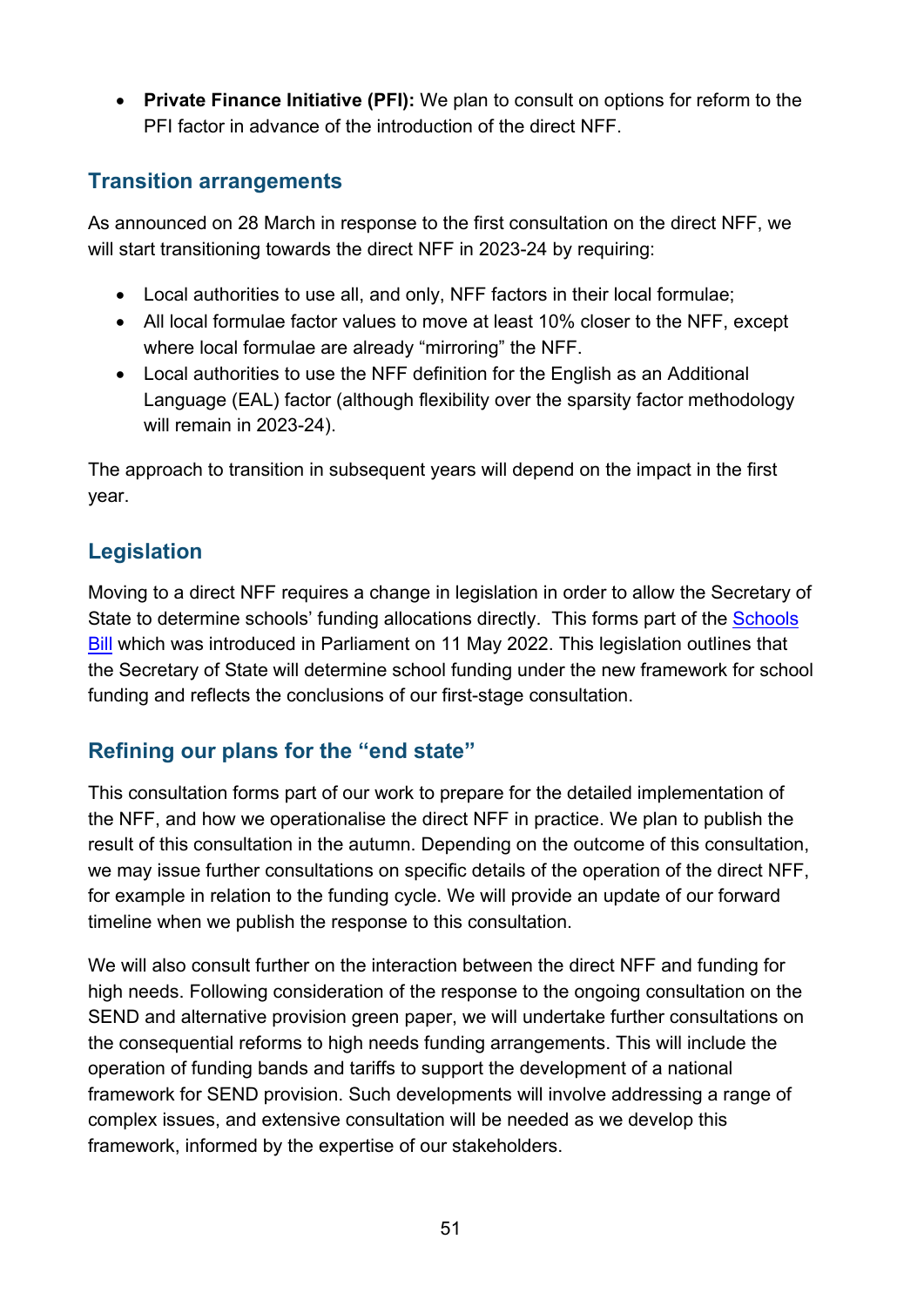We also plan to consult on the funding for local authority services through the central school services block (CSSB), with particular consideration on how this funding might be reformed as we move to the direct NFF, and in light of the future role for local authorities as set out in the Schools White Paper, [Opportunity for all.](https://www.gov.uk/government/publications/opportunity-for-all-strong-schools-with-great-teachers-for-your-child)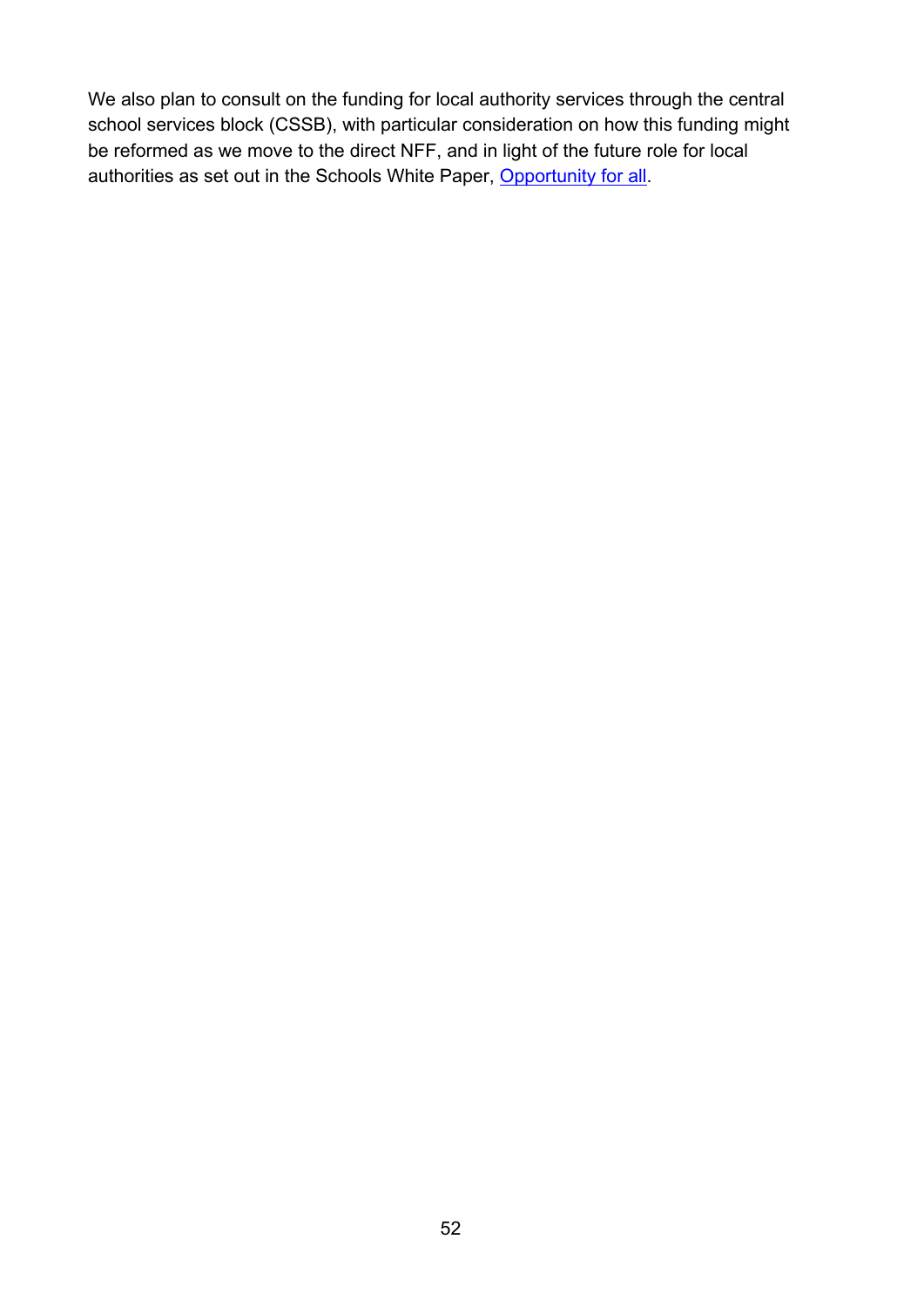# <span id="page-52-0"></span>**Annex B: Worked example illustrating the operation of the NFF funding floor**

The floor operates by guaranteeing a minimum increase in pupil-led funding per pupil vis-à-vis a school's "baseline". The baseline is calculated with reference to each school's funding allocation from the previous year.

A fully pupil-led funding protection would simply take the pupil-led funding from the previous year as the baseline. In contrast, under the current system the formula also takes into account the change in school-led funding. This is shown by the equation below, where funding in "Year 1" is used to calculate the baseline for the floor in "Year 2".

Where,  $PL =$  pupil led,  $SL =$  school led,  $PP =$  per pupil and  $Y =$  Year,

$$
Y2\ baseline\ PL\ PP = \frac{Y1\ PL + (Y1\ SL - Y2\ SL)}{Y1\ Pupil\ Numbers}
$$

#### **Equation 1 The baseline if funding protection is fully pupil-led**

The table below illustrates how the baseline is calculated using a theoretical example of a primary school with 200 pupils, receiving £5,000 per pupil in pupil-led funding and £200,000 in school-led funding in year 1, but £150,000 in year 2. (The example is highly theoretical. In practice, large decreases in school-led funding can occur in the current system where local authorities move their funding formulae closer to the NFF. Under the direct NFF, school-led funding would instead be expected to increase year-on-year. However, the same principles applies whether school-led funding increases or decreases.)

| Y1 PL                          | Y1 SL    | Y <sub>2</sub> SL | Y <sub>1</sub> SL<br>$- Y2$<br><b>SL</b> | Y2 Baseline PL PP<br>$YA$ PL + (Y1 SL – Y2 SL)<br><b>Y1 pupil numbers</b> |
|--------------------------------|----------|-------------------|------------------------------------------|---------------------------------------------------------------------------|
| $200 * £5,000 =$<br>£1,000,000 | £200,000 | £150,00           | £50,00                                   | $(E1,000,000 + E50,000)$ /<br>$200 = £5,000 + £250 =$<br>£5,250           |

#### **Table 3 Baseline calculation scenario**

As can be seen in this example, the school's pupil-led per pupil baseline is £5,250; £5,000 out of which comes from the pupil-led funding the school received in year 1, and £250 out of which comes from the decrease in the school's school-led funding between year 1 and year 2.

The table below looks at the amount of funding that is guaranteed through the floor in year 2, depending on how many pupils the school has in that year. (For simplicity the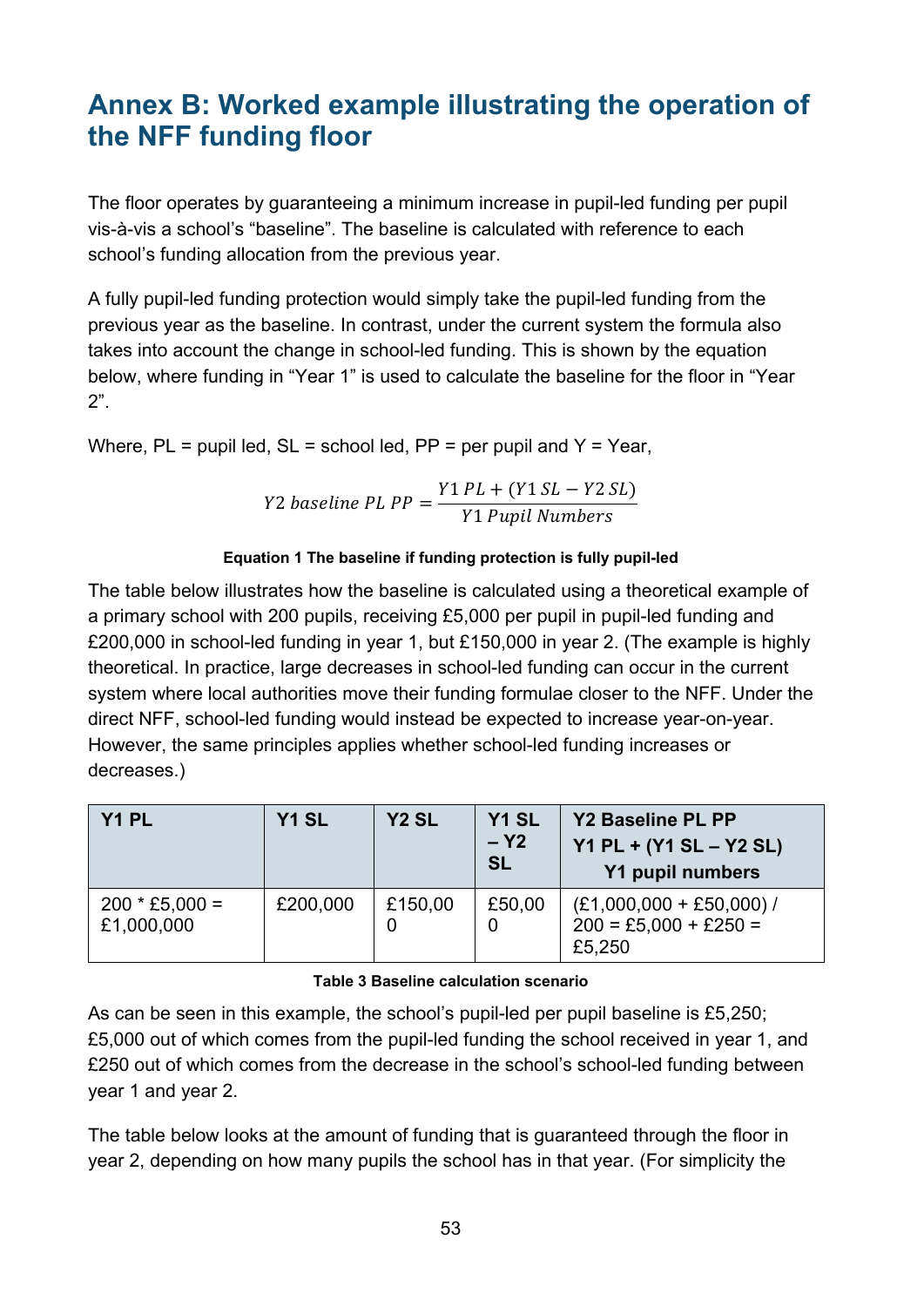example assumes that the floor is set at 0% - so the floor is set at the level of last year's baseline.)

| <b>Y2 Pupil</b><br><b>Nos</b> | <b>Protection from Y1 PL</b>   | <b>Protection from the change</b><br>in SL funding |
|-------------------------------|--------------------------------|----------------------------------------------------|
| 200                           | £5,000 $*$ 200 =<br>£1,000,000 | £250*200 = £50,000                                 |
| 100                           | £5,000 $*$ 100 = £500,000      | £250*100 = £25,000                                 |
| 300                           | £5,000 $*$ 300 =<br>£1,500,000 | £250*300 = £75,000                                 |

#### **Table 4 Floor funding by number of pupils**

Since the protection is expressed in per pupil terms, the amount of funding the school is guaranteed through the protection is scaled with pupil numbers. That is the case for both the part of the protection coming from the pupil-led funding, and the part of the protection coming from the change in school-led funding.

The scaling of the protection stemming from the pupil-led per pupil funding is in accordance with the policy objective. However, the scaling of the protection stemming from the change in school-led funding is not. If pupil numbers remain unchanged at 200, the school-led protection stays at £50,000. However, if pupil numbers decrease to 100, the school only receives a £25,000 protection from the change in school-led funding, whereas if pupil numbers increase to 300, the protected school-led element increases to £75,000. As such, for schools whose school-led funding is decreasing, an increase in pupil-numbers leads to an "over-protection" of that loss, whereas a decrease in pupilnumbers leads to an "under-protection".

The same issue occurs when school-led funding increases instead of decreases. But for a school seeing an increase in school-led funding, the "over-protection" would occur when pupil numbers decrease, and "under-protection" would occur when pupil numbers increase.

If we move to a fully pupil-led funding protection instead, this issue of over- and underprotection would no longer occur.